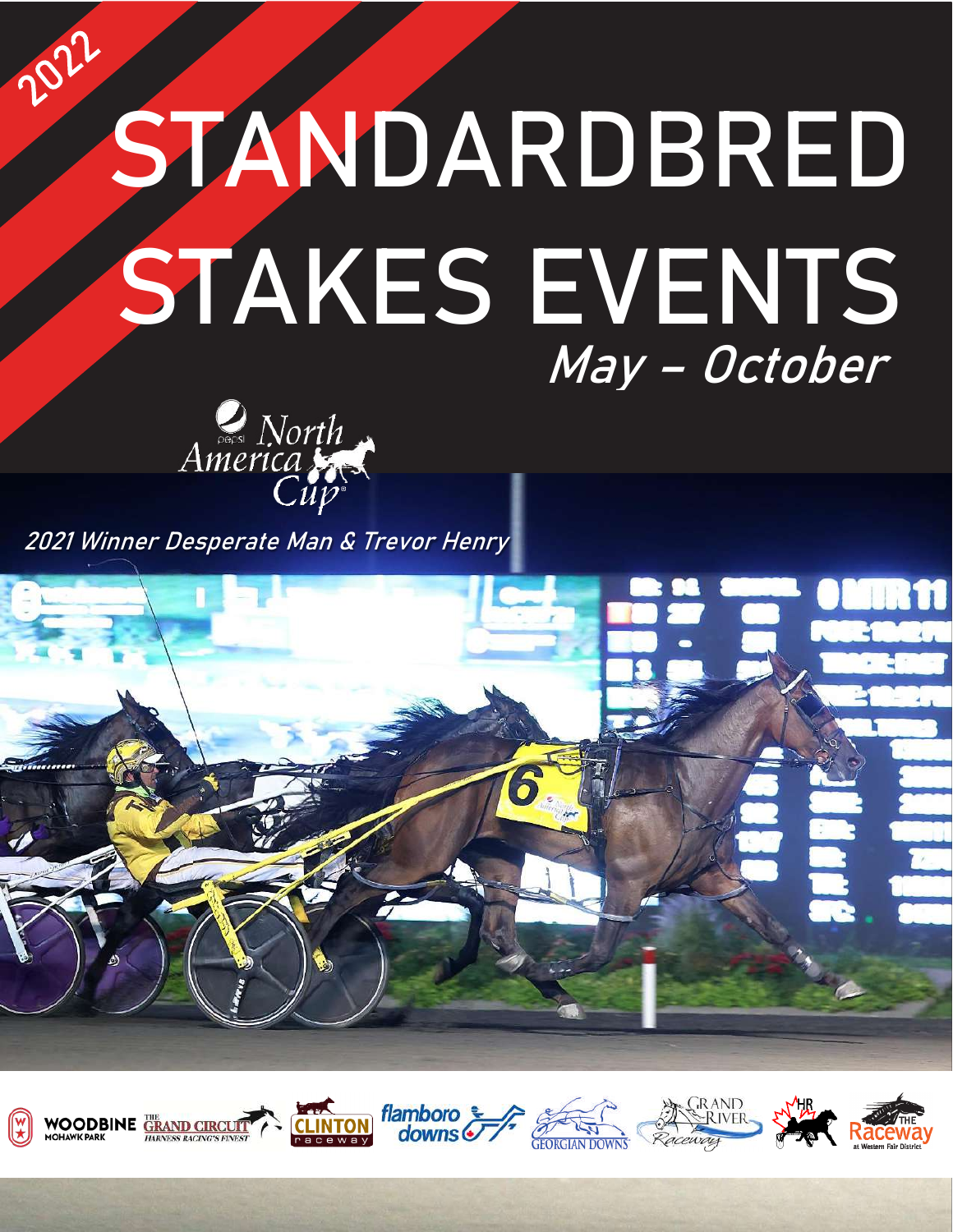### **9 SLOTS** WILL ONCE AGAIN BE AVAILABLE TO PURCHASE FOR THE 3RD EDITION OF THE MOHAWK MILLION **BEFORE FEBRUARY 15, 2022**

**Contact Bill McLinchey at** bmclinchey@woodbine.com for more information.

#MohawkMillion

#### WoodbineMohawkPark.com



**WOODBINE** 

KNOW WHEN TO TAKE THE REMIX, REPONSIBLES AND LIVING ONE - "RADERAMA'S OF WOODGING ENTERTAINMENT GROUP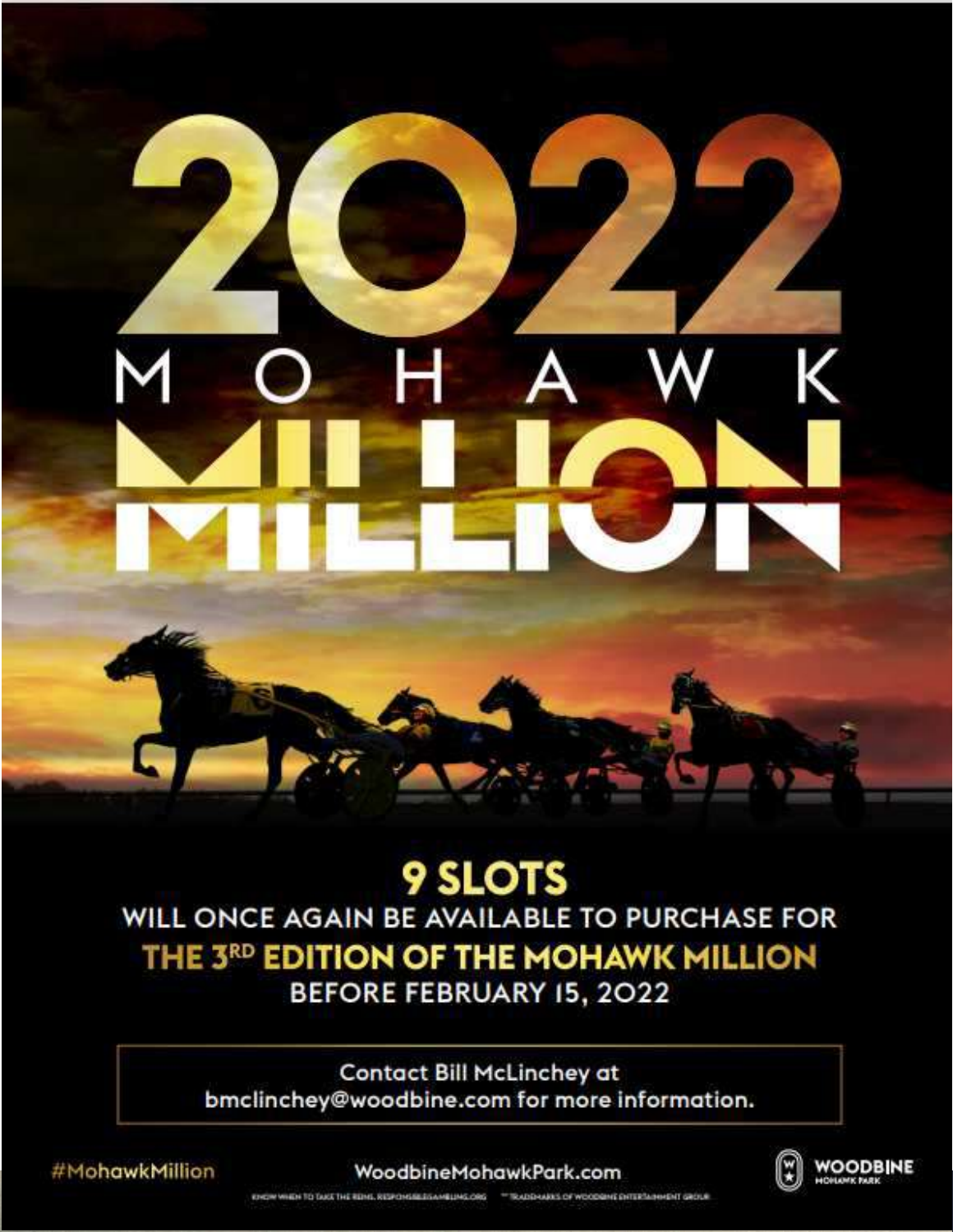### NOMINATIONS CLOSE TUESDAY, FEBRUARY 15, 2022

| Event $#1 -$ | PEPSI NORTH AMERICA CUP XXXIX                                                                                                             | \$1,000,000 G Final |
|--------------|-------------------------------------------------------------------------------------------------------------------------------------------|---------------------|
| Event $#2 -$ | MOHAWK MILLION - 2YO OPEN - TROT                                                                                                          | \$1,000,000 G Final |
| Event $#3 -$ | ARMBRO FLIGHT-F&M 3YO & OLDER-TROT                                                                                                        | \$250,000 E Final   |
| Event $#4 -$ | CANADIAN PACING DERBY - 3YO & OLDER - PACE                                                                                                | \$600,000 E Final   |
| Event #5 -   | CANADIAN TROTTING CLASSIC - 3YO OPEN-TROT                                                                                                 | \$600,000 E Final   |
| Event $#6 -$ | CASUAL BREEZE - 3YO FILLY -TROT                                                                                                           | \$180,000 E         |
| Event #7 -   | ELEGANTIMAGE-3YO FILLY-TROT                                                                                                               | \$375,000 E Final   |
| Event $#8 -$ | ETERNAL CAMNATION - 2YO FILLY - PACE                                                                                                      | \$240,000E          |
| Event $#9 -$ | FAN HANOVER - 3YO FILLY - PACE                                                                                                            | \$450,000 E Final   |
| Event #10 -  | GOODTIMES - 3YO OPEN - TROT                                                                                                               | \$250,000 E Final   |
| Event #11 -  | MAPLE LEAFTROT - 3YO & OLDER - TROT                                                                                                       | \$600,000 E Final   |
| Event #12 -  | METRO PACE - 2YO OPEN - PACE                                                                                                              | \$850,000 E Final   |
| Event #13 -  | MILTON - F&M 3YO & OLDER - PACE                                                                                                           | \$250,000 E Final   |
| Event #14 -  | NASSAGAWEYA - 2YO OPEN - PACE                                                                                                             | \$220,000E          |
| Event #15 -  | PEACEFUL WAY - 2YO FILLY - TROT                                                                                                           | \$400,000 E Final   |
| Event #16 -  | ROSES ARE RED - F&M 3YO & OLDER - PACE                                                                                                    | \$350,000 E Final   |
| Event #17 -  | SHE'S A GREAT LADY - 2YO FILLY - PACE                                                                                                     | \$540,000 E Final   |
| Event #18 -  | SOMEBEACHSOMEWHERE - 3YO OPEN - PACE                                                                                                      | \$200,000 E         |
| Event #19 -  | WILLIAM WELLWOOD MEMORIAL - 2YO OPEN - TROT                                                                                               | \$640,000 EFinal    |
| Event #80 -  | BATTLE OF WATERLOO - OS 2YO OPEN - PACE                                                                                                   | \$240,000 EFinal    |
|              | (Admin by Woodbine Entertainment - Sponsored by Grand River Agricultural Society)                                                         |                     |
| Event #81 -  | BATTLE OF THE BELLES - 0S 2YO FILLY - PACE                                                                                                | \$160,000 EFinal    |
|              | (Admin by Woodbine Entertainment - Sponsored by Grand River Agricultural Society)                                                         |                     |
| Event #82 -  | CONFEDERATION CUP XLII-4YO OPEN - PACE                                                                                                    | \$260,000 EFinal    |
|              | (Admin by Woodbine Entertainment - Sponsored by Great Canadian Gaming Corporation)                                                        |                     |
| Event #83 -  | BALANCED IMAGE-0S2Y0 OPEN-TROT                                                                                                            | \$40,000 EFinal     |
|              | (Admin by Woodbine Entertainment - Sponsored by Hanover Bentinck & Brant Agricultural Society)                                            |                     |
| Event #84 -  | DREAM OF GLORY - OS 3YO OPEN - TROT                                                                                                       | \$50,000 EFinal     |
|              | (Admin by Woodbine Entertainment - Sponsored by Hanover Bentinck & Brant Agricultural Society)                                            |                     |
| Event #85 -  | KIN PACE - 0S 3YO FILLY PACE                                                                                                              | \$50,000 EFinal     |
|              | (Admin by Woodbine Entertainment - Sponsored by Clinton Raceway)                                                                          |                     |
| **NEW**      | 2022 WOODBINE ENTERTAINMENT'S STANDARDBRED BREEDERS OF ONTARIO ASSOCIATION                                                                | \$100,000E          |
| Event #75 -  | (SBOA) (ONTARIO SIRED FOALS OF 2019) - NEW EVENTS FOR COLTS                                                                               |                     |
| Event #75 -  | 2023 WOODBINE ENTERTAINMENT'S STANDARDBRED BREEDERS OF ONTARIO ASSOCIATION<br>(SBOA) (ONTARIO SIRED FOALS OF 2020) - NEW EVENTS FOR COLTS | \$150,000E          |

### NOMINATIONS CLOSE SUNDAY, MAY 15, 2022

| Event #27 - | DREAM MAKER - 2YO OPEN - PACE                                              | \$50,000 ADDED |
|-------------|----------------------------------------------------------------------------|----------------|
| Event #28 - | WHENUWISHUPONASTAR - 2YO FILLY -PACE                                       | \$50,000 ADDED |
| Event #29 - | MILLARD FARMS-2YO OPEN-TROT                                                | \$50,000 ADDED |
| Event #30 - | PURE IVORY - 2YO FILLY - TROT                                              | \$50,000 ADDED |
| Event #71 - | 2023 CHAMPLAIN OPEN DIVISIONS (FOALS OF 2021)                              | \$350,000E     |
| Event #72 - | 2023 CHAMPLAIN FILLY DIVISIONS (FOALS OF 2021)                             | \$350,000E     |
| Event #73 - | 2024 SIMCOE OPEN DIVISIONS (FOALS OF 2021)                                 | \$350,000E     |
| Event #74 - | 2024 SIMCOE FILLY DIVISIONS (FOALS OF 2021)                                | \$350,000E     |
| Event #75 - | 2024 WOODBINE ENTERTAINMENT'S STANDARDBRED BREEDERS OF ONTARIO ASSOCIATION | \$240,000E     |
|             | (SBOA) (ONTARIO SIRED FOALS OF 2021)                                       |                |

\*\* "Sustaining payment due February 15, 2022 for 3 year olds in - 2022 Simcoe, Simcoe Filly & SBOA" (foals of 2019) \*\*

\*\* "Sustaining payment due March 15, 2022 for 2 year olds in 2022 Champlain, Champlain Filly and remain eligible for 3 year olds in 2023 Simcoe, Simcoe Filly & SBOA" (foals of 2020) \*\*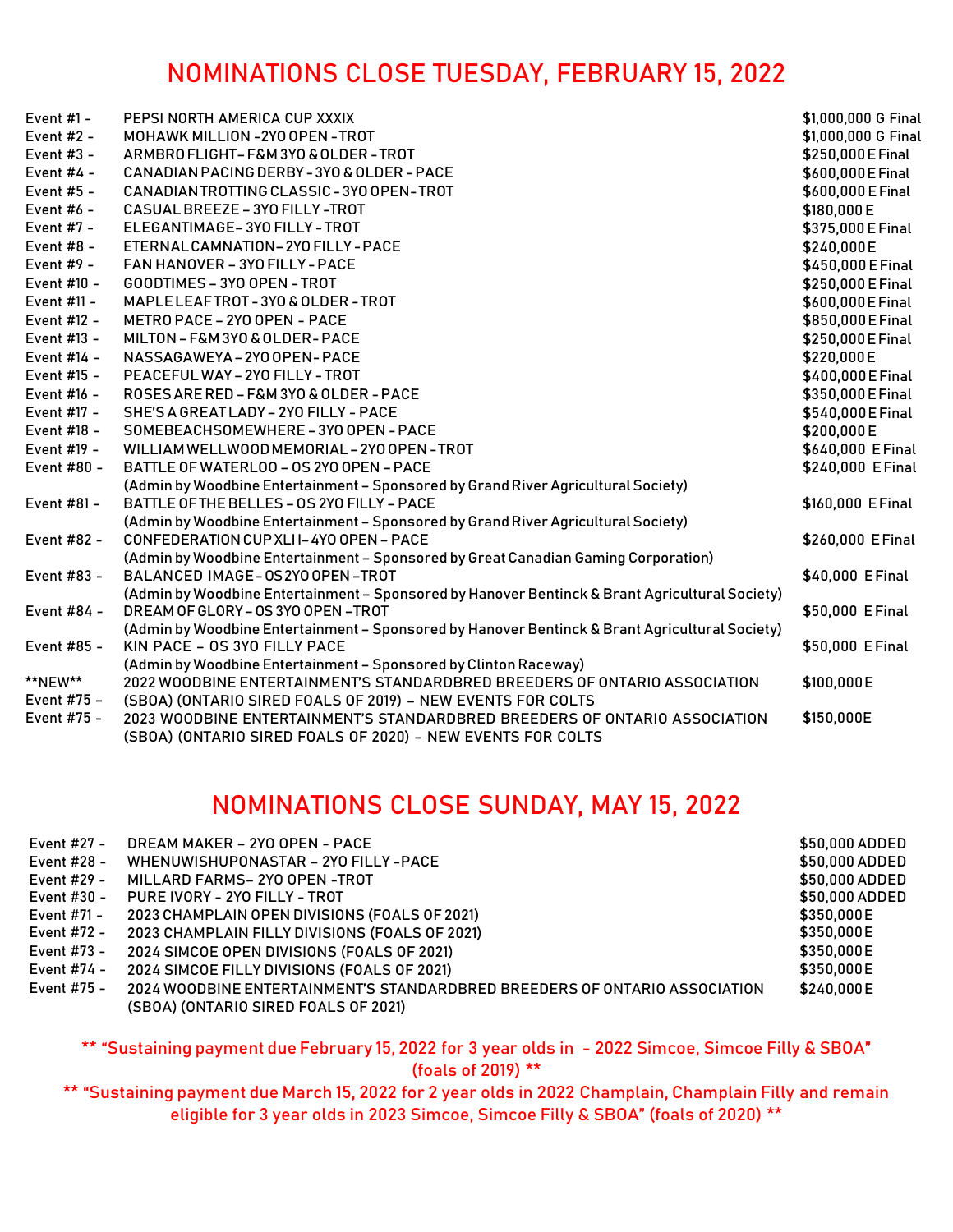# **WOODBINE'S STANDARDBRED INTEGRITY AND ACCOUNTABILITY INITIATIVE STAKES CONDITIONS**

Please be informed effective January 1, 2019 - the following 2022 Stake events will be subject to the WOODBINE'S STANDARDBRED INTEGRITY AND ACCOUNTABILITY INITIATIVE STAKES CONDITIONS:

Any owner who participates in a Woodbine Standardbred Stake Race (added money \$50,000 or greater) with a trainer who has an outstanding Class 1, Class 2 or TC02 positive test under appeal in any jurisdiction, shall be ineligible to participate as an owner in any of the below Woodbine Standardbred Stakes for 12 months following the trainer's conviction, if such trainer is later found guilty relating to the Class 1, Class 2 or TC02 positive test.

(The new conditions are only applicable to a positive test occurring on or after January 1, 2019)

**Pepsi North America Cup Armbro Flight Canadian Pacing Derby Canadian Trotting Classic Casual Breese Champlain Elegant Image Eternal Camnation Fan Hanover Goodtimes Graduate Maple Leaf Trot** 

**Metro Pace Milton Miss Versatility Mohawk Million Nassagaweya Peaceful Way Roses Are Red Shes A Great Lady Simcoe Somebeachsomewhere William Wellwood Memorial** 

In addition, a group of Ontario's signature race tracks – Flamboro Downs, Georgian Downs, Grand River Raceway and The Raceway at Western Fair District - have jointly announced a new ownership integrity stakes condition which will take effect on February 15, 2019 and will apply to some of the province's highest profile races.

> **Confederation Cup conducted at Flamboro Downs Earl Rowe conducted at Georgian Downs Camluck Classic conducted at the raceway at Western Fair District Battle of Waterloo conducted at Grand River Raceway Battle of The Belles conducted at Grand River Raceway**

> > Conditions available in the race office or on our website at: https://woodbine.com/mohawk/horsepeople/



Woodbine, Mohawk Park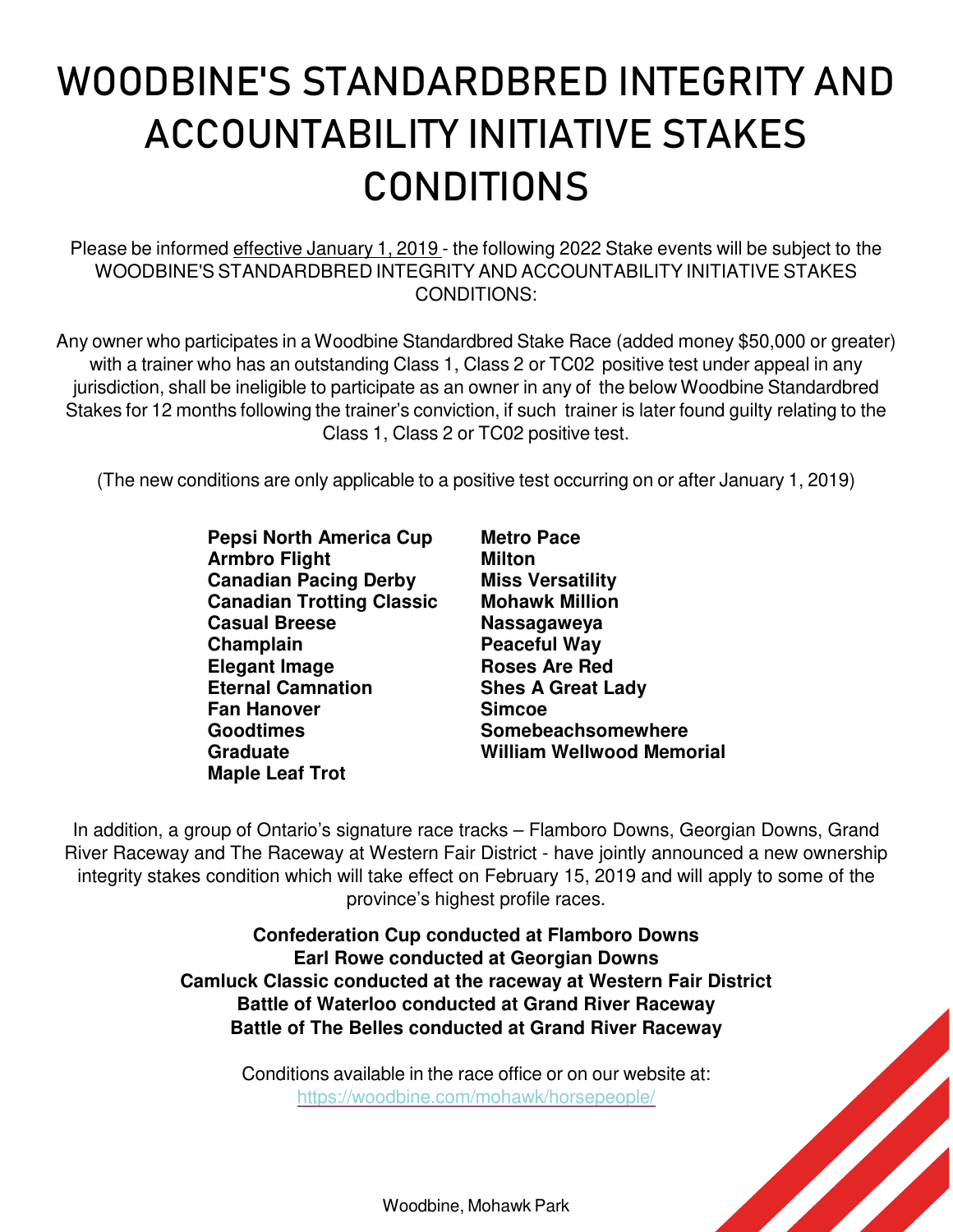#### **2022 GENERAL RACING CONDITIONS**

The Rules of Racing of the Alcohol and Gaming Commission of Ontario (AGCO) in effect at the time the race is contested shall govern this race and any and all entries to the race will be received only with the understanding and on the agreement of the subscriber that the Rules of Racing govern, and that the following additional conditions apply:

- 1. At the absolute discretion of Woodbine Entertainment, the entries of any person (including this entry) or the transfer of any entry (including this entry) may at any time be refused and/or cancelled without either notice or reason being given and without liability except for the return of any subscriptions paid on an entry or entries refused and/or cancelled.
- 2. Subject to the said Rules of Racing, Woodbine Entertainment reserves the right to cancel the race without liability therefore upon repayment of all subscription fees, if any, paid on such cancelled race.
- 3. Woodbine Entertainment reserves the right to change the time and/or place of the race in its absolute discretion, subject, however, to the Rules and Regulations of the Alcohol and Gaming Commission of Ontario.
- 4. It is expressly understood and agreed that the race may, if Woodbine Entertainment so determines in its absolute discretion, be conducted by a Racing Association other than Woodbine Entertainment, and Woodbine Entertainment shall have the right to assign, and transfer this entry and all monies paid to it hereunder to such other Racing Association and in such event all obligations, if any, of Woodbine Entertainment shall terminate.
- 5. "All Stakes races are subject to the conditions of Woodbine's Standardbred Integrity and Accountability Initiative. See page 3."
- 6. Purse distribution: 50 per cent, 25 per cent, 12 per cent, 8 per cent, 5 per cent, unless otherwise stated in the conditions. Purse distribution for added money events may be held for a minimum of 15 days.
- 7. Woodbine Entertainment reserves the right to increase added monies at any time.
- 8. All races to be a distance of One Mile (1609 M) unless otherwise stated in the conditions.
- 9. If ELEVEN (11) horses or fewer declare to start, there will be no eliminations, and all declared horses will advance directly to the Final.
- 10. If TWELVE (12) or more horses declare to start, races will be contested with two or more eliminations. The finalists from the elimination will be those horses who finish highest in the official order of finish. Horses tied for the last eligible starting position or positions for the final event will be drawn by lot to constitute a ten-horse field. All horses that qualify will advance directly to the final. If eliminations are used to determine the finalists, post positions in the final will be determined by an open draw with the exception that the elimination winners, in an order determined by lot, may choose their post position for the Final. The owner(s), or designated agent, of each winner must select the post position by a time specified by the Racing Secretary, or that elimination winner will be placed in the open draw with the rest of the Final field.
- 11. For each series conducted (unless otherwise stated in conditions): the Final event will be limited to ten horses according to the highest money earnings in the series. All horses must declare in for the Final. If one of the ten highest money winners fails to declare in for the final, the next highest money winner declared will become eligible to the final. If the number of horses tied in money earnings for the last eligible starting position increases the field to more than ten horses, they will be drawn by lot to constitute a ten horse field. If enough money winners fail to declare in for the final, starters in the series that are not money winners and declared for the final may increase the field to ten horses, and such horses will be drawn by lot. If there is more than one division of the preliminary races, each division will race for 100% of the advertised purse. If there are more than 4 divisions of a preliminary leg, some divisions may be carried over to the next racing day.
- 12. One Also Eligible may be carried on the Final Event.
- 13. \*\*Ontario Sired means bred by a sire that was registered in the Ontario Sires Stakes program in the year of the breeding. \*\*
- 14. U.S. Funds will be accepted at the fees designated on the stake conditions. U.S. funds will be converted to Canadian funds when deposited to the bank. U.S. funds will be converted at Woodbine Entertainment's internally published buying rate for US dollars.
- 15. Woodbine Entertainment may require all horses declared to its races to be on the grounds of Woodbine or Woodbine, Mohawk Park up to 48 hours prior to the race in which such horses are to start. These horses may be placed in a retention barn.
- 16. All post positions will be drawn by lot unless otherwise stated in the conditions.
- 17. In series races a leg or a race may be cancelled if less than five separate betting interests are declared to start or due to weather or track conditions. A cancellation of a leg will not affect the running of the remaining legs of the series.
- 18. All nominated or supplemented horses must be registered as twins that were carried by the natural mother to term, or the only foal of the dam in any given year, or if produced through embryo/ovum transfer, must be the donor mare's first born foal in any given year.
- 19. No Also Eligible will draw in to race after wagering has opened.
- 20. A breach of any of these General Racing Conditions and/or any applicable racing rules and policies of Woodbine Entertainment that are in effect at the time of racing may result in fines, suspension of privileges, the loss of any or all nomination fees, sustaining fees and/or starting fees, and/or eviction from the premises of Woodbine Entertainment.
- 21. Qualifying standards for all added money events are governed by the Rules of the Alcohol and Gaming Commission of Ontario.
- 22. All nominating and all sustaining payments must be postmarked no later than due date. Failure to make a payment when it is due constitutes automatic withdrawal from the event. Woodbine Entertainment recommends that if payments are being mailed, that receipt of mailing is kept. It is suggested that payments be made by registered mail or be hand delivered to ensure safe delivery.
- 23. Payment options are available online @ woodbine.com/mohawk/standardbred-nomination/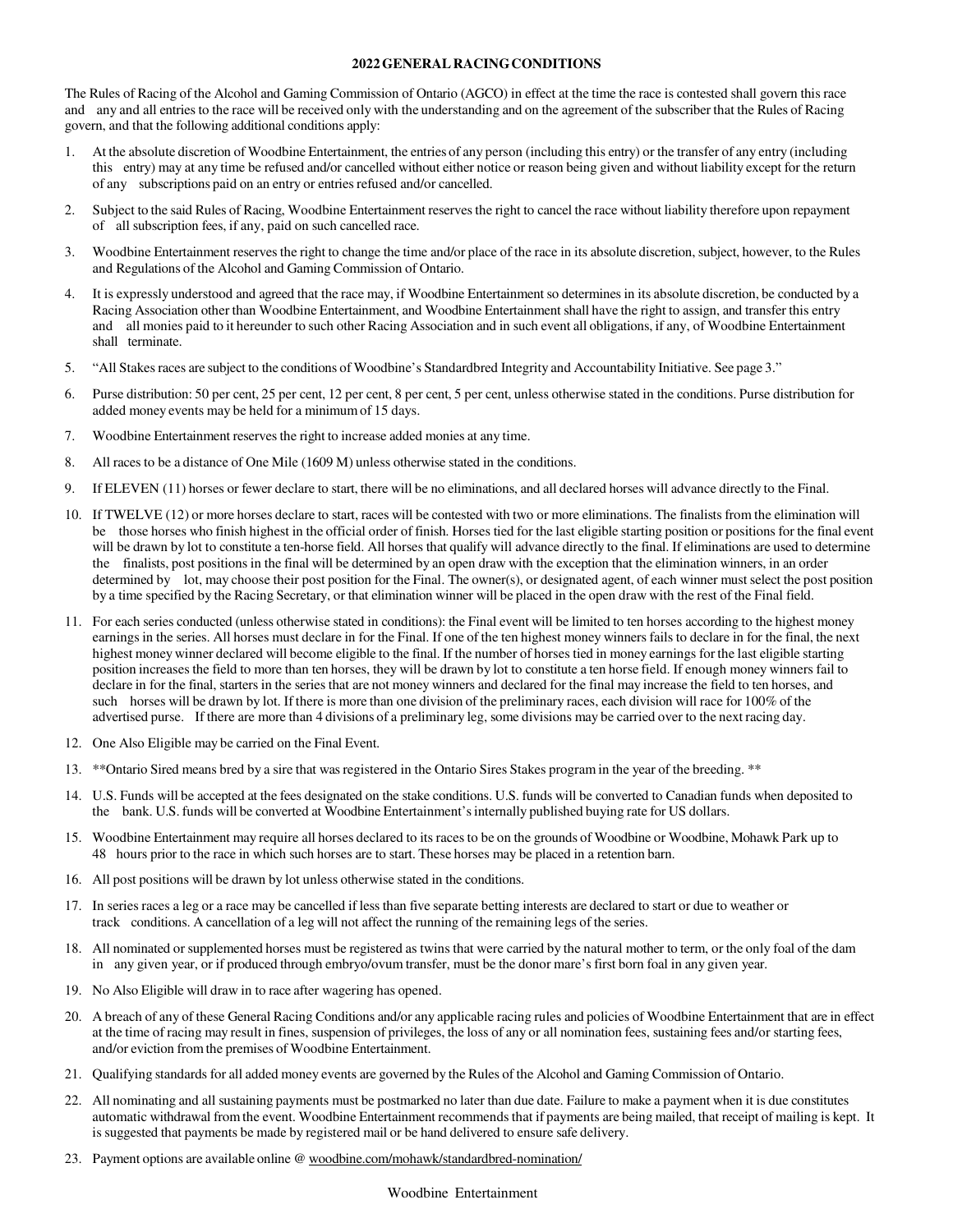### 3-YEAR-OLD OPEN PACE

### **Raced at Woodbine Mohawk Park**

Eliminations raced on Saturday, June 11, 2022 (\$50,000 G each) Final raced on Saturday, June 18, 2022

|                       | CAD     | <b>USD</b> |                    |
|-----------------------|---------|------------|--------------------|
| <b>Nomination Fee</b> | \$500   | \$410      | <b>February 15</b> |
| <b>Sustaining Fee</b> | \$1,000 | \$815      | March 15           |
| <b>Sustaining Fee</b> | \$1,000 | \$815      | April 15           |
| <b>Sustaining Fee</b> | \$2,000 | \$1,630    | <b>May 15</b>      |
| <b>Starting Fee</b>   | \$8,000 | <b>TBA</b> |                    |

Declarations close as posted on weekly condition sheet.

### **Nominations Close February 15, 2022**

#### **PREFERRED METHOD OF PAYMENT ONLINE**

@https://woodbine.com/mohawk/standardbred-nomination/

Or

#### **SEND TO: Woodbine Mohawk Park, Attn: Dana Keyes 9430 Guelph Line, PO Box 160, Campbellville, Ontario, L0P 1B0**  NOMINATION FEES FOR ALL STAKES MUST ACCOMPANY THE NOMINATIONS.

#### **CONDITIONS FOR THE PEPSI NORTH AMERICACUP**

Effective 2019 this event is subject to the Woodbine's Standardbred Integrity and Accountability Initiative Stake Conditions.

Note: The race will be contested in eliminations on Saturday, June 11 if required. Otherwise, the race will be contested as a single dash on Saturday, June 18.

- 1. If eliminations are required, the final event will be limited to ten horses. Horses tied for the last eligible starting position or positions for the final event will be drawn by lot to constitute a ten horse field.
- 2. If eliminations are required, one also eligible will be drawn from the highest placed starters that do not qualify for the final event. If there are ties the also eligible will be drawn by lot.
- 3. All nominations, sustaining, and starting monies will be added to the total purse.
- 4. **Purse distribution for the Final:** All finishers in the race will receive money. The winner of the race will receive 50% of the total purse; One percent (1%) of the total purse will be paid to each horse finishing sixth through last; the remainder of the purse for the race, will be divided 50-24-16-10% for the horses finishing second through fifth.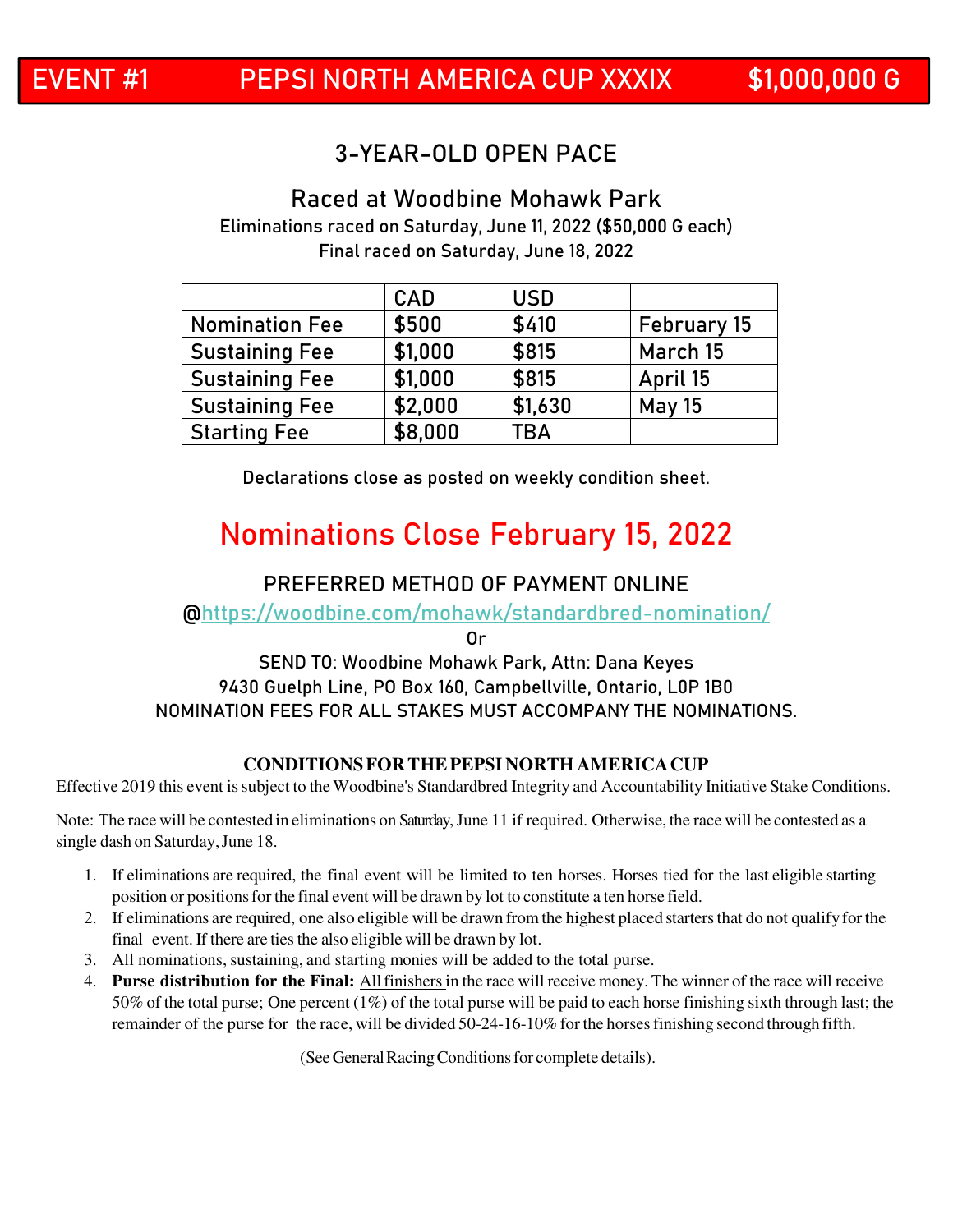### **EVENT #2 MOHAWK MILLION \$1,000,000 G**

### 2-YEAR-OLD OPEN TROT (FOALS OF 2020)

### **Raced at Woodbine Mohawk Park**

Raced on Saturday, September 24, 2022

|                       | CAD      |                    |
|-----------------------|----------|--------------------|
| <b>Nomination Fee</b> | \$50,000 | <b>February 15</b> |
| <b>Sustaining Fee</b> | \$50.000 | June 1             |

### \*\*Payments to be made in CAD funds ONLY\*\*

Declarations close as posted on weekly condition sheet.

### **Nominations Close February 15, 2022**

### **CONDITIONS FOR MOHAWK MILLION**

#### **SCHEDULE A – Racing Conditions**

**General racing conditions:** The Rules of Racing of the Alcohol & Gaming Commission of Ontario ("AGCO") in effect at the time the race is contested, shall govern this race and any and all entries to the race will be received only with the understanding and on the agreement of the subscriber that the said Rules of Racing govern and that the following additional rules apply.

- 1. At the absolute discretion of Woodbine Entertainment Group ("WEG"), the entries of any person (including this entry) or the transfer of any entry (including this entry) may at any time be refused and/or cancelled without either notice or reason being given and without liability except for the return of any subscriptions paid on an entry or entries refused and/or cancelled.
- 2. The event will take place on Saturday, September 24, 2022.
- 3. Subject to the said Rules of Racing, WEG reserves the right to cancel the event without liability therefore upon repayment of all subscription fees, if any, paid on such cancelled event.
- 4. WEG reserves the right to change the time and/or place of the event in its absolute discretion, subject, however, to the Rules of Racing and the Regulations of the AGCO.
- 5. It is expressly understood and agreed that the race may, if WEG so determines in its absolute discretion, be conducted by a Racing Association other than WEG, and WEG shall have the right to assign, and transfer this entry and all monies paid to it hereunder to such other Racing Association and in such event all obligations, if any, of WEG shall terminate.
- 6. Conditions subject to change and/or adjustments up to and including February 15, 2022
- 7. Purse distribution for the Final: All finishers in the race will receive money. The winner of the race will receive 50% of the total purse; one percent (1%) of the total purse will be paid to each horse finishing sixth through last; the remainder of the purse for the race, will be divided 50-24-16-10% for the horses finishing second through fifth.
- 8. Race shall be held a distance of One Mile (1609 M)
- 9. Entry fee shall be CAD \$100,000. CAD \$50,000 is due on or before February 15, 2022 and the remaining CAD \$50,000 is due on or before June 1, 2022. All payments must be guaranteed funds. Failure to make the June 1, 2022 payment of CAD \$50,000 will result in the forfeit of the CAD \$50,000 deposit that was made on or before February 15, 2022.
- 10. The Slot Purchase Contract must be signed by an individual or a principal shareholder of the purchasing entity signing in a personal capacity.
- 11. The first installment of the entry fee must be postmarked no later than February 15, 2022. The second installment must be postmarked no later than June 1, 2022. Failure to make a payment when it is due constitutes automatic withdrawal from the event. WEG recommends wiring all payments, but if payments are being mailed, that registered mail is used and a receipt of mailing is kept.
- 12. Entry fees shall be made payable to WEG.
- 13. WEG shall add CAD \$100,000 from the Woodbine Mohawk Park purse account to the race purse amount.
- 14. The event shall be raced for a purse of CAD \$1,000,000.
- 15. The CAD \$100,000 entry fee entitles the purchaser to a slot in the race.
- 16. There will be a maximum of 9 slots available for purchase.

#### **CONTINUED**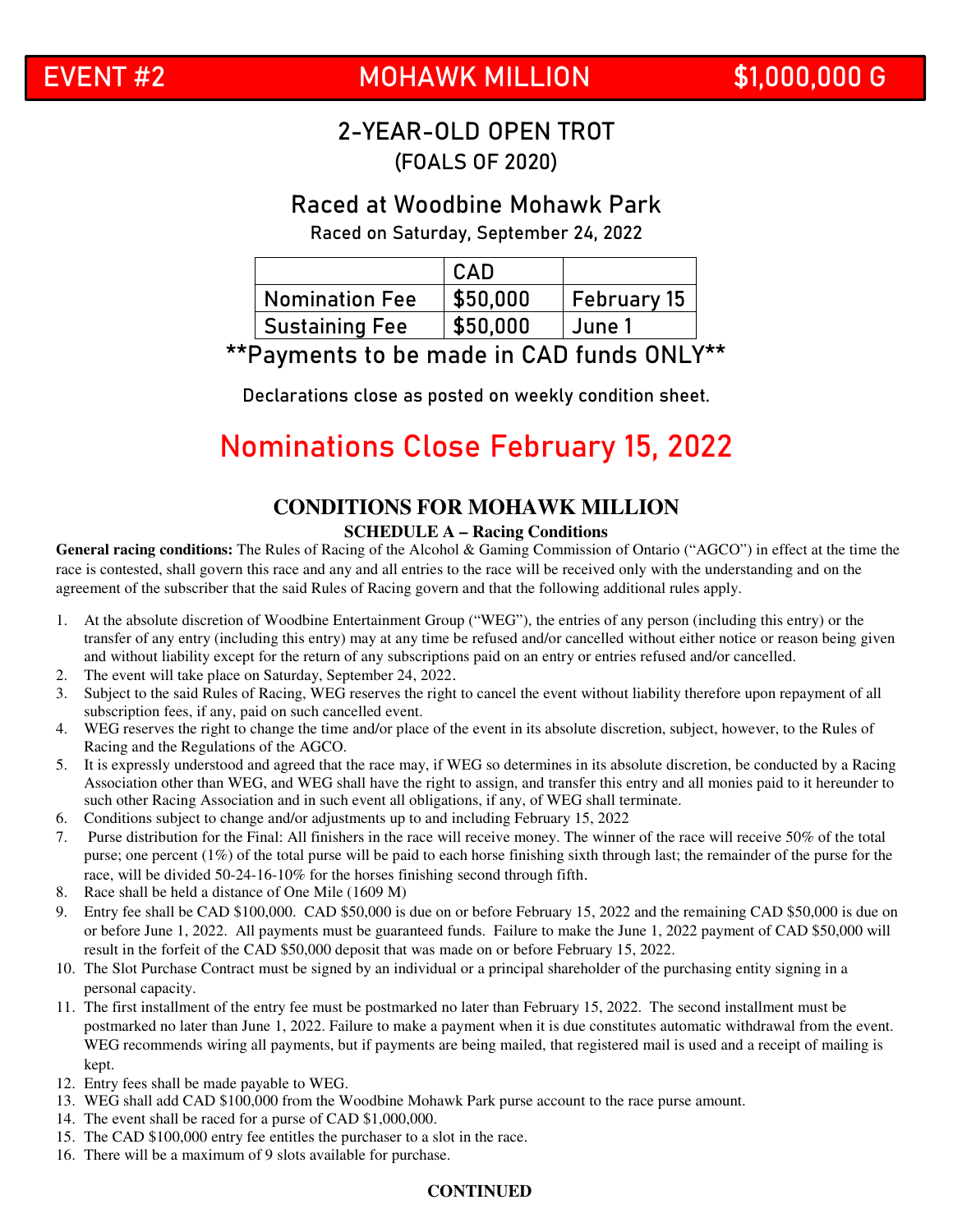- 17. Should less than 9 slots be sold prior to the February 15, 2022 closing, WEG may extend the deadline to March 1, 2022 in an effort to fill all slots. If still unable to sell all slots by March 1, 2022, the event shall be cancelled and all entry fees shall be returned.
- 18. If more than 9 purchasers wish to purchase a slot, the 9 purchases will be separated by common ownership (preference given to separate ownership entities).
- 19. If more than 9 separate purchasers wish to purchase a slot, the purchased slots will be drawn by lot. All deposits paid by purchasers who are outdrawn for a slot in the event shall be refunded.
- 20. Two of the outdrawn slot owners shall be drawn by lot as Also Eligible slots numbered Also Eligible number 1 and Also Eligible number 2. Should a slot owner fail to make the June 1, 2022 payment of CAD \$50,000, Also Eligible number 1 will have the opportunity to pay the CAD \$100,000 entry fee. Should Also Eligible number 1 not purchase the open slot, the open slot will be offered to Also Eligible number 2 at the cost of CAD \$100,000. Should neither Also Eligible purchase the available slot the slot will then be available to be purchased by the public.
- 21. The 10<sup>th</sup> and final slot will be awarded to the winning owner(s) of the William Wellwood Memorial Final at no cost to the winning owner(s). This slot must be used by the horse that won the William Wellwood Memorial Final.
- 22. In the case of a dead heat for win in the William Wellwood Memorial Final the winning horse with the highest lifetime earnings, as determined by Standardbred Canada records, as of midnight on the day following the William Wellwood Memorial Final will be the horse eligible for the  $10<sup>th</sup>$  and final slot in the Mohawk Million race.
- 23. A slot is an entity and may be sold, traded or subject to a lease agreement.
- 24. All agreements made on slot ownership are the sole responsibility of the slot owner and such contracts are between the slot owner and the 3rd party.
- 25. Slot purchasers do not have to declare a horse until time of entry.
- 26. Declarations for the Mohawk Million shall close on Monday, September 19, 2022.
- 27. Slot ownership must be declared in full transparency for purposes of AGCO regulations at time of entry.
- 28. A scratched horse may be substituted up until final changes are made and the race program is finalized.
- 29. Each slot holder will also be able to name one also-eligible horse by no later than September 19, 2022. An also-eligible will only be eligible to be substituted for the horse named by the entrant to be run in the 2022 Mohawk Million race if the named horse is scratched.
- 30. Should an entrant be scratched and the named also-eligible be unable to fill the scratched horse's position there shall be NO refund of the entry fee.
- 31. Horse eligibility is subject to the AGCO Rules of Racing.
- 32. Drivers' and trainers' fees shall be paid in accordance with track policy.
- 33. 24 hour retention barn subject to WEG and AGCO protocols
- 34. All horses are subject to AGCO Out of Competition testing rules and protocols.
- 35. All post positions will be drawn by lot unless otherwise stated in the conditions.
- 36. Each slot will entitle the slot owner to one table of four (4) for dining on Saturday, September 24, 2022, as well as one table of four (4) for the connections of the horse racing in the slot. Confirmation of who will be using the table is required by Tuesday, September 20, 2022, to the Racing Department.
- 37. Qualifying standards shall be governed by the Rules of Racing and the Regulations of the AGCO.
- 38. It is expressly acknowledged that officers and directors of WEG are entitled to purchase entry slots in the Mohawk Million event and to negotiate a deal with a potential horse owner to race a horse in any such slot.
- 39. Entry of a horse shall constitute acceptance of these terms and conditions whether such entry is done in writing or electronically.
- 40. Each slot purchaser hereby expressly and irrevocably grants WEG the exclusive right to use, in connection with the promotion of the Mohawk Million race, the name and likeness of the slot purchaser/horse owner, any horse pre-entered or entered and any coowners, drivers, trainers, colours, logos, driving colours and any other associated or identifying characteristics as well as any other matter relating to the participation of the horse in the Mohawk Million race. Promotion by WEG may include, without limitation, televising, broadcasting and/or recording in any manner the Mohawk Million race and the activities incidental to it, and broadcasting, exhibiting and/or exploiting the same by any means now or hereafter known, including, without limitation, licensing such rights to others for uses approved by WEG. The slot purchaser, on behalf of himself and the horse owner, hereby expressly, irrevocably and perpetually waives on his behalf, on the horse owner's behalf and on behalf of his contractors, agents, and employees (including the trainers and jockeys) any and all rights he or they may have in connection with any matter referred to in this paragraph, including, without limitation, any claim for invasion of the right of privacy or the right of publicity, for misappropriation, for infringement of trademark, trade dress and other intellectual property rights, or for any remuneration therefor. Upon demand, the slot purchaser/horse owner shall cause any of the aforementioned persons to deliver releases to slot purchaser and WEG permitting WEG to use and exhibit such material. The slot purchaser/horse owner understands and agrees that WEG reserves the right to use names, trademarks, service marks, copyrights, symbols, logos, slogans, results, still and motion pictures, audio reports, trailers, promos and other identifying characteristics in relation to the Mohawk Million race. WEG reserves all rights to advertise the Mohawk Million race in any manner deemed appropriate by WEG. WEG grants to slot purchaser the right to use a sponsor of his horse if there is no conflict with any sponsor commitments that are obtained by WEG for the Mohawk Million race or conflict with any sponsorship commitments or other assets or rights of WEG and its affiliates, subject to any limitations that exist with televising, broadcasting and/or recording in any manner the Mohawk Million race.
- \*\*These racing conditions may vary in a non-material way based on final input from the AGCO\*\*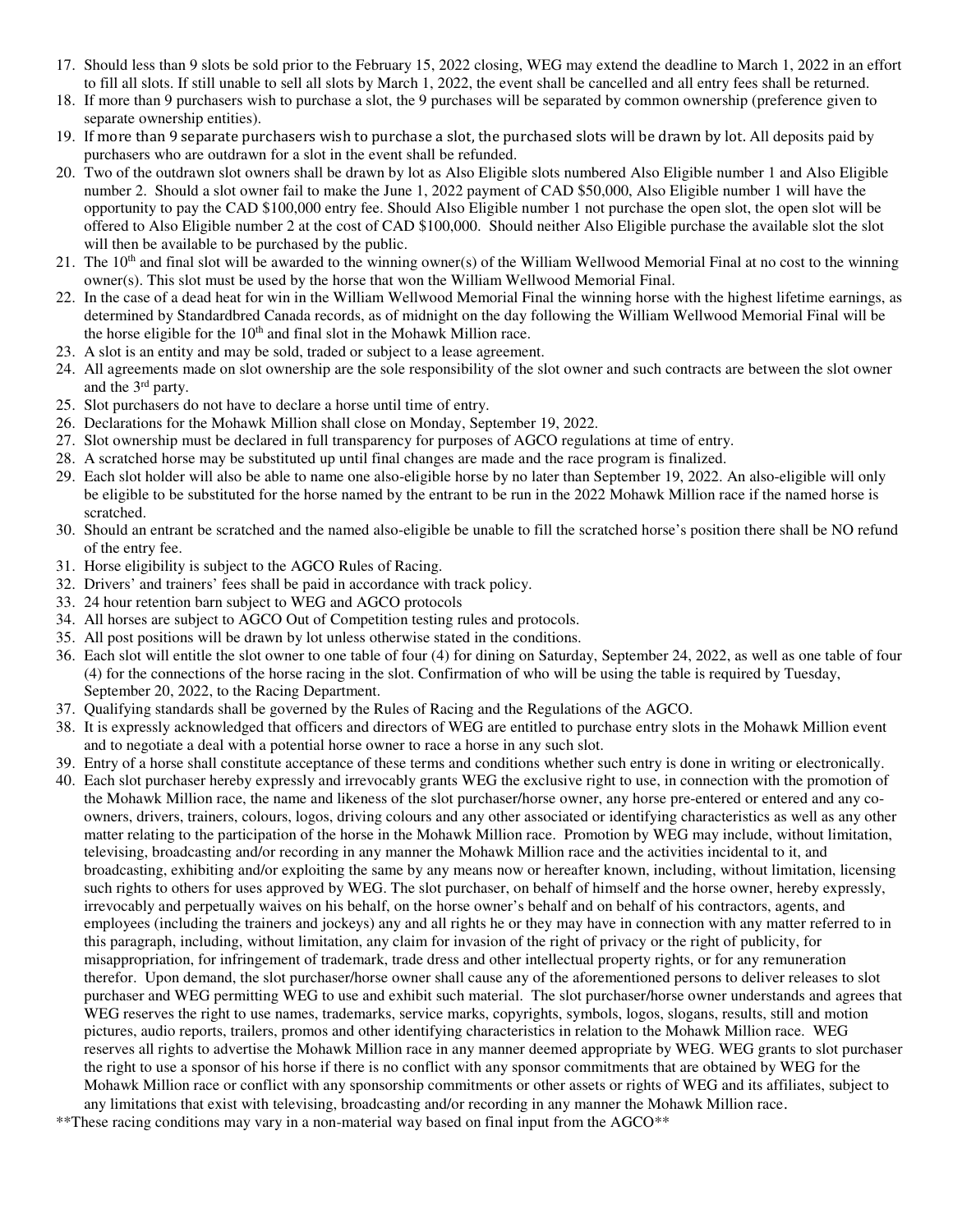### **Slot Purchase Contract – 2022 MOHAWK MILLION**

Please complete this contract in full along with a certified cheque or bank draft, or confirmation of a completed electronic funds transfer, in the amount of CAD \$50,000 (the "Deposit"), and return to Woodbine Mohawk Park Race Office, 9430 Guelph Line, Milton, ON, Canada L0P 1B0, post-marked no later than Feb 15, 2022 (the "Deadline").

The completion of this Purchase Contract and payment of the Deposit constitutes your purchase of a slot ("Slot") in the Mohawk Million Standardbred horse race (the "Race"), to take place Saturday September 24, 2022. All payments must be made in guaranteed funds.

There are nine (9) Slots available for purchase. Should more than nine "separately owned" Slot Purchase Contracts be received on or before the Deadline, then a random draw will take place before March 31, 2022 to determine the final nine Slot owners. Should your Purchase Contract not be drawn, the Deposit will be refunded in full by April 15, 2022.

#### **This Slot Purchase Contract must be signed by an individual or a principal shareholder signing in a personal capacity.**

The Racing Conditions of the Mohawk Million Race are attached here to as Schedule A and constitute an important part of this Purchase Contract. By signing this Purchase Contract, you are agreeing to all conditions contained herein and on the attached Schedule A – Racing Conditions.

|                                                                                                                                          | PROV/STATE: _____________ |
|------------------------------------------------------------------------------------------------------------------------------------------|---------------------------|
| POSTAL CODE/ZIP:<br><u> 2008 - Johann John Stone, mars and de la provincia de la provincia de la provincia de la provincia de la pro</u> |                           |

I hereby enclose a certified cheque or bank draft, or in the alternative I hereby confirm that an electronic funds transfer has been made to WEG, in the amount of CAD \$50,000 for the purpose of purchasing a Slot in the 2022 Mohawk Million Race. I acknowledge that a second installment in the amount of CAD \$50,000 will be due and payable on June 1, 2022 and that failure to meet the second installment payment requirement and/or failure to maintain eligibility for the Race will result in forfeiture of the Slot ownership and the initial CAD \$50,000 Deposit.

SIGNED:  $\blacksquare$ 

WITNESS NAME: \_\_\_\_\_\_\_\_\_\_\_\_\_\_\_\_\_\_\_\_\_\_\_\_\_\_\_\_\_ SIGNATURE: \_\_\_\_\_\_\_\_\_\_\_\_\_\_\_\_\_\_\_\_\_\_\_\_\_

DATE: \_\_\_\_\_\_\_\_\_\_\_\_\_\_\_\_\_\_\_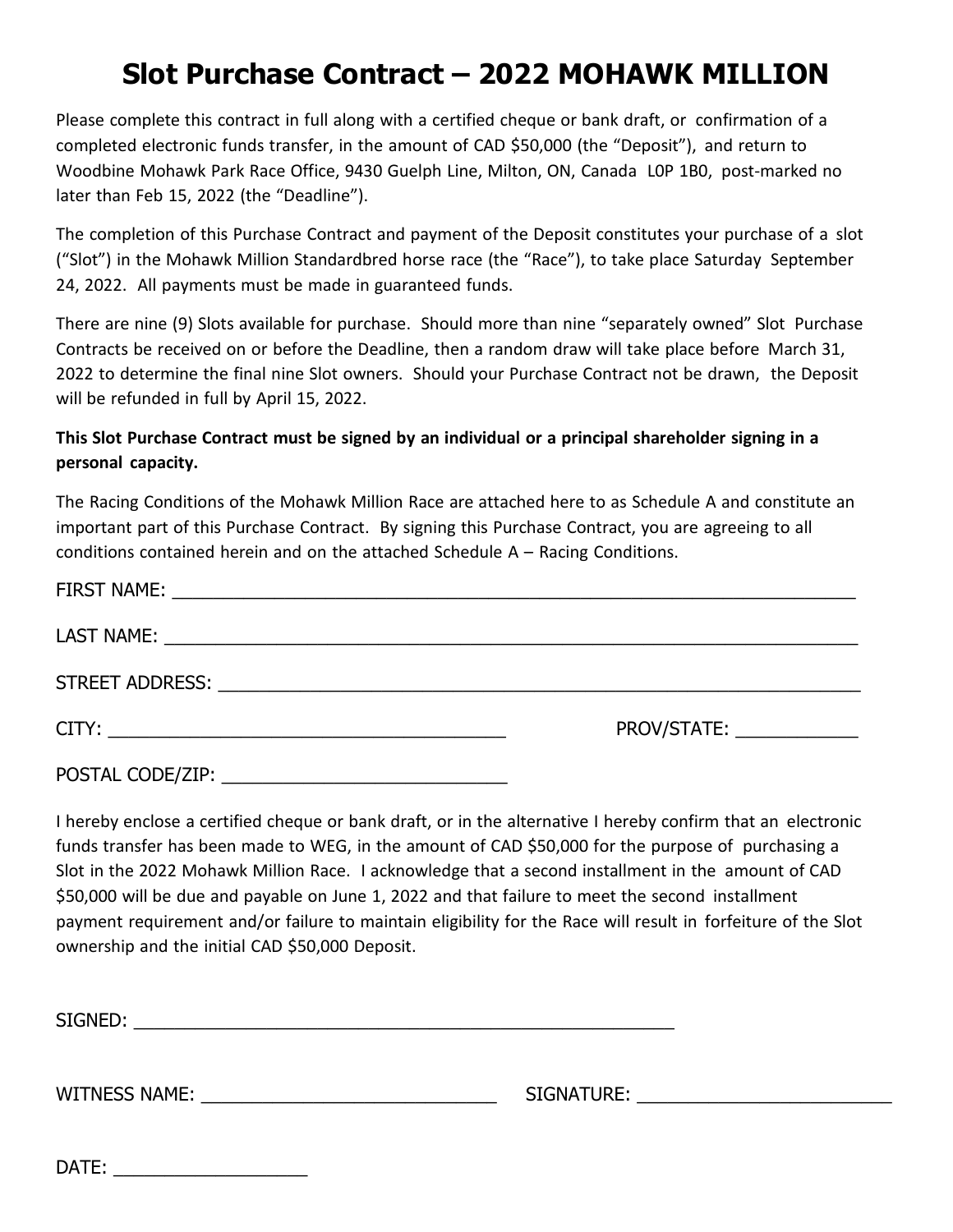### **EVENT #3 ARMBRO FLIGHT \$250,000 E FINAL**

### FILLIES & MARES TROT FOR 3-YEAR-OLDS & OLDER

**Raced at Woodbine Mohawk Park**

Eliminations raced on Friday, June 10, 2022 (\$35,000 G each) Final raced on Saturday, June 18, 2022 **(\$150,000 Added)**

|                       | <b>CAD</b> | <b>USD</b> |               |
|-----------------------|------------|------------|---------------|
| <b>Nomination Fee</b> | \$300      | \$245      | February 15   |
| <b>Sustaining Fee</b> | \$500      | \$410      | March 15      |
| <b>Sustaining Fee</b> | \$500      | \$410      | April 15      |
| <b>Sustaining Fee</b> | \$750      | \$610      | <b>May 15</b> |
| <b>Starting Fee</b>   | \$1,500    | <b>TBA</b> |               |

Declarations close as posted on weekly condition sheet.

### **Nominations Close February 15, 2022**

### **PREFERRED METHOD OF PAYMENT ONLINE**

@https://woodbine.com/mohawk/standardbred-nomination/

Or

#### **SEND TO: Woodbine Mohawk Park, Attn: Dana Keyes 9430 Guelph Line, PO Box 160, Campbellville, Ontario, L0P 1B0**  NOMINATION FEES FOR ALL STAKES MUST ACCOMPANY THE NOMINATIONS.

#### **CONDITIONS FOR THE ARMBRO FLIGHT**

Effective 2019 this event is subject to the Woodbine's Standardbred Integrity and Accountability Initiative Stake Conditions.

Note: The race will be contested in eliminations on Friday, June 10 if required. Otherwise, the race will be contested as a single dash on Saturday, June 18.

- 1. If eliminations are required, the final event will be limited to ten horses. Horses tied for the last eligible starting position or positions for the final event will be drawn by lot to constitute a ten horse field.
- 2. If eliminations are required, one also eligible will be drawn from the highest placed starters that do not qualify for the final event. If there are ties the also eligible will be drawn by lot.
- 3. All nominations, sustaining, and starting monies will be added to the final purse.
- 4. Woodbine Entertainment reserves the right to invite foreign horses to enter and race in the Armbro Flight. Invited foreign horses must pay a fee of \$3,550 Canadian. (This fee is comprised of \$300 Nomination, \$1,750 Sustaining and \$1,500 Starting) Invited foreign horses must declare and pay this fee to the Mohawk race office staff no later than 10:30 a.m. Monday, June 6, 2022. Foreign horses are those horses which normally race outside of Canada and the United States and have not had more than four starts in North America in 2022.
- 5. Horses may be supplemented to the Armbro Flight by paying a supplemental fee of \$20,000 in Canadian funds. Supplemental fees and declarations must be submitted to the Mohawk race office staff no later than 10:30 a.m. on Monday, June 6, 2022. Supplemental fees must be paid by certified cheque, bank draft or money order, and made payable to Woodbine Entertainment.
- 6. **Purse distribution for the Final:** All finishers in the race will receive money. The winner of the race will receive 50% of the total purse; One percent  $(1\%)$  of the total purse will be paid to each horse finishing sixth through last; the remainder of the purse for the race, will be divided 50-24-16-10% for the horses finishing second through fifth.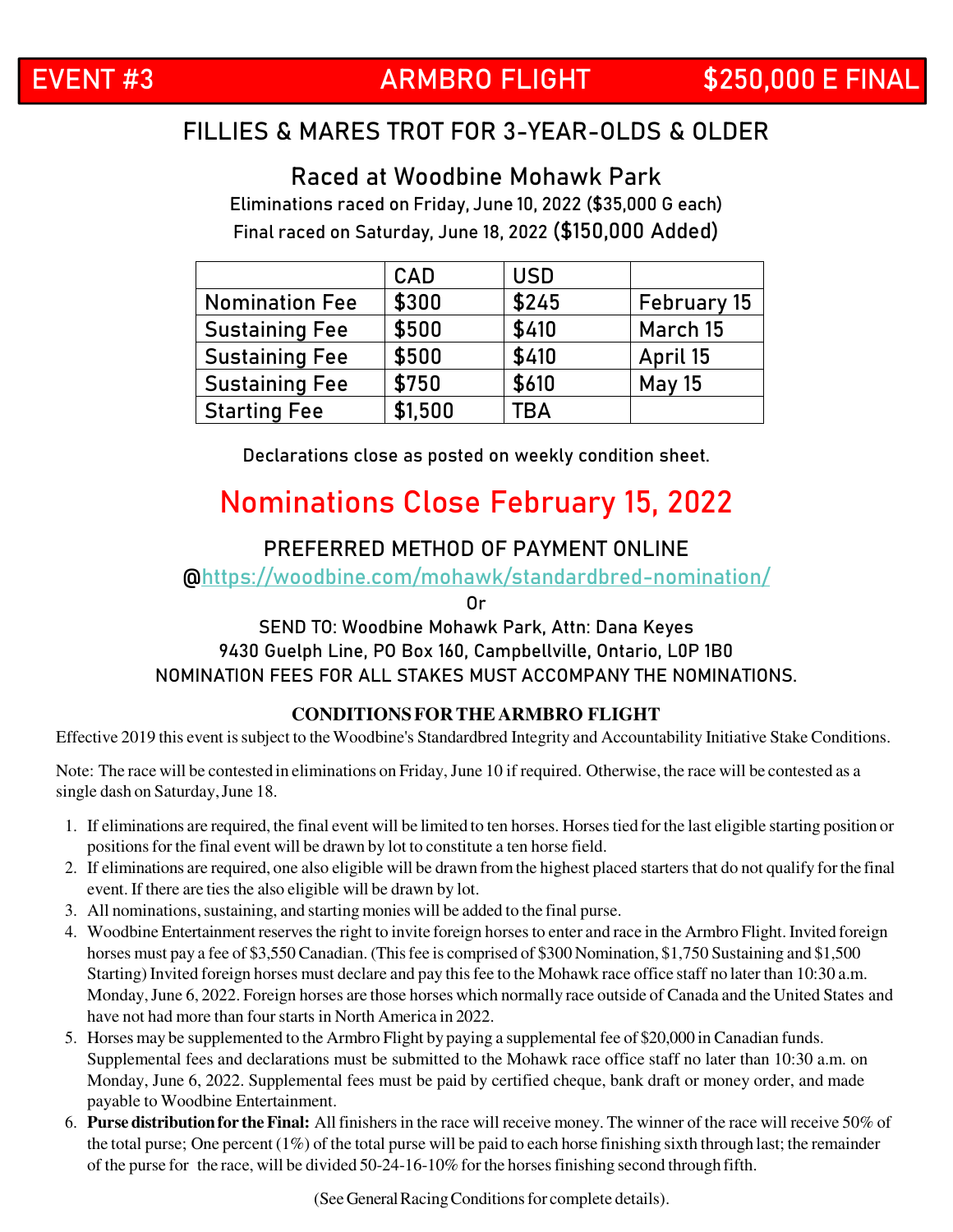### OPEN PACE FOR 3-YEAR-OLDS & OLDER

### **Raced at Woodbine Mohawk Park**

Eliminations raced on Saturday, August 27, 2022 (\$40,000 G each) Final raced on Saturday, September 3, 2022 **(\$350,000 Added)**

|                       | <b>CAD</b> | <b>USD</b> |               |
|-----------------------|------------|------------|---------------|
| <b>Nomination Fee</b> | \$500      | \$410      | February 15   |
| <b>Sustaining Fee</b> | \$1,000    | \$815      | March 15      |
| <b>Sustaining Fee</b> | \$1,500    | \$1,220    | April 15      |
| <b>Sustaining Fee</b> | \$1,500    | \$1,220    | <b>May 15</b> |
| <b>Starting Fee</b>   | \$5,000    | TBA        |               |

Declarations close as posted on weekly condition sheet.

### **Nominations Close February 15, 2022**

### **PREFERRED METHOD OF PAYMENT ONLINE**

@https://woodbine.com/mohawk/standardbred-nomination/

Or

#### **SEND TO: Woodbine Mohawk Park, Attn: Dana Keyes 9430 Guelph Line, PO Box 160, Campbellville, Ontario, L0P 1B0**  NOMINATION FEES FOR ALL STAKES MUST ACCOMPANY THE NOMINATIONS.

#### **CONDITIONS FOR THE CANADIAN PACING DERBY**

Effective 2019 this event is subject to the Woodbine's Standardbred Integrity and Accountability Initiative Stake Conditions.

Note: The race will be contested in eliminations on Saturday, August 27 if required. Otherwise, the race will be contested as a single dash on Saturday, September 3.

- 1. If eliminations are required, the final event will be limited to ten horses. Horses tied for the last eligible starting position or positions for the final event will be drawn by lot to constitute a ten horse field.
- 2. If eliminations are required, one also eligible will be drawn from the highest placed starters that do not qualify for the final event. If there are ties the also eligible will be drawn by lot.
- 3. All nominations, sustaining, and starting monies will be added to the total purse.
- 4. Horses may be supplemented to the Canadian Pacing Derby by paying a supplemental fee of \$40,000 Canadian funds. Supplemental fees and declarations must be submitted to the Mohawk race office staff no later than 10:30 a.m. on Monday, August 22, 2022. Supplemental fees must be paid by certified cheque, bank draft or money order, and made payable to Woodbine Entertainment.
- 5. **Purse distribution for the Final:** All finishers in the race will receive money. The winner of the race will receive 50% of the total purse; One percent (1%) of the total purse will be paid to each horse finishing sixth through last; the remainder of the purse for the race, will be divided 50-24-16-10% for the horses finishing second through fifth.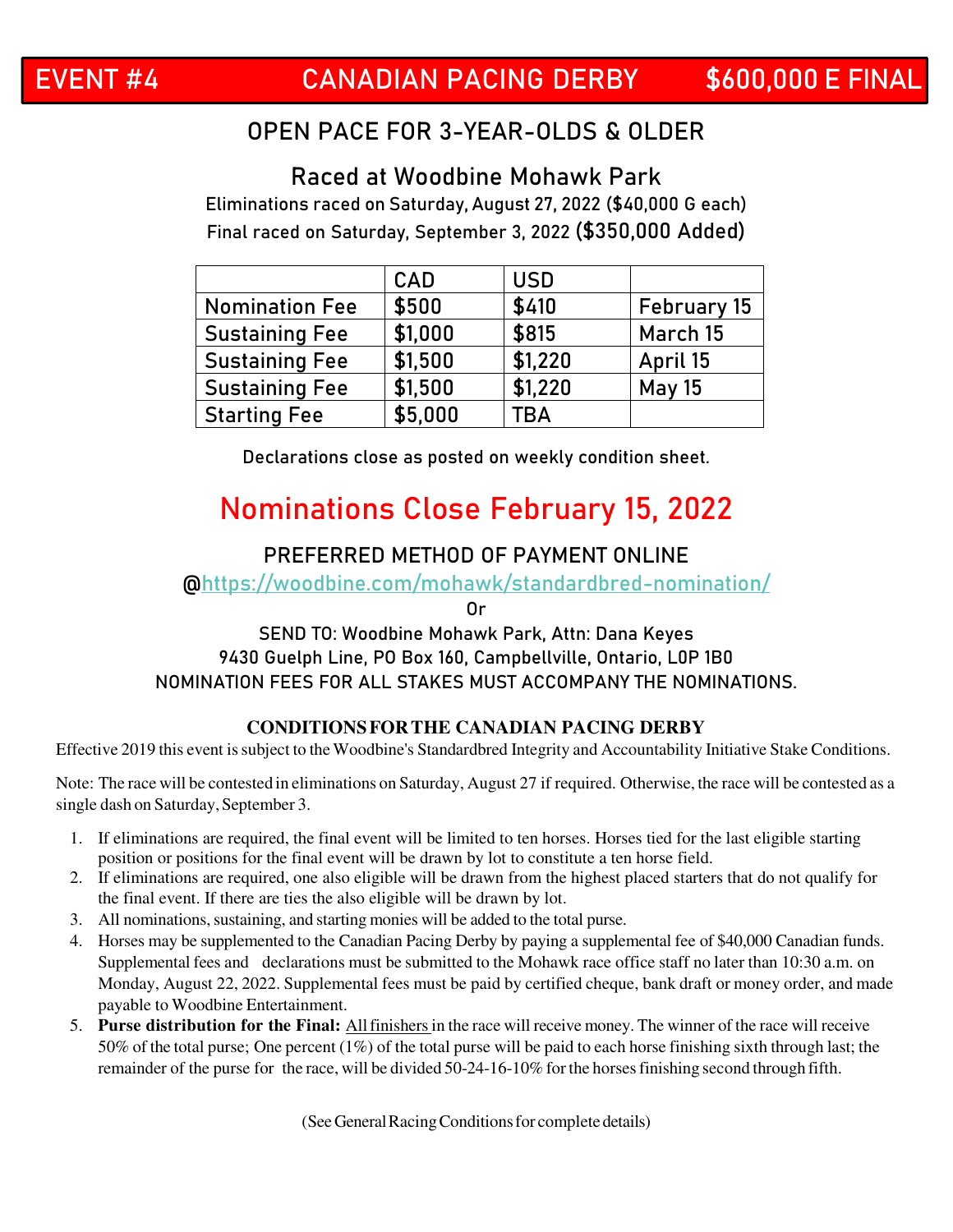### 3-YEAR-OLD OPEN TROT

### **Raced at Woodbine Mohawk Park**

Eliminations raced on Saturday, September 17, 2022 (\$40,000 G each) Final raced on Saturday, September 24, 2022 **(\$400,000 Added)** 

|                       | CAD     | <b>USD</b> |               |
|-----------------------|---------|------------|---------------|
| <b>Nomination Fee</b> | \$500   | \$410      | February 15   |
| <b>Sustaining Fee</b> | \$500   | \$410      | March 15      |
| <b>Sustaining Fee</b> | \$1,000 | \$815      | April 15      |
| <b>Sustaining Fee</b> | \$1,000 | \$815      | <b>May 15</b> |
| <b>Starting Fee</b>   | \$5,000 | <b>TBA</b> |               |

Declarations close as posted on weekly condition sheet.

### **Nominations Close February 15, 2022**

### **PREFERRED METHOD OF PAYMENT ONLINE**

@https://woodbine.com/mohawk/standardbred-nomination/

Or

### **SEND TO: Woodbine Mohawk Park, Attn: Dana Keyes 9430 Guelph Line, PO Box 160, Campbellville, Ontario, L0P 1B0**  NOMINATION FEES FOR ALL STAKES MUST ACCOMPANY THE NOMINATIONS.

#### **CONDITIONS FOR THE CANADIAN TROTTING CLASSIC**

Effective 2019 this event is subject to the Woodbine's Standardbred Integrity and Accountability Initiative Stake Conditions.

Note: The race will be contested in eliminations on Saturday, September 17 if required. Otherwise, the race will be contested as a single dash on Saturday, September 24.

- 1. If eliminations are required, the final event will be limited to ten horses. Horses tied for the last eligible starting position or positions for the final event will be drawn by lot to constitute a ten horse field.
- 2. If eliminations are required, one also eligible will be drawn from the highest placed starters that do not qualify for the final event. If there are ties the also eligible will be drawn by lot.
- 3. All nominations, sustaining, and starting monies will be added to the total purse.
- 4. Horses may be supplemented to the Canadian Trotting Classic by paying a supplemental fee of \$60,000 Canadian funds. Supplemental fees and declarations must be submitted to the Mohawk race office staff no later than 10:30 a.m. on Monday, September 12, 2022. Supplemental fees must be paid by certified cheque, bank draft or money order, and made payable to Woodbine Entertainment.
- 5. **Purse distribution for the Final:** All finishers in the race will receive money. The winner of the race will receive 50% of the total purse; One percent (1%) of the total purse will be paid to each horse finishing sixth through last; the remainder of the purse for the race, will be divided 50-24-16-10% for the horses finishing second through fifth.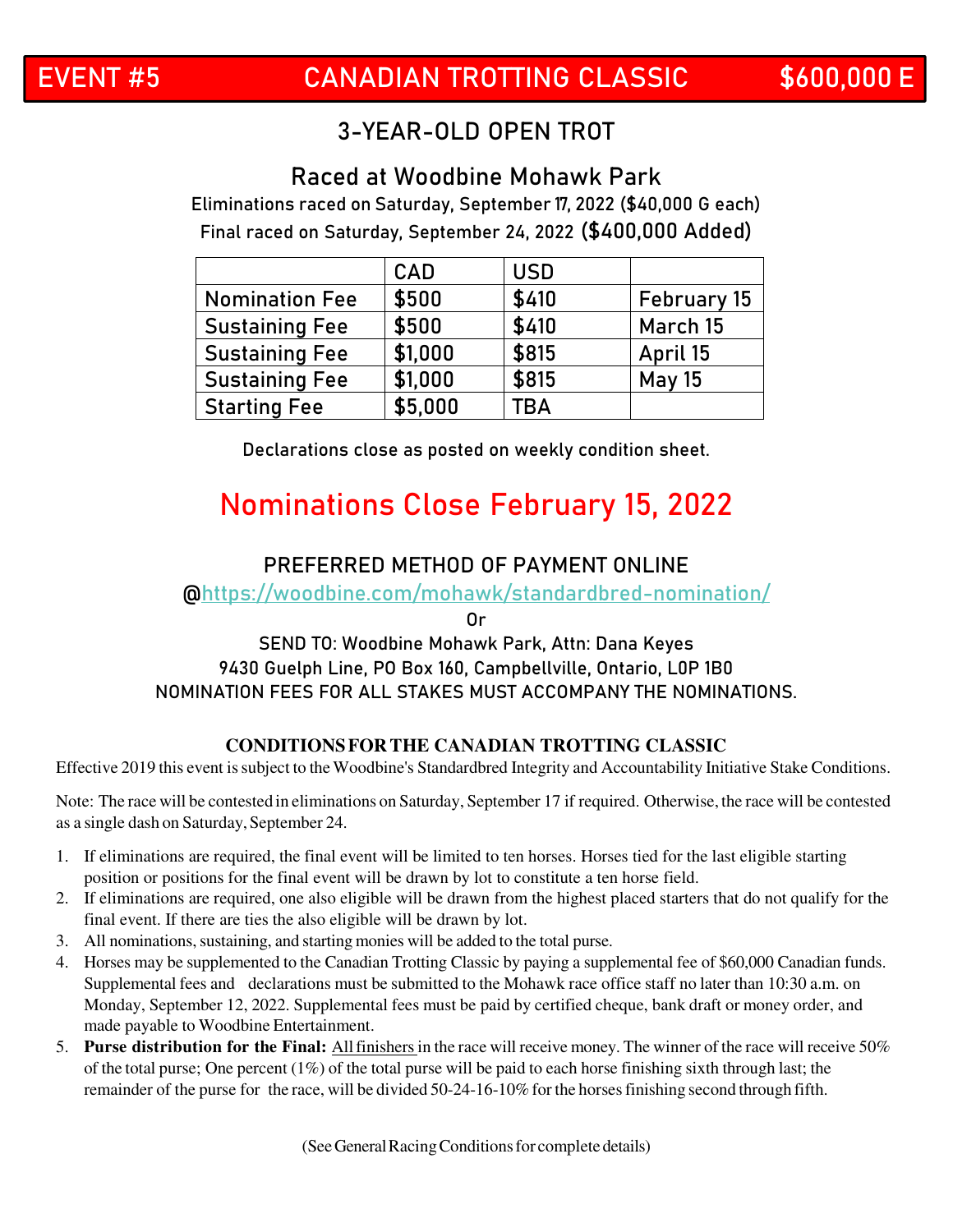### **EVENT #6 CASUAL BREEZE \$180,000 Est.**

### 3-YEAR-OLD FILLY TROT **(\$75,000 ADDED)**

### **Raced at Woodbine Mohawk Park**

Raced on Friday, August 26, 2022

|                       | <b>CAD</b> | <b>USD</b> |               |
|-----------------------|------------|------------|---------------|
| <b>Nomination Fee</b> | \$300      | \$245      | February 15   |
| <b>Sustaining Fee</b> | \$300      | \$245      | March 15      |
| <b>Sustaining Fee</b> | \$300      | \$245      | April 15      |
| <b>Sustaining Fee</b> | \$300      | \$245      | <b>May 15</b> |
| <b>Starting Fee</b>   | \$1,000    | ГBA        |               |

Declarations close as posted on weekly condition sheet.

### **Nominations Close February 15, 2022**

#### **PREFERRED METHOD OF PAYMENT ONLINE**

@https://woodbine.com/mohawk/standardbred-nomination/

Or

#### **SEND TO: Woodbine Mohawk Park, Attn: Dana Keyes 9430 Guelph Line, PO Box 160, Campbellville, Ontario, L0P 1B0**  NOMINATION FEES FOR ALL STAKES MUST ACCOMPANY THE NOMINATIONS.

#### **CONDITIONS FOR THE CASUAL BREEZE**

(Effective 2019 this event is subject to the Woodbine's Standardbred Integrity and Accountability Initiative Stake Conditions)

- 1. Race will be contested in divisions.
- 2. All nominations, sustaining, and starting monies will be added to the total purse.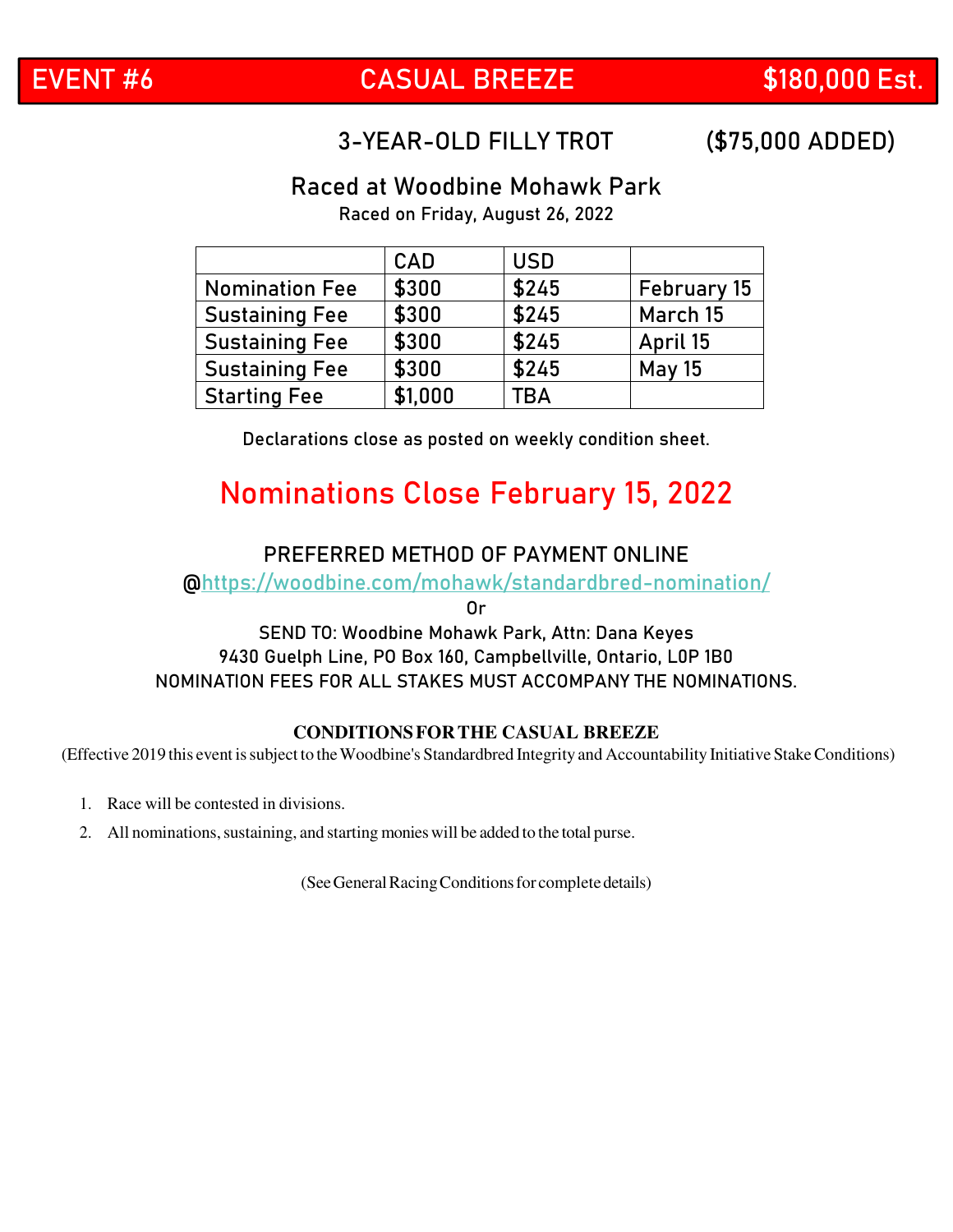### 3-YEAR-OLD FILLY TROT

### **Raced at Woodbine Mohawk Park**

Eliminations raced on Saturday, September 17, 2022 (\$35,000 G each) Final raced on Saturday, September 24, 2022 **(\$225,000 Added)**

|                       | <b>CAD</b> | <b>USD</b> |               |
|-----------------------|------------|------------|---------------|
| <b>Nomination Fee</b> | \$300      | \$245      | February 15   |
| <b>Sustaining Fee</b> | \$300      | \$245      | March 15      |
| <b>Sustaining Fee</b> | \$500      | \$410      | April 15      |
| <b>Sustaining Fee</b> | \$500      | \$410      | <b>May 15</b> |
| <b>Starting Fee</b>   | \$3,000    | TBA        |               |

Declarations close as posted on weekly condition sheet.

### **Nominations Close February 15, 2022**

#### **PREFERRED METHOD OF PAYMENT ONLINE**

@https://woodbine.com/mohawk/standardbred-nomination/

Or

#### **SEND TO: Woodbine Mohawk Park, Attn: Dana Keyes 9430 Guelph Line, PO Box 160, Campbellville, Ontario, L0P 1B0**  NOMINATION FEES FOR ALL STAKES MUST ACCOMPANY THE NOMINATIONS.

#### **CONDITIONS FOR THE ELEGANTIMAGE**

(Effective 2019 this event is subject to the Woodbine's Standardbred Integrity and Accountability Initiative Stake Conditions)

Note: The race will be contested in eliminations on Saturday, September 17 if required. Otherwise, the race will be contested as a single dash on Saturday, September 24.

- 1. If eliminations are required, the final event will be limited to ten horses. Horses tied for the last eligible starting position or positions for the final event will be drawn by lot to constitute a ten horse field.
- 2. If eliminations are required, one also eligible will be drawn from the highest placed starters that do not qualify for the final event. If there are ties the also eligible will be drawn by lot.
- 3. All nominations, sustaining, and starting monies will be added to the total purse.
- 4. Horses may be supplemented to the Elegantimage by paying a supplemental fee of \$30,000 Canadian funds. Supplemental fees and declarations must be submitted to the Mohawk race office staff no later than 10:30 a.m. on Monday, September 12, 2022. Supplemental fees must be paid by certified cheque, bank draft or money order, and made payable to Woodbine Entertainment.
- 5. **Purse distribution for the Final:** All finishers in the race will receive money. The winner of the race will receive 50% of the total purse; One percent  $(1\%)$  of the total purse will be paid to each horse finishing sixth through last; the remainder of the purse for the race, will be divided 50-24-16-10% for the horses finishing second through fifth.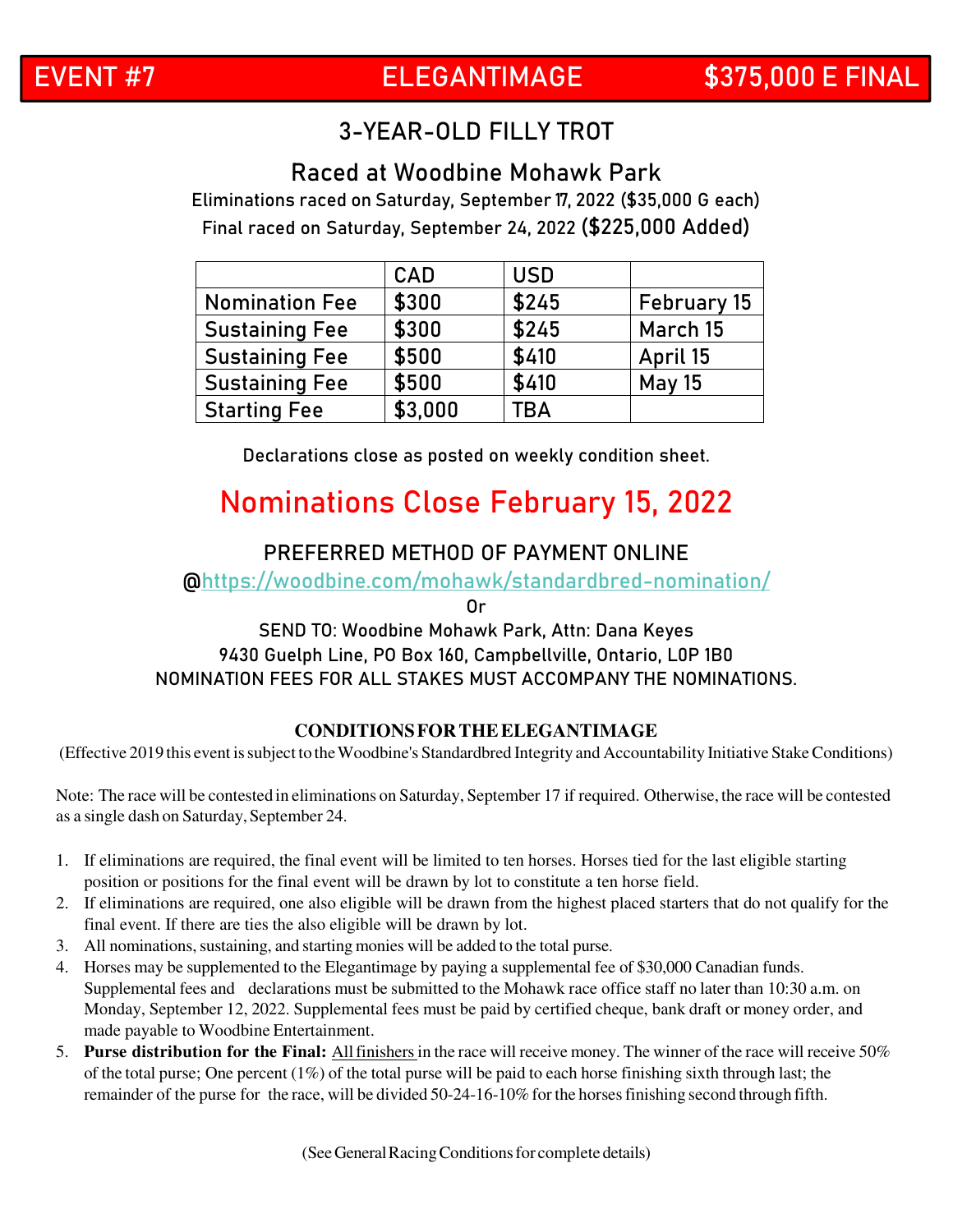### 2-YEAR-OLD FILLY PACE **(\$75,000 ADDED)**

### **Raced at Woodbine Mohawk Park**

Raced on Saturday, August 27, 2022

|                       | CAD     | <b>USD</b> |               |
|-----------------------|---------|------------|---------------|
| <b>Nomination Fee</b> | \$300   | \$245      | February 15   |
| <b>Sustaining Fee</b> | \$300   | \$245      | March 15      |
| <b>Sustaining Fee</b> | \$300   | \$245      | April 15      |
| <b>Sustaining Fee</b> | \$300   | \$245      | <b>May 15</b> |
| <b>Starting Fee</b>   | \$1,000 | <b>TBA</b> |               |

Declarations close as posted on weekly condition sheet.

### **Nominations Close February 15, 2022**

### **PREFERRED METHOD OF PAYMENT ONLINE**

@https://woodbine.com/mohawk/standardbred-nomination/

Or

**SEND TO: Woodbine Mohawk Park, Attn: Dana Keyes 9430 Guelph Line, PO Box 160, Campbellville, Ontario, L0P 1B0**  NOMINATION FEES FOR ALL STAKES MUST ACCOMPANY THE NOMINATIONS.

#### **CONDITIONS FOR THE ETERNAL CAMNATION**

(Effective 2019 this event is subject to the Woodbine's Standardbred Integrity and Accountability Initiative Stake Conditions)

- 1. Race will be contested in divisions.
- 2. All nominations, sustaining, and starting monies will be added to the total purse.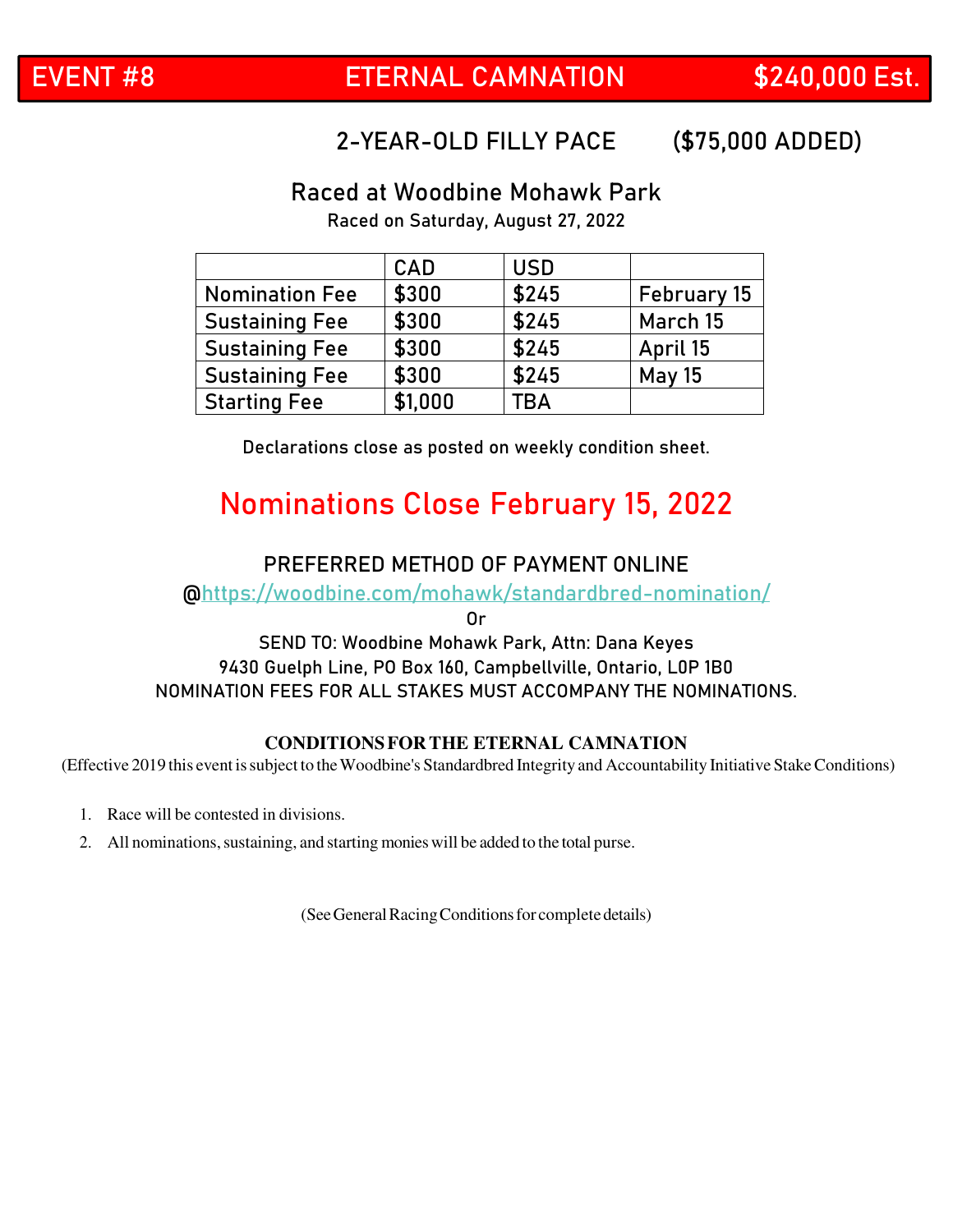### 3-YEAR-OLD FILLY PACE

**Raced at Woodbine Mohawk Park** Eliminations raced on Saturday, June 11, 2022 (\$35,000 G each) Final raced on Saturday, June 18, 2022 **(\$275,000 Added)**

|                       | <b>CAD</b> | <b>USD</b> |               |
|-----------------------|------------|------------|---------------|
| <b>Nomination Fee</b> | \$300      | \$245      | February 15   |
| <b>Sustaining Fee</b> | \$500      | \$410      | March 15      |
| <b>Sustaining Fee</b> | \$500      | \$410      | April 15      |
| <b>Sustaining Fee</b> | \$500      | \$410      | <b>May 15</b> |
| <b>Starting Fee</b>   | \$3,000    | <b>TBA</b> |               |

Declarations close as posted on weekly condition sheet.

### **Nominations Close February 15, 2022**

### **PREFERRED METHOD OF PAYMENT ONLINE**

@https://woodbine.com/mohawk/standardbred-nomination/

Or

#### **SEND TO: Woodbine Mohawk Park, Attn: Dana Keyes 9430 Guelph Line, PO Box 160, Campbellville, Ontario, L0P 1B0**  NOMINATION FEES FOR ALL STAKES MUST ACCOMPANY THE NOMINATIONS.

#### **CONDITIONS FOR THE FAN HANOVER**

(Effective 2019 this event is subject to the Woodbine's Standardbred Integrity and Accountability Initiative Stake Conditions)

Note: The race will be contested in eliminations on Saturday, June 11 if required. Otherwise, the race will be contested as a single dash on Saturday, June 18.

- 1. If eliminations are required, the final event will be limited to ten horses. Horses tied for the last eligible starting position or positions for the final event will be drawn by lot to constitute a ten horse field.
- 2. If eliminations are required, one also eligible will be drawn from the highest placed starters that do not qualify for the final event. If there are ties the also eligible will be drawn by lot.
- 3. All nominations, sustaining, and starting monies will be added to the total purse.
- 4. **Purse distribution for the Final:** All finishers in the race will receive money. The winner of the race will receive 50% of the total purse; One percent (1%) of the total purse will be paid to each horse finishing sixth through last; the remainder of the purse for the race, will be divided 50-24-16-10% for the horses finishing second through fifth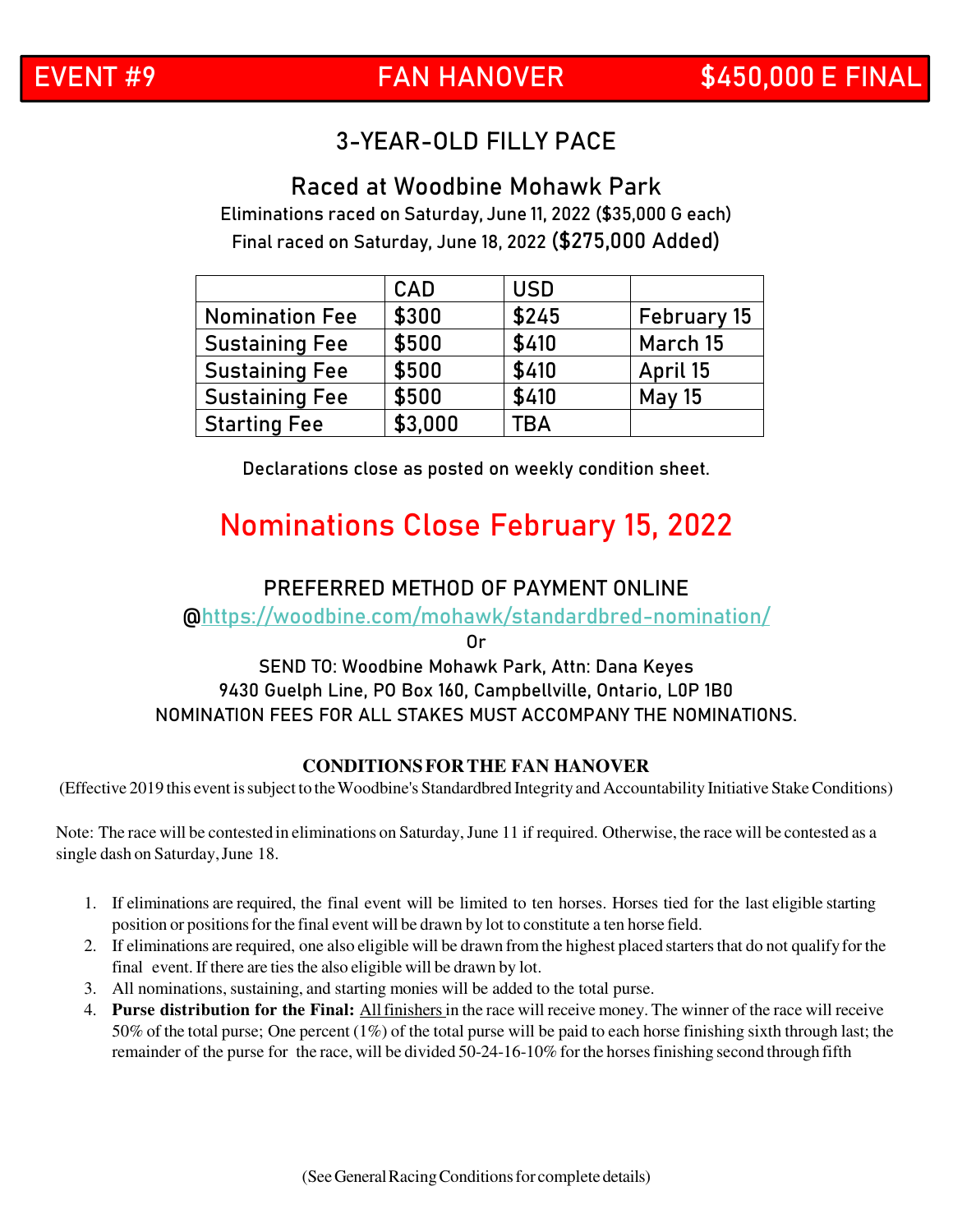### **EVENT #10 GOODTIMES \$250,000 E FINAL**

### 3 -YEAR-OLD OPEN TROT

### **Raced at Woodbine Mohawk Park**

Eliminations raced on Friday, June 10, 2022 (\$30,000 G each) Final raced on Saturday, June 18, 2022 **(\$125,000 Added)**

|                       | CAD     | <b>USD</b> |               |
|-----------------------|---------|------------|---------------|
| <b>Nomination Fee</b> | \$300   | \$245      | February 15   |
| <b>Sustaining Fee</b> | \$300   | \$245      | March 15      |
| <b>Sustaining Fee</b> | \$500   | \$410      | April 15      |
| <b>Sustaining Fee</b> | \$500   | \$410      | <b>May 15</b> |
| <b>Starting Fee</b>   | \$2,000 | <b>TBA</b> |               |

Declarations close as posted on weekly condition sheet.

### **Nominations Close February 15, 2022**

### **PREFERRED METHOD OF PAYMENT ONLINE**

@https://woodbine.com/mohawk/standardbred-nomination/

Or

### **SEND TO: Woodbine Mohawk Park, Attn: Dana Keyes 9430 Guelph Line, PO Box 160, Campbellville, Ontario, L0P 1B0**  NOMINATION FEES FOR ALL STAKES MUST ACCOMPANY THE NOMINATIONS.

#### **CONDITIONS FOR THE GOODTIMES**

(Effective 2019 this event is subject to the Woodbine's Standardbred Integrity and Accountability Initiative Stake Conditions)

Note: The race will be contested in eliminations on Friday, June 10 if required. Otherwise, the race will be contested as a single dash on Saturday, June 18.

- 1. If eliminations are required, the final event will be limited to ten horses. Horses tied for the last eligible starting position or positions for the final event will be drawn by lot to constitute a ten horse field.
- 2. If eliminations are required, one also eligible will be drawn from the highest placed starters that do not qualify for the final event. If there are ties the also eligible will be drawn by lot.
- 3. All nominations, sustaining, and starting monies will be added to the total purse.
- 4. **Purse distribution for the Final:** All finishers in the race will receive money. The winner of the race will receive 50% of the total purse; One percent (1%) of the total purse will be paid to each horse finishing sixth through last; the remainder of the purse for the race, will be divided 50-24-16-10% for the horses finishing second through fifth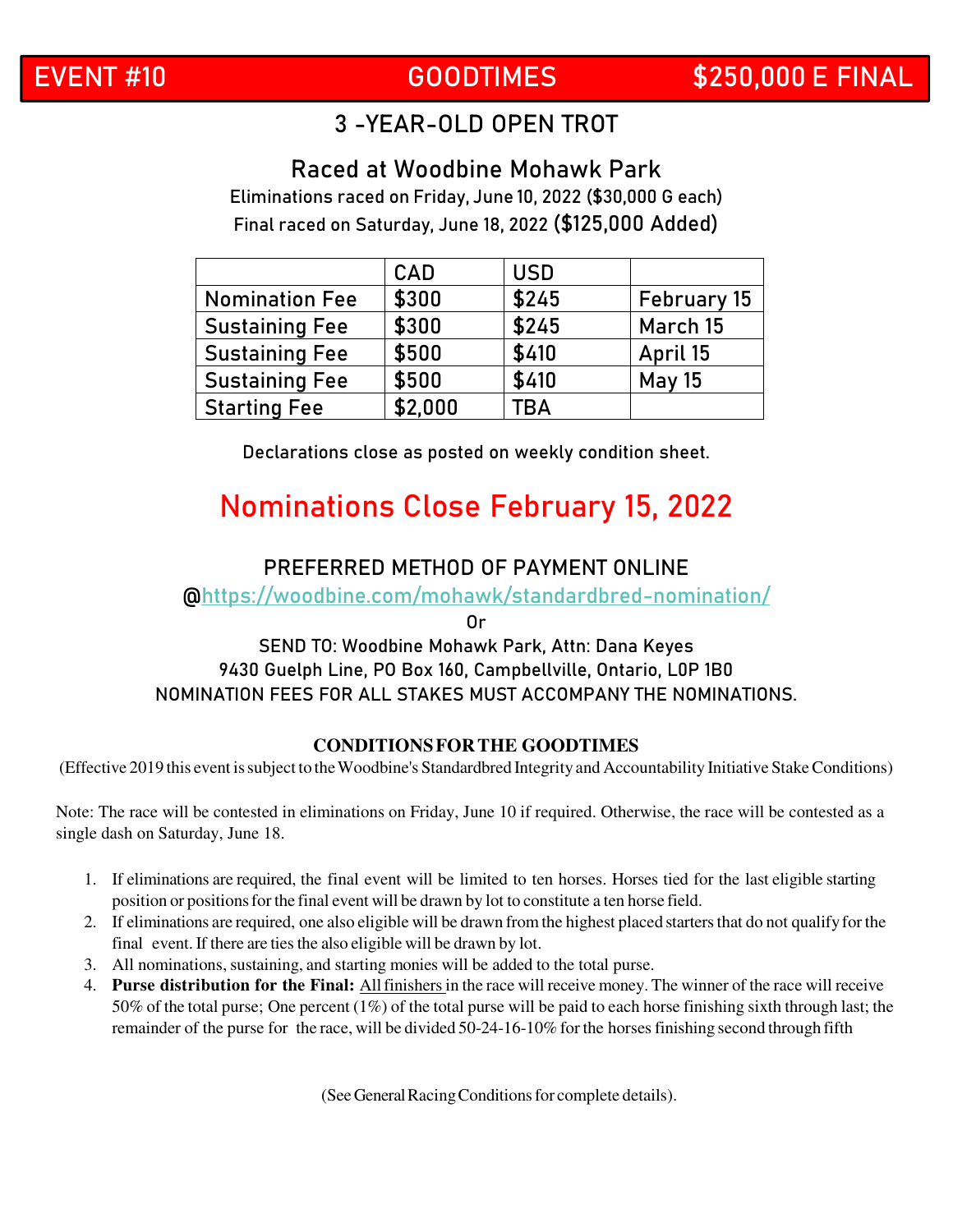### OPEN TROT FOR 3-YEAR-OLDS & OLDER

**Raced at Woodbine Mohawk Park**

Eliminations raced on Friday, August 26, 2022 (\$40,000 G each) Final Raced on Saturday, September 3, 2022 **(\$350,000 Added)**

|                       | <b>CAD</b> | <b>USD</b> |               |
|-----------------------|------------|------------|---------------|
| <b>Nomination Fee</b> | \$500      | \$410      | February 15   |
| <b>Sustaining Fee</b> | \$1,000    | \$815      | March 15      |
| <b>Sustaining Fee</b> | \$1,500    | \$1,220    | April 15      |
| <b>Sustaining Fee</b> | \$1,500    | \$1,220    | <b>May 15</b> |
| <b>Starting Fee</b>   | \$5,000    | TBA        |               |

Declarations close as posted on weekly condition sheet.

### **Nominations Close February 15, 2022**

### **PREFERRED METHOD OF PAYMENT ONLINE**

@https://woodbine.com/mohawk/standardbred-nomination/

Or

**SEND TO: Woodbine Mohawk Park, Attn: Dana Keyes 9430 Guelph Line, PO Box 160, Campbellville, Ontario, L0P 1B0**  NOMINATION FEES FOR ALL STAKES MUST ACCOMPANY THE NOMINATIONS.

#### **CONDITIONS FOR THE MAPLE LEAF TROT**

(Effective 2019 this event is subject to the Woodbine's Standardbred Integrity and Accountability Initiative Stake Conditions)

Note: The race will be contested in eliminations on Friday, August 26 if required. Otherwise, the race will be contested as a single dash on Saturday, September 3.

- 1. If eliminations are required, the final event will be limited to ten horses. Horses tied for the last eligible starting position or positions for the final event will be drawn by lot to constitute a ten horse field.
- 2. If eliminations are required, one also eligible will be drawn from the highest placed starters that do not qualify for the final event. If there are ties the also eligible will be drawn by lot.
- 3. All nominations, sustaining, and starting monies will be added to the total purse.
- 4. Horses may be supplemented to the Maple Leaf Trot by paying a supplemental fee of \$40,000 Canadian funds. Supplemental fees and declarations must be submitted to the Mohawk race office staff no later than 10:30 a.m. on Monday, August 22, 2022. Supplemental fees must be paid by certified cheque, bank draft or money order, and made payable to Woodbine Entertainment.
- 5. **Purse distribution for the Final:** All finishers in the race will receive money. The winner of the race will receive 50% of the total purse; One percent (1%) of the total purse will be paid to each horse finishing sixth through last; the remainder of the purse for the race, will be divided 50-24-16-10% for the horses finishing second through fifth.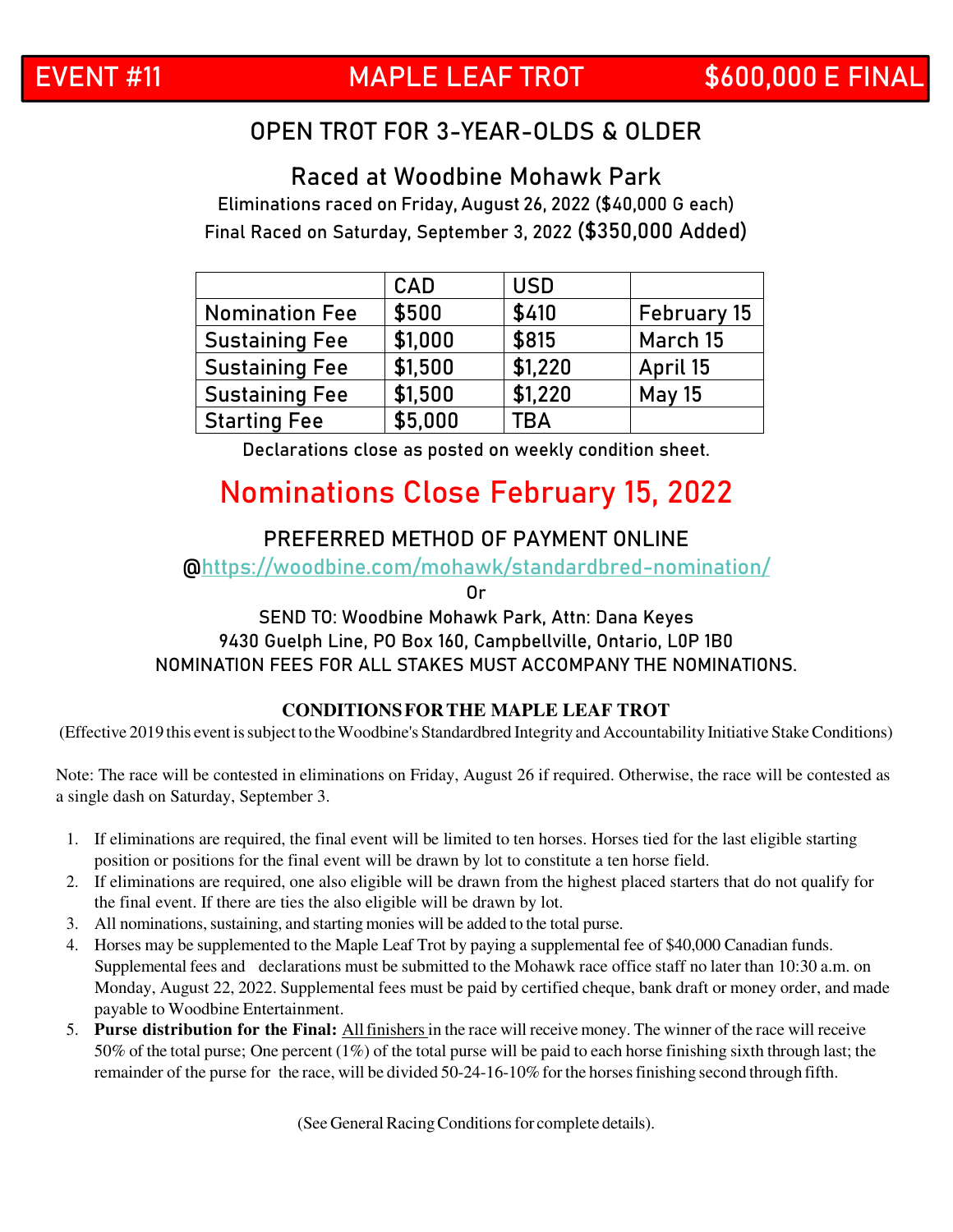### **EVENT #12 METRO PACE \$850,000 E FINAL**

### 2-YEAR-OLD OPEN PACE

### **Raced at Woodbine Mohawk Park**

Eliminations raced on Saturday, September 17, 2022 (\$40,000 G each) Final raced on Saturday, September 24, 2022 **(\$325,000 Added)**

|                       | <b>CAD</b> | <b>USD</b> |               |
|-----------------------|------------|------------|---------------|
| <b>Nomination Fee</b> | \$500      | \$410      | February 15   |
| <b>Sustaining Fee</b> | \$500      | \$410      | March 15      |
| <b>Sustaining Fee</b> | \$1,000    | \$815      | April 15      |
| <b>Sustaining Fee</b> | \$1,000    | \$815      | <b>May 15</b> |
| <b>Starting Fee</b>   | \$5,000    | <b>FBA</b> |               |

Declarations close as posted on weekly condition sheet.

### **Nominations Close February 15, 2022**

#### **PREFERRED METHOD OF PAYMENT ONLINE**

@https://woodbine.com/mohawk/standardbred-nomination/

Or

#### **SEND TO: Woodbine Mohawk Park, Attn: Dana Keyes 9430 Guelph Line, PO Box 160, Campbellville, Ontario, L0P 1B0**  NOMINATION FEES FOR ALL STAKES MUST ACCOMPANY THE NOMINATIONS.

#### **CONDITIONS FOR THE METRO PACE**

(Effective 2019 this event is subject to the Woodbine's Standardbred Integrity and Accountability Initiative Stake Conditions)

Note: The race will be contested in eliminations on Saturday, September 17 if required. Otherwise, the race will be contested as a single dash on Saturday, September 24.

- 1. If eliminations are required, the final event will be limited to ten horses. Horses tied for the last eligible starting position or positions for the final event will be drawn by lot to constitute a ten horse field.
- 2. If eliminations are required, one also eligible will be drawn from the highest placed starters that do not qualify for the final event. If there are ties the also eligible will be drawn by lot.
- 3. All nominations, sustaining, and starting monies will be added to the total purse.
- 4. **Purse distribution for the Final**: All finishers in the race will receive money. The winner of the race will receive 50% of the total purse; One percent (1%) of the total purse will be paid to each horse finishing sixth through last; the remainder of the purse for the race, will be divided 50-24-16-10% for the horses finishing second through fifth.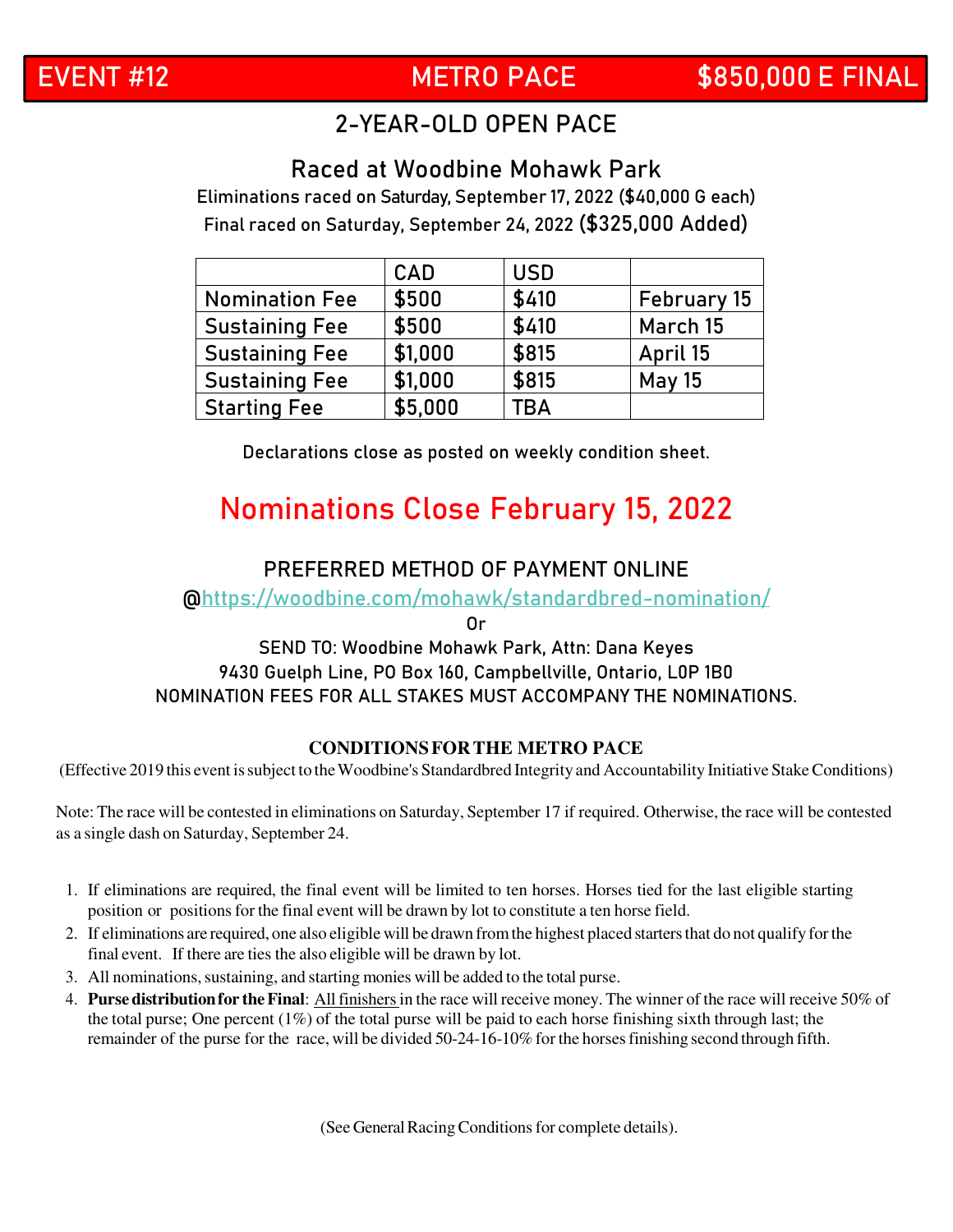### **EVENT #13 MILTON \$250,000 E FINAL**

### FILLIES & MARES PACE FOR 3-YEAR-OLDS & OLDER

### **Raced at Woodbine Mohawk Park**

Eliminations raced on Saturday, September 10, 2022 (\$35,000 G each) Final raced on Saturday, September 17, 2022 **(\$150,000 Added)**

|                       | <b>CAD</b> | <b>USD</b> |               |
|-----------------------|------------|------------|---------------|
| <b>Nomination Fee</b> | \$300      | \$245      | February 15   |
| <b>Sustaining Fee</b> | \$500      | \$410      | March 15      |
| <b>Sustaining Fee</b> | \$500      | \$410      | April 15      |
| <b>Sustaining Fee</b> | \$750      | \$610      | <b>May 15</b> |
| <b>Starting Fee</b>   | \$1,500    | TBA        |               |

Declarations close as posted on weekly condition sheet.

### **Nominations Close February 15, 2022**

### **PREFERRED METHOD OF PAYMENT ONLINE**

@https://woodbine.com/mohawk/standardbred-nomination/

Or

#### **SEND TO: Woodbine Mohawk Park, Attn: Dana Keyes 9430 Guelph Line, PO Box 160, Campbellville, Ontario, L0P 1B0**  NOMINATION FEES FOR ALL STAKES MUST ACCOMPANY THE NOMINATIONS.

#### **CONDITIONS FOR THE MILTON**

(Effective 2019 this event is subject to the Woodbine's Standardbred Integrity and Accountability Initiative Stake Conditions)

Note: The race will be contested in eliminations on Saturday, September 10 if required. Otherwise, the race will be contested as a single dash on Saturday, September 17.

- 1. If eliminations are required, the final event will be limited to ten horses. Horses tied for the last eligible starting position or positions for the final event will be drawn by lot to constitute a ten horse field.
- 2. If eliminations are required, one also eligible will be drawn from the highest placed starters that do not qualify for the final event. If there are ties the also eligible will be drawn by lot.
- 3. All nominations, sustaining, and starting monies will be added to the final purse.
- 4. Horses may be supplemented to the Milton by paying a supplemental fee of \$20,000 in Canadian funds. S upplemental fees and declarations must be submitted to the Mohawk race office staff no later than 10:30 a.m. on Monday, September 5, 2022. Supplemental fees must be paid by certified cheque, bank draft or money order, and made payable to Woodbine Entertainment.
- 5. **Purse distribution for the Final:** All finishers in the race will receive money. The winner of the race will receive 50% of the total purse; One percent (1%) of the total purse will be paid to each horse finishing sixth through last; the remainder of the purse for the race, will be divided 50-24-16-10% for the horses finishing second through fifth.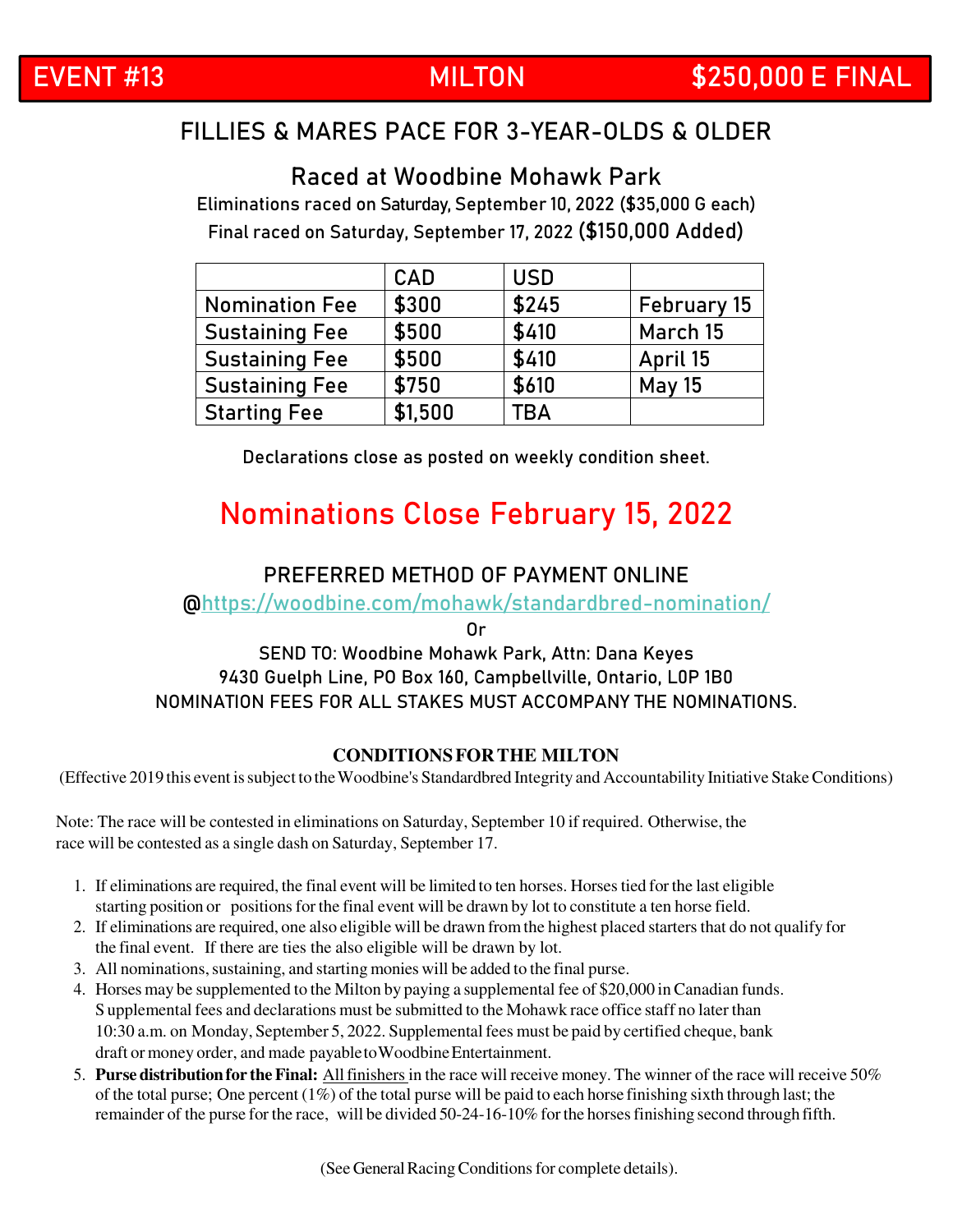### **EVENT #14 NASSAGAWEYA \$220,000 Est.**

### 2-YEAR-OLD OPEN PACE **(\$75,000 added)**

### **Raced at Woodbine Mohawk Park**

Raced on Saturday, August 27, 2022

|                       | CAD     | <b>USD</b> |               |
|-----------------------|---------|------------|---------------|
| <b>Nomination Fee</b> | \$300   | \$245      | February 15   |
| <b>Sustaining Fee</b> | \$300   | \$245      | March 15      |
| <b>Sustaining Fee</b> | \$300   | \$245      | April 15      |
| <b>Sustaining Fee</b> | \$300   | \$245      | <b>May 15</b> |
| <b>Starting Fee</b>   | \$1,000 | TBA        |               |

Declarations close as posted on weekly condition sheet.

### **Nominations Close February 15, 2022**

### **PREFERRED METHOD OF PAYMENT ONLINE**

@https://woodbine.com/mohawk/standardbred-nomination/

Or

#### **SEND TO: Woodbine Mohawk Park, Attn: Dana Keyes 9430 Guelph Line, PO Box 160, Campbellville, Ontario, L0P 1B0**  NOMINATION FEES FOR ALL STAKES MUST ACCOMPANY THE NOMINATIONS.

#### **CONDITIONS FOR THE NASSAGAWEYA**

(Effective 2019 this event is subject to the Woodbine's Standardbred Integrity and Accountability Initiative Stake Conditions)

- 1. Race will be contested in divisions.
- 2. All nominations, sustaining, and starting monies will be added to the total purse.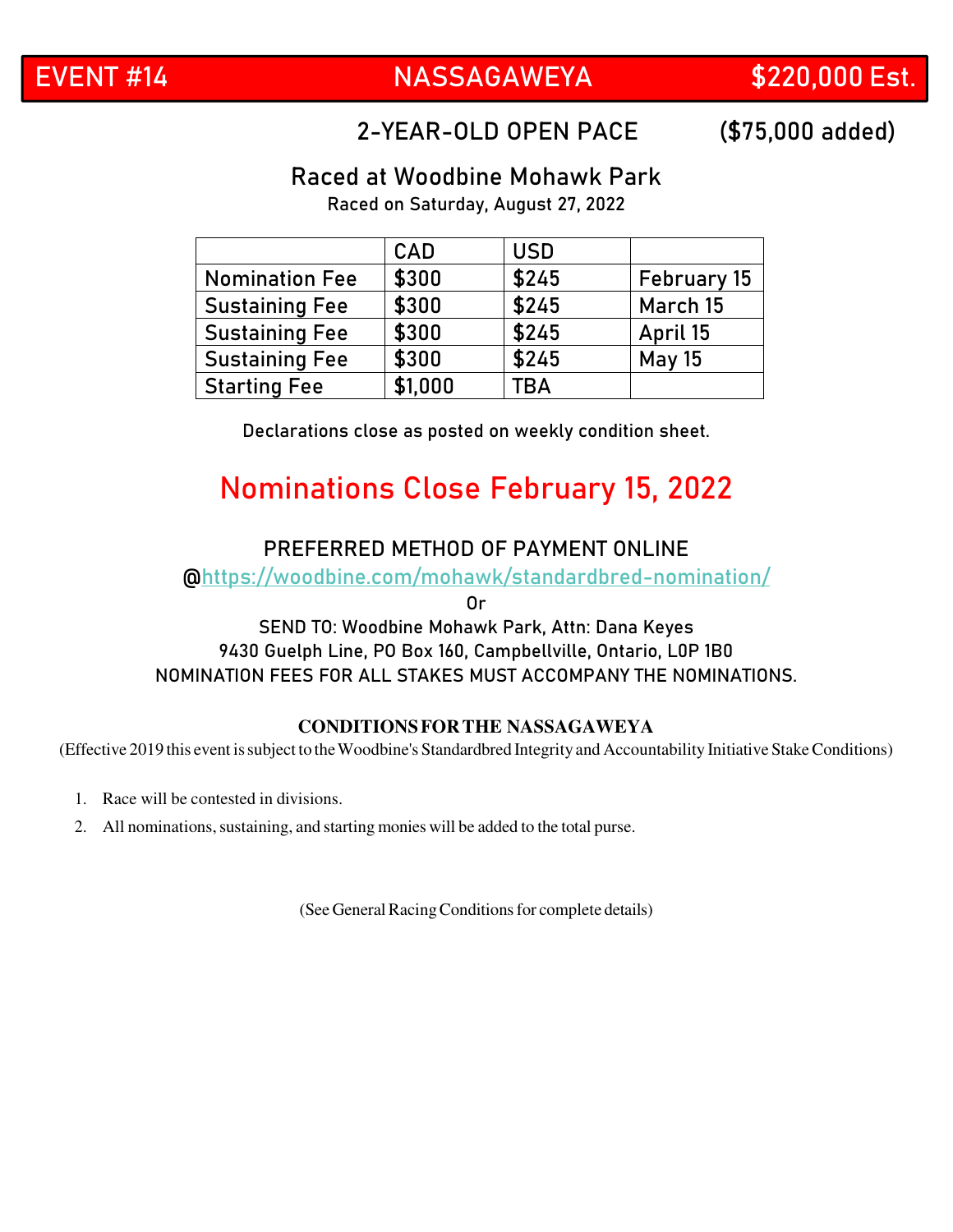### 2-YEAR-OLD FILLY TROT

**Raced at Woodbine Mohawk Park** Eliminations raced on Saturday, August 20, 2022 (\$30,000 G each) Final raced on Saturday, August 27, 2022 **(\$175,000 Added)**

|                       | <b>CAD</b> | <b>USD</b> |               |
|-----------------------|------------|------------|---------------|
| <b>Nomination Fee</b> | \$300      | \$245      | February 15   |
| <b>Sustaining Fee</b> | \$300      | \$245      | March 15      |
| <b>Sustaining Fee</b> | \$300      | \$245      | April 15      |
| <b>Sustaining Fee</b> | \$500      | \$410      | <b>May 15</b> |
| <b>Starting Fee</b>   | \$2,000    | <b>TBA</b> |               |

Declarations close as posted on weekly condition sheet.

### **Nominations Close February 15, 2022**

#### **PREFERRED METHOD OF PAYMENT ONLINE**

@https://woodbine.com/mohawk/standardbred-nomination/

Or

#### **SEND TO: Woodbine Mohawk Park, Attn: Dana Keyes 9430 Guelph Line, PO Box 160, Campbellville, Ontario, L0P 1B0**  NOMINATION FEES FOR ALL STAKES MUST ACCOMPANY THE NOMINATIONS.

#### **CONDITIONS FOR THE PEACEFUL WAY**

(Effective 2019 this event is subject to the Woodbine's Standardbred Integrity and Accountability Initiative Stake Conditions)

Note: The race will be contested in eliminations on Saturday, August 20 if Required. Otherwise, the race will be contested as a single dash on Saturday, August 27.

- 1. If eliminations are required, the final event will be limited to ten horses. Horses tied for the last eligible starting position or positions for the final event will be drawn by lot to constitute a ten horse field.
- 2. If eliminations are required, one also eligible will be drawn from the highest placed starters that do not qualify for the final event. If there are ties the also eligible will be drawn by lot.
- 3. All nominations, sustaining, and starting monies will be added to the total purse.
- 4. Peaceful Way eligibles may choose to enter into the William Wellwood Memorial event by paying a \$5,000 starting fee.
- 5. **Purse distribution for the Final:** All finishers in the race will receive money. The winner of the race will receive 50% of the total purse; One percent  $(1\%)$  of the total purse will be paid to each horse finishing sixth through last; the remainder of the purse for the race, will be divided 50-24-16-10% for the horses finishing second through fifth.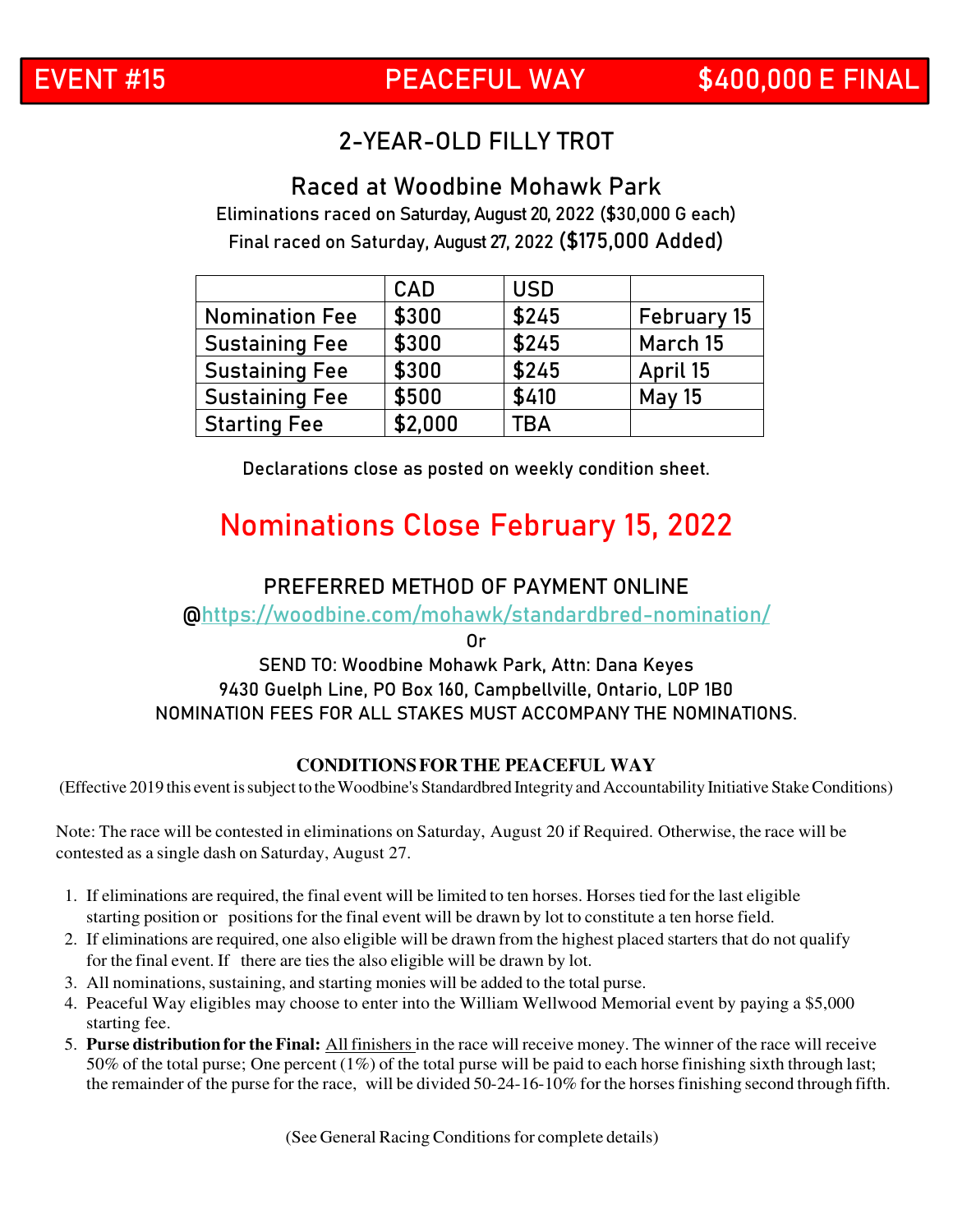### **EVENT #16 ROSES ARE RED \$330,000 E FINAL**

### FILLIES & MARES PACE FOR 3-YEAR-OLDS & OLDER

**Raced at Woodbine Mohawk Park**

Eliminations raced on Saturday, June 11, 2022 (\$35,000 G each) Final raced on Saturday, June 18, 2022 **(\$225,000 Added)**

|                       | <b>CAD</b> | <b>USD</b> |               |
|-----------------------|------------|------------|---------------|
| <b>Nomination Fee</b> | \$300      | \$245      | February 15   |
| <b>Sustaining Fee</b> | \$500      | \$410      | March 15      |
| <b>Sustaining Fee</b> | \$750      | \$610      | April 15      |
| <b>Sustaining Fee</b> | \$750      | \$610      | <b>May 15</b> |
| <b>Starting Fee</b>   | \$2,000    | TBA        |               |

Declarations close as posted on weekly condition sheet.

### **Nominations Close February 15, 2022**

### **PREFERRED METHOD OF PAYMENT ONLINE**

@https://woodbine.com/mohawk/standardbred-nomination/

Or

#### **SEND TO: Woodbine Mohawk Park, Attn: Dana Keyes 9430 Guelph Line, PO Box 160, Campbellville, Ontario, L0P 1B0**  NOMINATION FEES FOR ALL STAKES MUST ACCOMPANY THE NOMINATIONS.

#### **CONDITIONS FOR THE ROSES ARE RED**

(Effective 2019 this event is subject to the Woodbine's Standardbred Integrity and Accountability Initiative Stake Conditions)

Note: The race will be contested in eliminations on Saturday, June 11 if required. Otherwise, the race will be contested as a single dash on Saturday, June 18.

- 1. If eliminations are required, the final event will be limited to ten horses. Horses tied for the last eligible starting position or positions for the final event will be drawn by lot to constitute a ten horse field.
- 2. If eliminations are required, one also eligible will be drawn from the highest placed starters that do not qualify for the final event. If there are ties the also eligible will be drawn by lot.
- 3. All nominations, sustaining, and starting monies will be added to the final purse.
- 4. Horses may be supplemented to the Roses Are Red by paying a supplemental fee of \$25,000 in Canadian funds. Supplemental fees and declarations must be submitted to the Mohawk race office staff no later than 10:30 a.m. on Monday, June 6, 2022. Supplemental fees must be paid by certified cheque, bank draft or money order, and made payable to Woodbine Entertainment.
- 5. **Purse distribution for the Final:** All finishers in the race will receive money. The winner of the race will receive 50% of the total purse; One percent  $(1\%)$  of the total purse will be paid to each horse finishing sixth through last; the remainder of the purse for the race, will be divided 50-24-16-10% for the horses finishing second through fifth.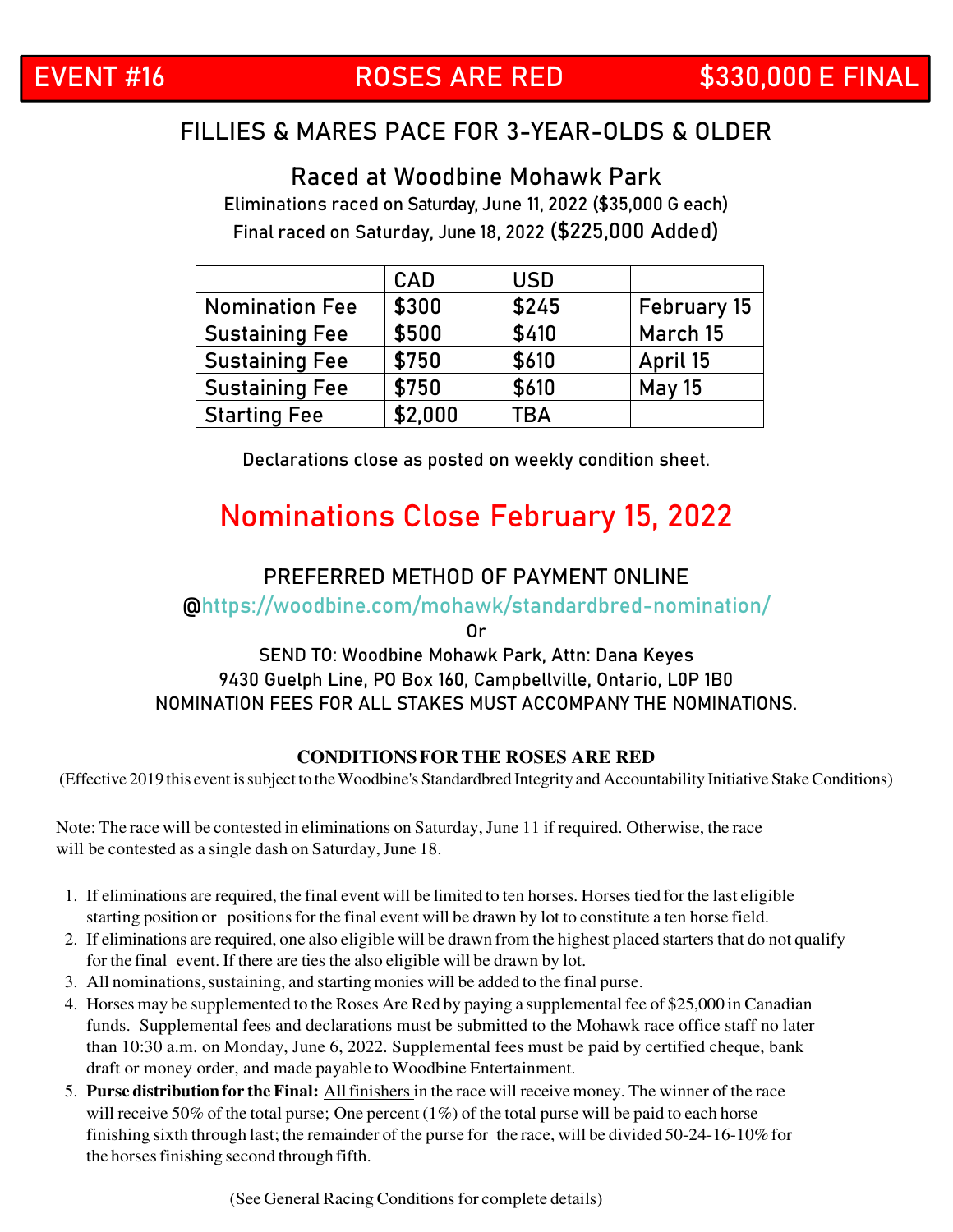### **EVENT #17 SHES A GREAT LADY \$540,000 E FINAL**

### 2-YEAR-OLD FILLY PACE

### **Raced at Woodbine Mohawk Park**

Eliminations raced on Saturday, September 17, 2022 (\$35,000 G each) Final raced on Saturday, September 24, 2022 **(\$250,000 Added)**

|                       | <b>CAD</b> | <b>USD</b> |               |
|-----------------------|------------|------------|---------------|
| <b>Nomination Fee</b> | \$300      | \$245      | February 15   |
| <b>Sustaining Fee</b> | \$300      | \$245      | March 15      |
| <b>Sustaining Fee</b> | \$500      | \$410      | April 15      |
| <b>Sustaining Fee</b> | \$500      | \$410      | <b>May 15</b> |
| <b>Starting Fee</b>   | \$3,000    | TBA        |               |

Declarations close as posted on weekly condition sheet.

### **Nominations Close February 15, 2022**

### **PREFERRED METHOD OF PAYMENT ONLINE**

@https://woodbine.com/mohawk/standardbred-nomination/

Or

#### **SEND TO: Woodbine Mohawk Park, Attn: Dana Keyes 9430 Guelph Line, PO Box 160, Campbellville, Ontario, L0P 1B0**  NOMINATION FEES FOR ALL STAKES MUST ACCOMPANY THE NOMINATIONS.

#### **CONDITIONS FOR THE SHES A GREAT LADY**

Effective 2019 this event is subject to the Woodbine's Standardbred Integrity and Accountability Initiative Stake Conditions

Note: The race will be contested in eliminations on Saturday, September 17 if required. Otherwise, the race will be contested as a single dash on Saturday, September 24.

- 1. If eliminations are required, the final event will be limited to ten horses. Horses tied for the last eligible starting position or positions for the final event will be drawn by lot to constitute a ten horse field.
- 2. If eliminations are required, one also eligible will be drawn from the highest placed starters that do not qualify for the final event. If there are ties the also eligible will be drawn by lot.
- 3. All nominations, sustaining, and starting monies will be added to the total purse.
- 4. **Purse distribution for the Final:** All finishers in the race will receive money. The winner of the race will receive 50% of the total purse; One percent (1%) of the total purse will be paid to each horse finishing sixth through last; the remainder of the purse for the race, will be divided 50-24-16-10% for the horses finishing second through fifth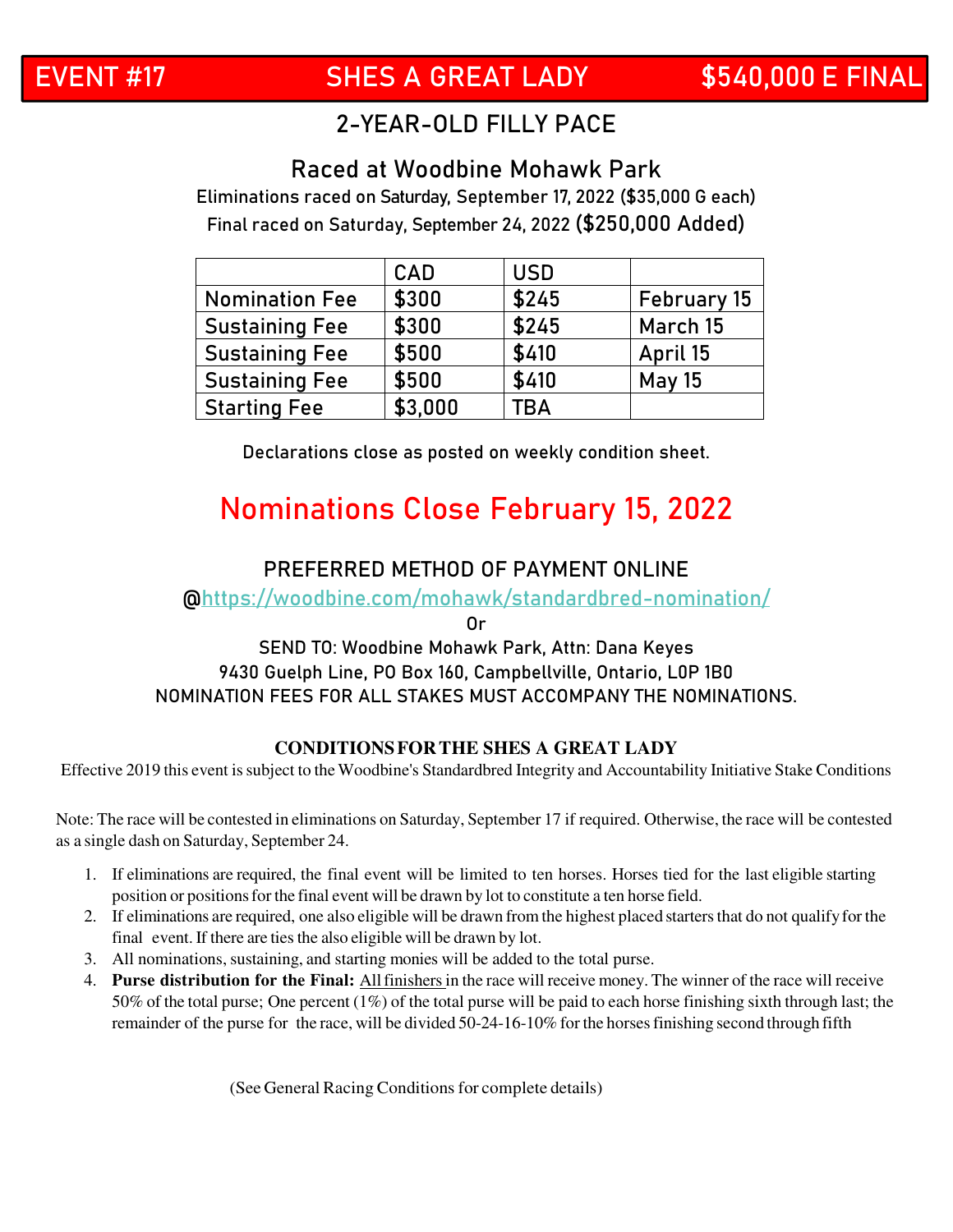### 3-YEAR-OLD OPEN PACE **(\$75,000 added)**

### **Raced at Woodbine Mohawk Park**

Raced on Saturday, June 4, 2022

|                       | <b>CAD</b> | <b>USD</b> |             |
|-----------------------|------------|------------|-------------|
| <b>Nomination Fee</b> | \$500      | \$410      | February 15 |
| <b>Sustaining Fee</b> | \$500      | \$410      | March 15    |
| <b>Sustaining Fee</b> | \$500      | \$410      | April 15    |
| <b>Starting Fee</b>   | \$1,000    | TBA        |             |

Declarations close as posted on weekly condition sheet.

### **Nominations Close February 15, 2022**

### **PREFERRED METHOD OF PAYMENT ONLINE**

@https://woodbine.com/mohawk/standardbred-nomination/

Or

#### **SEND TO: Woodbine Mohawk Park, Attn: Dana Keyes 9430 Guelph Line, PO Box 160, Campbellville, Ontario, L0P 1B0**  NOMINATION FEES FOR ALL STAKES MUST ACCOMPANY THE NOMINATIONS.

#### **CONDITIONS FOR THE SOMEBEACHSOMEWHERE**

(Effective 2019 this event is subject to the Woodbine's Standardbred Integrity and Accountability Initiative Stake Conditions)

- 1. Race will be contested in divisions.
- 2. All nominations, sustaining, and starting monies will be added to the total purse.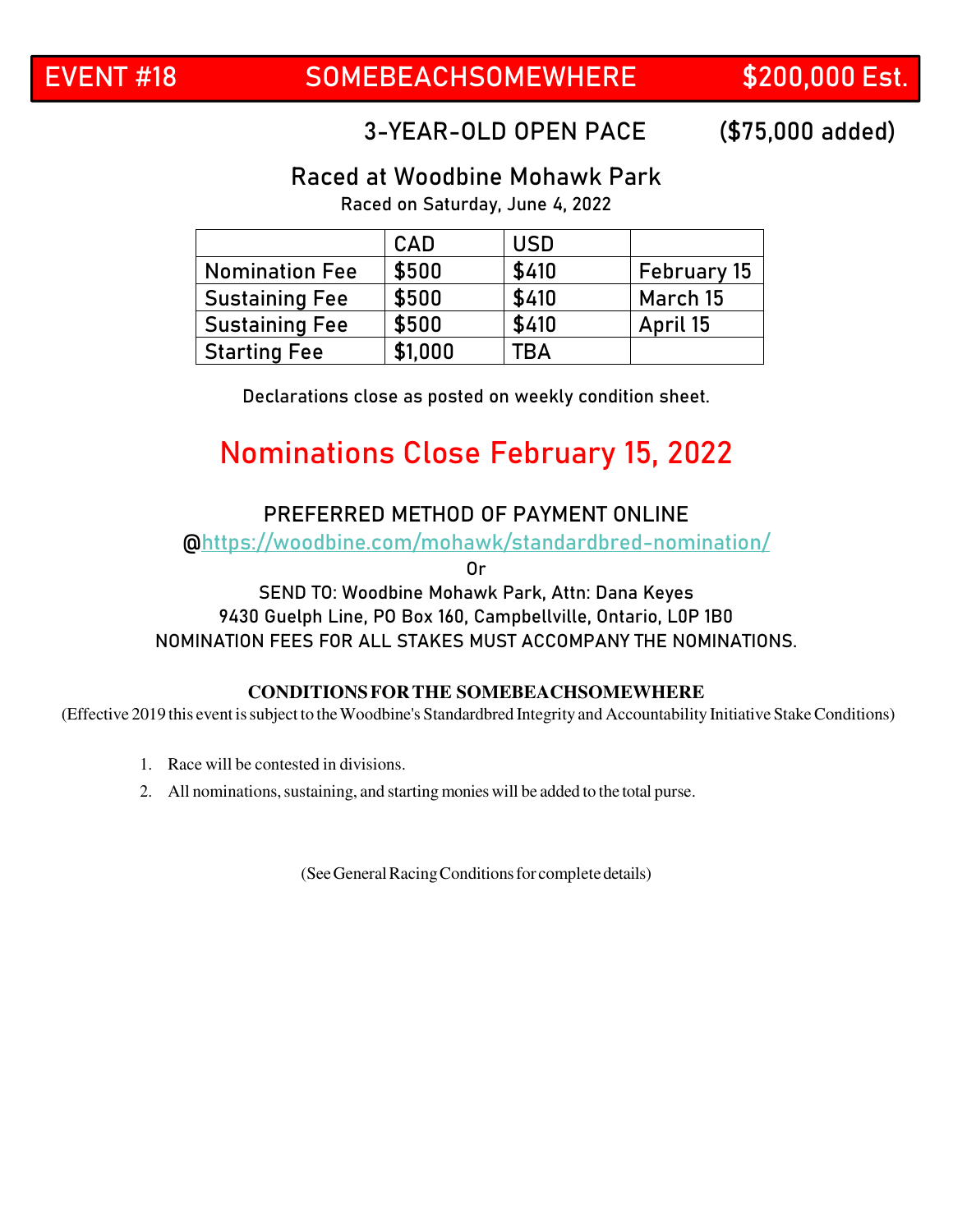### 2-YEAR-OLD OPEN TROT

### **Raced at Woodbine Mohawk Park**

Eliminations raced on Saturday, August 20, 2022 (\$30,000 G each) Final raced on Saturday, August 27, 2022 **(\$200,000 Added)**

|                       | <b>CAD</b> | <b>USD</b> |               |
|-----------------------|------------|------------|---------------|
| <b>Nomination Fee</b> | \$300      | \$245      | February 15   |
| <b>Sustaining Fee</b> | \$300      | \$245      | March 15      |
| <b>Sustaining Fee</b> | \$500      | \$410      | April 15      |
| <b>Sustaining Fee</b> | \$1,000    | \$815      | <b>May 15</b> |
| <b>Starting Fee</b>   | \$4,000    | <b>TBA</b> |               |

Declarations close as posted on weekly condition sheet.

### **Nominations Close February 15, 2022**

### **PREFERRED METHOD OF PAYMENT ONLINE**

@https://woodbine.com/mohawk/standardbred-nomination/

Or

#### **SEND TO: Woodbine Mohawk Park, Attn: Dana Keyes 9430 Guelph Line, PO Box 160, Campbellville, Ontario, L0P 1B0**  NOMINATION FEES FOR ALL STAKES MUST ACCOMPANY THE NOMINATIONS.

#### **CONDITIONS FOR THE WILLIAM WELLWOOD MEMORIAL**

(Effective 2019 this event is subject to the Woodbine's Standardbred Integrity and Accountability Initiative Stake Conditions)

Note: The race will be contested in eliminations on Saturday, August 20 if required. Otherwise, the race will be contested as a single dash on Saturday, August 27.

- 1. If eliminations are required, the final event will be limited to ten horses. Horses tied for the last eligible starting position or positions for the final event will be drawn by lot to constitute a ten horse field.
- 2. If eliminations are required, one also eligible will be drawn from the highest placed starters that do not qualify for the final event. If there are ties the also eligible will be drawn by lot.
- 3. All nominations, sustaining, and starting monies will be added to the total purse.
- 4. Peaceful Way eligibles may choose to enter into the William Wellwood Memorial event by paying a \$5,000 starting fee.
- 5. The winning owner of the William Wellwood Memorial final will be awarded the final slot in the Mohawk Million at no cost.
- 6. **Purse distribution for the Final:** All finishers in the race will receive money. The winner of the race will receive 50% of the total purse; One percent (1%) of the total purse will be paid to each horse finishing sixth through last; the remainder of the purse for the race, will be divided 50-24-16-10% for the horses finishing second through fifth.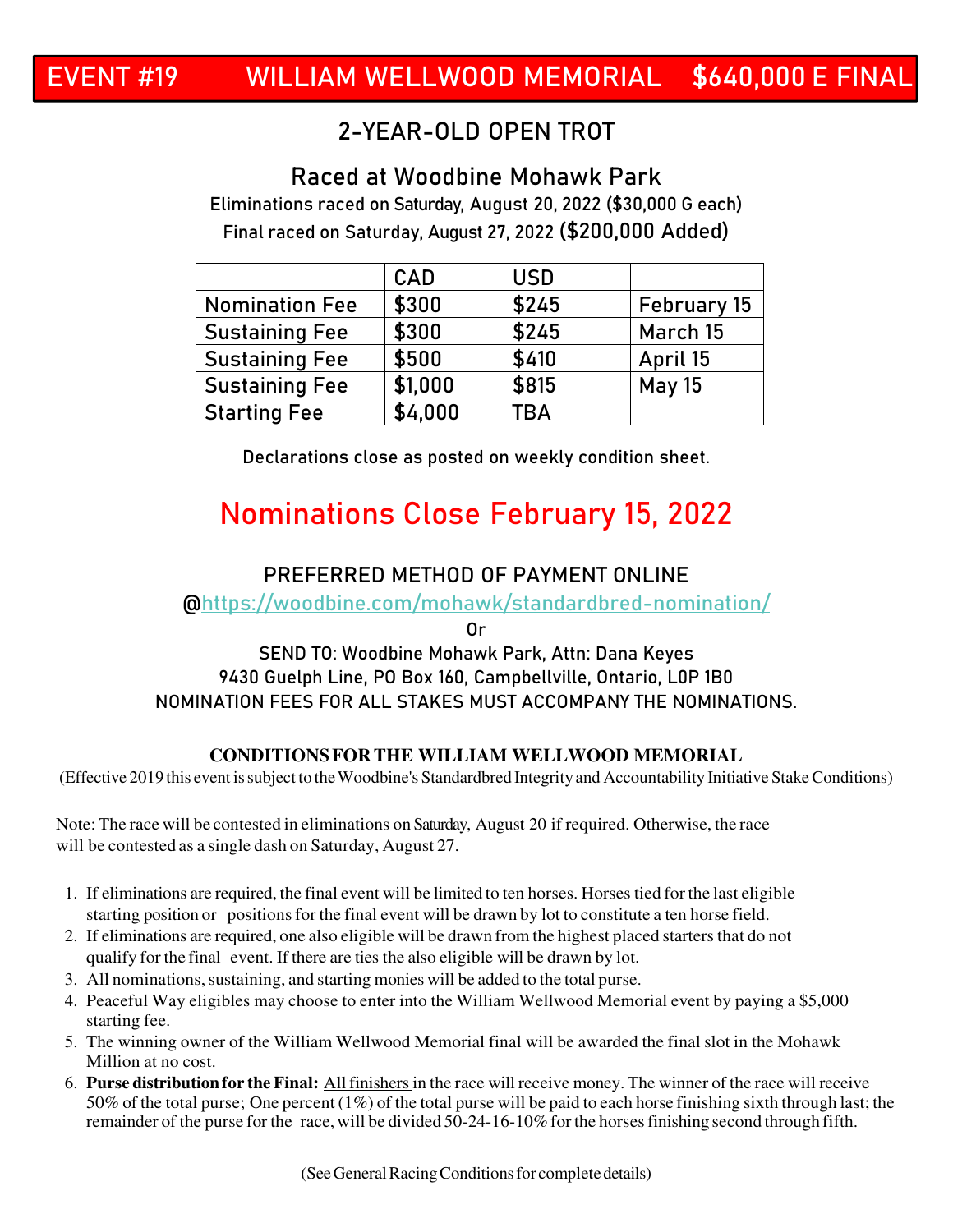### ONTARIO SIRED 2-YEAR-OLD OPEN PACE

Sponsored by Grand River Agricultural Society

**Raced at Grand River Raceway Society** Eliminations raced on Monday, July 25, 2022 (\$15,000 G each) Final raced on Monday, August 1, 2022 **(\$90,000 Added)**

|                       | CAD     | <b>USD</b> |               |
|-----------------------|---------|------------|---------------|
| <b>Nomination Fee</b> | \$300   | \$245      | February 15   |
| <b>Sustaining Fee</b> | \$300   | \$245      | March 15      |
| <b>Sustaining Fee</b> | \$300   | \$245      | April 15      |
| <b>Sustaining Fee</b> | \$300   | \$245      | <b>May 15</b> |
| <b>Starting Fee</b>   | \$1,500 | TBA        |               |

Declarations close as posted on weekly condition sheet.

### **Nominations Close February 15, 2022**

### ADMINISTRATION IS MANAGED BY WOODBINE ENTERTAINMENT. **PREFERRED METHOD OF PAYMENT ONLINE**

@https://woodbine.com/mohawk/standardbred-nomination/

Or

#### **SEND TO: Woodbine Mohawk Park, Attn: Dana Keyes 9430 Guelph Line, PO Box 160, Campbellville, Ontario, L0P 1B0 PLEASE MAKE CHEQUES PAYABLE TO WOODBINE ENTERTAINMENT.**  NOMINATION FEES FOR ALL STAKES MUST ACCOMPANY THE NOMINATIONS.

#### **CONDITIONS FOR THE BATTLE OF WATERLOO**

(Effective 2019 this event is subject to Woodbine's Standardbred Integrity and Accountability Initiative Stake Conditions) The Rules of Racing of the Alcohol and Gaming Commission of Ontario in effect at the time the race is contested shall govern this race and any and all entries to the race will be received only with the understanding and on the agreement of the subscriber that the said Rules of Racing govern and that the following additional rules apply. If eleven (11) or more horses declare to start, the race will be contested in eliminations. If ten (10) or fewer horses declare to start, the Battle Of Waterloo will be contested as a single final dash, without eliminations, on Monday, August 1, 2022.

- 
- 1. If eliminations are required, the final event will be limited to nine horses. All ties will be decided by a draw by lot.<br>2. All horses must be declared to start in the elimination races, by the regular box closing date
- 2. All horses must be declared to start in the elimination races, by the regular box closing date and time. Post positions for horses advancing to starting positions and "also-eligible" positions in the final will be drawn
- 3. Elimination winners to draw for the inside post positions in the final. If the eliminations are contested in the week prior to the final, post positions in the final will be determined by an open draw with the exception that the elimination winners in an order determined by lot, will draw for
- 4. The top nine finishers from the elimination races will automatically be drawn in to the final. All ties will be broken by a draw by lot. If 2 eliminations are held, the top 4 from each division will advance and 1 of the 2 fifth-place finishers (as determined by a draw by lot). If 3 eliminations are held, the top 3 from each division will advance, and so for
- wagering has opened.
- 7.\*\*Ontario Sired means bred by a sire that was registered in the Ontario Sires Stakes program in the year of the breeding. \*\* 8. All races to be raced over a distance of one mile (1609 M).
- 
- 
- 9. All nomination/sustaining fees and starting fees will be added to the final. \$15,000 for each elimination will be deducted from the total<br>purse and the remainder will go towards the final.<br>10. Horses may be supplemente
- 11. All finishers in the race will receive money. The winner of the race will receive 50% of the total purse. One percent (1%) of the total purse will be paid to each horse finishing sixth through last; the remainder of th second through fifth.
- 12. U.S. Funds will be accepted at the fees designated on the stake conditions. U.S. funds will be converted to Canadian funds when deposited to the bank. U.S. funds will be converted at Woodbine Entertainment's internally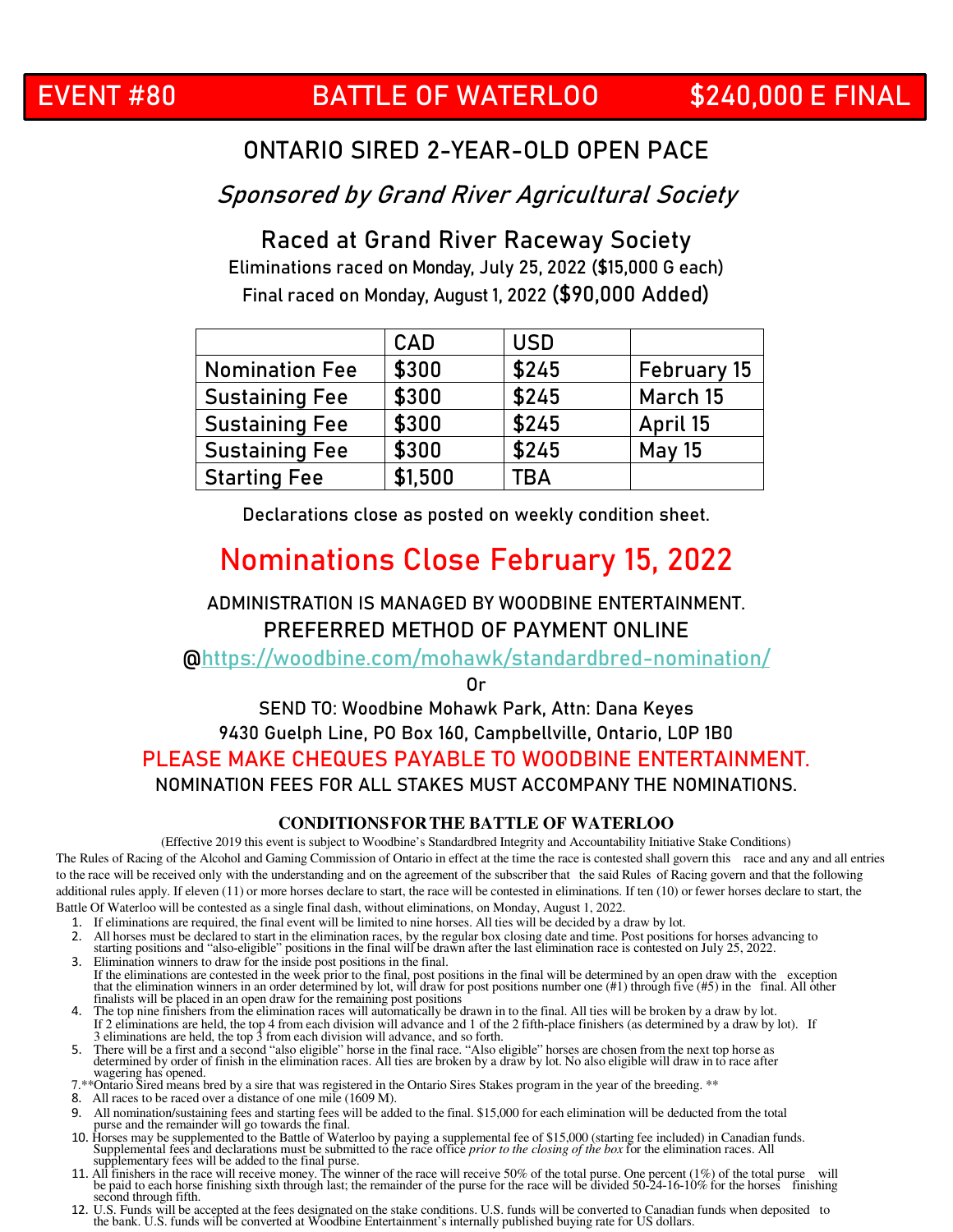Sponsored by Grand River Agricultural Society

**Raced at Grand River Raceway Society** Eliminations raced on Monday, July 25, 2022 (\$10,000 G each) Final raced on Monday, August 1, 2022 **(\$60,000 Added)**

|                       | <b>CAD</b> | <b>USD</b> |               |
|-----------------------|------------|------------|---------------|
| <b>Nomination Fee</b> | \$200      | \$165      | February 15   |
| <b>Sustaining Fee</b> | \$200      | \$165      | March 15      |
| <b>Sustaining Fee</b> | \$200      | \$165      | April 15      |
| <b>Sustaining Fee</b> | \$200      | \$165      | <b>May 15</b> |
| <b>Starting Fee</b>   | \$1,000    | TBA        |               |

Declarations close as posted on weekly condition sheet.

### **Nominations Close February 15, 2022**

ADMINISTRATION IS MANAGED BY WOODBINE ENTERTAINMENT. **PREFERRED METHOD OF PAYMENT ONLINE** 

@https://woodbine.com/mohawk/standardbred-nomination/

Or

### **SEND TO: Woodbine Mohawk Park, Attn: Dana Keyes 9430 Guelph Line, PO Box 160, Campbellville, Ontario, L0P 1B0 PLEASE MAKE CHEQUES PAYABLE TO WOODBINE ENTERTAINMENT.**

NOMINATION FEES FOR ALL STAKES MUST ACCOMPANY THE NOMINATIONS.

#### **CONDITIONS FOR THE BATTLE OF THE BELLES**

(Effective 2019 this event is subject to Woodbine's Standardbred Integrity and Accountability Initiative Stake Conditions) The Rules of Racing of the Alcohol and Gaming Commission of Ontario in effect at the time the race is contested shall govern this race and any and all entries to the race will be received only with the understanding and on the agreement of the subscriber that the said Rules of Racing govern and that the following additional rules apply. If eleven (11) or more horses declare to start, the race will be contested in eliminations. If ten (10) or fewer horses declare to start, the Battle Of The Belles will be contested as a single final dash, without eliminations, on Monday, August 1, 2022.

- 1. If eliminations are required, the final event will be limited to nine horses. All ties will be decided by a draw by lot.<br>2. All horses must be declared to start in the elimination races, by the regular box closing date
- 2. All horses must be declared to start in the elimination races, by the regular box closing date and time. Post positions for horses advancing to starting positions and "also‐eligible" positions in the final will be drawn after the last elimination race is contested on July 25, 2021.
- 3. Elimination winners to draw for the inside post positions in the final. If the eliminations are contested in the week prior to the final, post positions in the final will be determined by an open draw with the exception that the elimination winners in an order determined by lot, will draw for post positions number one (#1) through five (#5) in the final. All other finalists will be placed in an open draw for the remaining post positions.
- 4. The top nine finishers from the elimination races will automatically be drawn in to the final. All ties will be broken by a draw by lot. If 2 eliminations are held, the top 4 from each division will advance and 1 of the
- eliminations are held, the top 3 from each division will advance, and so forth.<br>5. There will be a first and a second "also eligible" horse in the final race. "Also eligible" horses are chosen from the next top horse as de wagering has opened.
- 6. \*\*Ontario Sired means bred by a sire that was registered in the Ontario Sires Stakes program in the year of the breeding. \*\*
- 7. All races to be raced over a distance of one mile (1609 M).
- 
- 8. All nomination/sustaining fees and starting fees will be added to the final. \$10,000 for each elimination will be deducted from the total purse<br>and the remainder will go towards the final.<br>9. Horses may be supplemented
- second through fifth.
- 11. U.S. Funds will be accepted at the fees designated on the stake conditions. U.S. funds will be converted to Canadian funds when deposited to the bank. U.S. funds will be converted at Woodbine Entertainment's internally published buying rate for US dollars.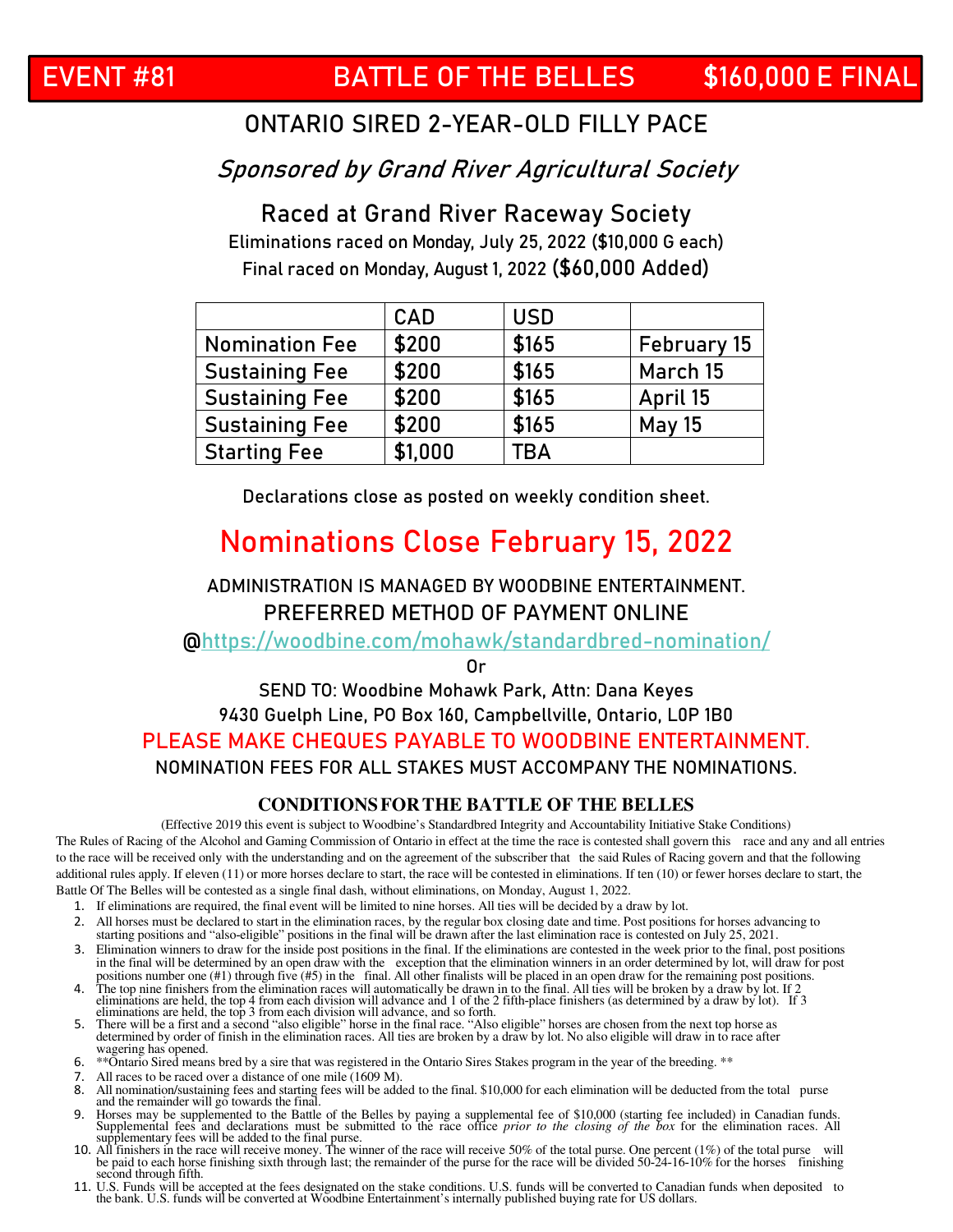### **EVENT #82 CONFEDERATION CUP XLII \$260,000 E FINAL**

### 4-YEAR-OLD OPEN PACE

### Sponsored by Great Canadian Gaming Corporation

**Raced at Flamboro Downs** Eliminations raced on Sunday, May 15, 2022 (\$25,000 G each)

Final raced on Sunday, May 22, 2022 **(\$200,000 Added)**

|                       | <b>CAD</b> | <b>USD</b> |             |
|-----------------------|------------|------------|-------------|
| <b>Nomination Fee</b> | \$500      | \$410      | February 15 |
| <b>Sustaining Fee</b> | \$500      | \$410      | March 15    |
| <b>Sustaining Fee</b> | \$500      | \$410      | April 15    |
| <b>Starting Fee</b>   | \$1,500    | <b>TBA</b> |             |

Declarations close as posted on weekly condition sheet. **Draw will be held at Clinton Raceway – 519-482-5270**

### **Nominations Close February 15, 2022**

### ADMINISTRATION IS MANAGED BY WOODBINE ENTERTAINMENT. **PREFERRED METHOD OF PAYMENT ONLINE**

@https://woodbine.com/mohawk/standardbred-nomination/

Or

#### **SEND TO: Woodbine Mohawk Park, Attn: Dana Keyes 9430 Guelph Line, PO Box 160, Campbellville, Ontario, L0P 1B0 PLEASE MAKE CHEQUES PAYABLE TO WOODBINE ENTERTAINMENT.**  NOMINATION FEES FOR ALL STAKES MUST ACCOMPANY THE NOMINATIONS.

#### **CONDITIONS FOR THE CONFEDERATION CUP**

(Effective 2019 this event is subject to Woodbine's Standardbred Integrity and Accountability Initiative Stake Conditions)

The Rules of Racing of the Alcohol and Gaming Commission of Ontario in effect at the time the race is contested shall govern this race and any and all entries to the race will be received only with the understanding and on the agreement of the subscriber that the said Rules of Racing govern and that the following additional rules apply. If eleven (11) or more horses declare to start, the race will be contested in eliminations. If ten (10) or fewer horses declare to start, the Confederation Cup will be contested as a single final dash, without eliminations, on Sunday, May 22, 2022.

- 1. If eliminations are required, the final event will be limited to nine horses. All ties will be decided by a draw by lot.
- 2. All horses must be declared to start in the elimination races, by the regular box closing date and time.
- 3. Post positions for horses advancing to starting positions and "also‐eligible" positions in the final will be drawn after the last elimination race is contested on May 15, 2022.
- 4. All post positions will be drawn by lot in all events.
- 5. The top nine finishers from the elimination races will automatically be drawn in to the final. All ties will be broken by a draw by lot. If 2 eliminations are held, the top 4 from each division will advance and 1 of the eliminations are held, the top 3 from each division will advance, and so forth.
- 6. There will be a first and a second "also eligible" horse in the final race. "Also eligible" horses are chosen from the next top horse as determined by order of finish in the elimination races. All ties are broken by a d has opened.
- 7. All races to be raced over a distance of one mile (1609 M).
- 8. All nomination/sustaining fees and starting fees will be added to the final.<br>9. Horses may be supplemented to the Confederation Cup by paying a suppl
- 9. Horses may be supplemented to the Confederation Cup by paying a supplemental fee of \$15,000 (starting fee included) in Canadian funds.<br>Supplemental fees and declarations must be submitted to the race office *prior to th* supplementary fees will be added to the final purse.
- 10. All finishers in the race will receive money. The winner of the race will receive 50% of the total purse. One (1%) of the total purse will be paid to each horse finishing sixth through last; the remainder of the purse finishing second through fifth.
- 11. U.S. Funds will be accepted at the fees designated on the stake conditions. U.S. funds will be converted to Canadian funds when deposited to the bank. U.S. funds will be converted at Woodbine Entertainment's internally published buying rate for US dollars.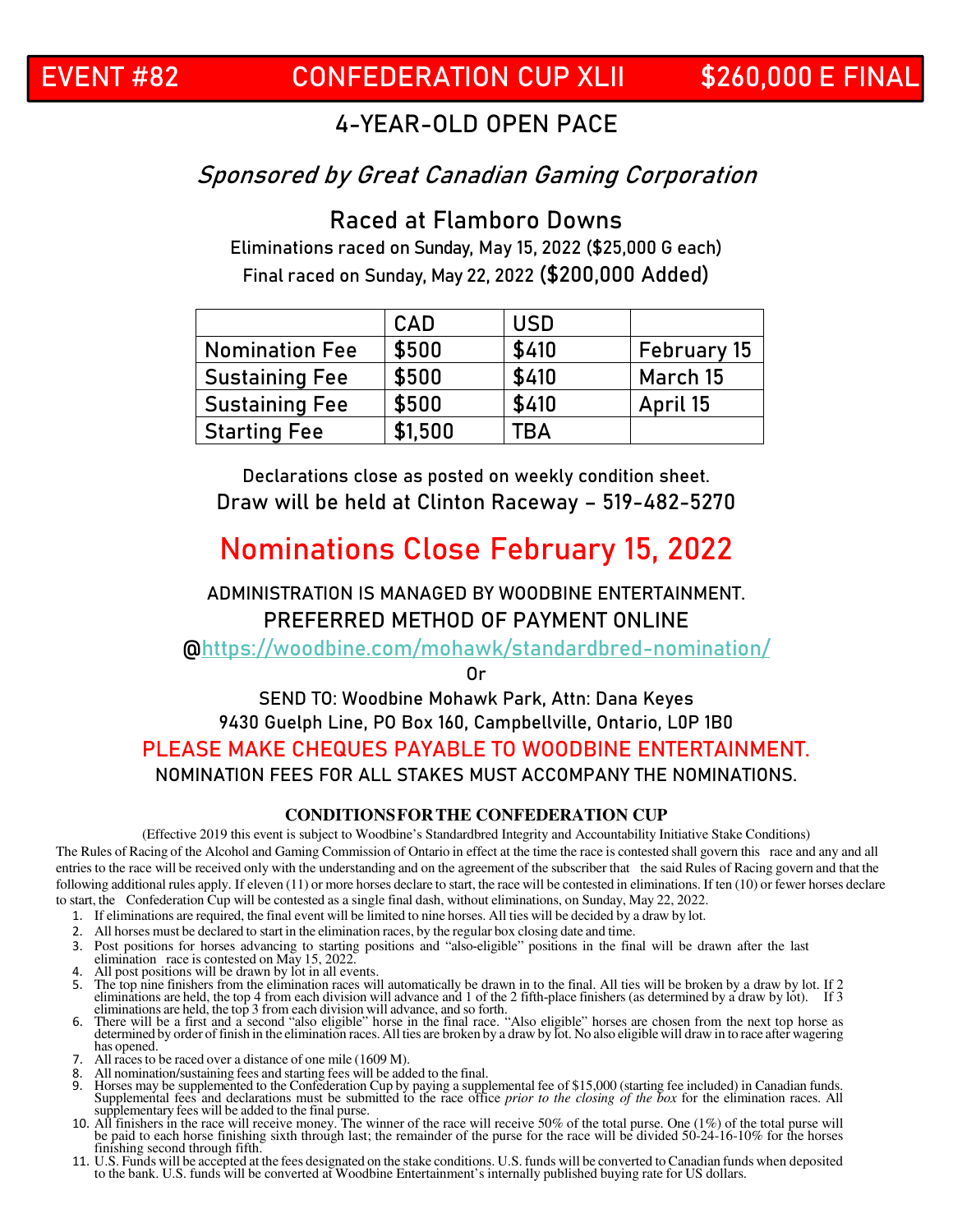### **EVENT #83 - BALANCED IMAGE**  ONTARIO SIRED 2-YEAR-OLD

TROTTING FILLIES & COLTS IN 2022

Sponsored by Hanover Bentinck & Brant Agricultural Society

**Raced at Hanover Racetrack** Eliminations raced on Saturday, August 20, 2022 (\$5,000 G each) Final raced on Saturday, August 27, 2022 \$40,000 Est. **(\$20,000 Added)** 

|                       | CAD   | <b>USD</b> |
|-----------------------|-------|------------|
| <b>Nomination Fee</b> | \$200 | \$165      |
| <b>Starting Fee</b>   | \$400 | <b>TBA</b> |

### **EVENT #84 - DREAM OF GLORY**

ONTARIO SIRED 3-YEAR-OLD TROTTING FILLIES & COLTS IN 2022, NON-WINNERS OF \$75,000 (FILLIES \$100,000) IN 2021. NO ALLOWANCE.

Sponsored by Hanover Bentinck & Brant Agricultural Society

**Raced at Hanover Racetrack** Eliminations raced on Saturday, July 23, 2022 (\$7,500 G each) Final raced on Saturday, July 30, 2022 \$50,000 Est. **(\$40,000 Added)** 

|                       | CAD   | USD   |
|-----------------------|-------|-------|
| <b>Nomination Fee</b> | \$300 | \$245 |
| <b>Starting Fee</b>   | \$500 | ΓRΔ   |

Declarations close as posted on weekly condition sheet. **Draw will be held at Clinton Raceway – 519-482-5270 Nominations Close February 15, 2022** 

### ADMINISTRATION IS MANAGED BY WOODBINE ENTERTAINMENT. **PREFERRED METHOD OF PAYMENT ONLINE**

@https://woodbine.com/mohawk/standardbred-nomination/

Or

**SEND TO: Woodbine Mohawk Park, Attn: Dana Keyes 9430 Guelph Line, PO Box 160, Campbellville, Ontario, L0P 1B0** 

**PLEASE MAKE CHEQUES PAYABLE TO WOODBINE ENTERTAINMENT.** 

NOMINATION FEES FOR ALL STAKES MUST ACCOMPANY THE NOMINATIONS.

#### **CONDITIONS FOR THE BALANCED IMAGE & DREAM OF GLORY**

The Rules of Racing of the Ontario Racing Commission in effect at the time the race is contested shall govern this race and any and all entries to the race will be received only with the understanding and on the agreement of the subscriber that the Rules of Racing govern, and that the following additional conditions apply:

- 1. A maximum of eight (8) horses will start in each elimination and the final. In the event that there are nine (9) or fewer declared starters for these events, they will be contested as a single final dash, without eliminations.
- 2. All horses must be declared to start in the elimination races, by the regular box closing date and time.
- 3. Elimination Winners to Draw for the Inside Post Positions in the Final: If the eliminations are contested in the week prior to the Final, post positions in the Final will be determined by an open draw with the exception that the Elimination winners in an order determined by lot, will draw for post positions number one (#1) through five (#5) in the final. All other finalists will be placed in an open draw for the remaining post positions.
- 4. No also eligible will draw in to race after wagering has opened.
- 5. All ties will be drawn by lot.
- 6. There must be five (5) or more starters declared to start or the race will be declared off and all money returned as paid..
- 7. All nomination and starting fees will be added to the final. \$7,500 for each elimination will be deducted from the total purse and the remainder will go towards the final. Colts and Fillies will race together.
- 8. Purse distribution: 50 per cent, 25 per cent, 12 per cent, 8 per cent, 5 per cent.
- 9. Ontario Sired means bred by a sire that was registered in the Ontario Sires Stakes program in the year of the breeding. 10. All races to be raced over a distance of one mile (1609 M).
- 11. U.S. Funds will be accepted at the fees designated on the stake conditions. U.S. funds will be converted to Canadian funds when deposited to the bank. U.S. funds will be converted at WEG's internally published buying rate for US dollars.
- 12. To be raced pending approval of race dates by the ORC.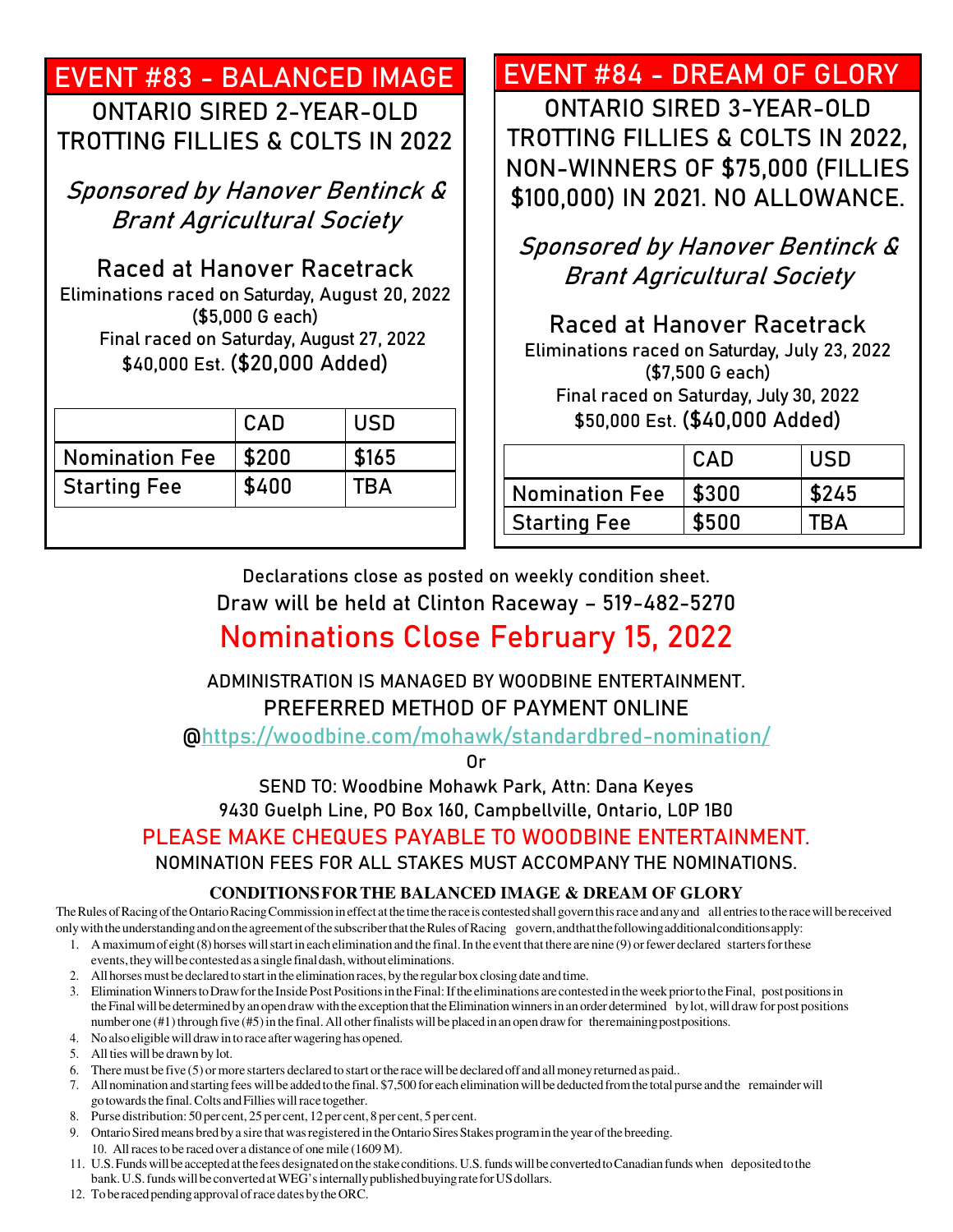### ONTARIO SIRED 3-YEAR-OLD PACING FILLIES IN 2022, NON-WINNERS OF \$50,000 IN 2021. NO ALLOWANCES.

Sponsored by Clinton Raceway

### **Raced at Clinton Raceway**

Eliminations raced on Sunday, June 26, 2022 (\$7,500 G each) Final raced on Sunday, July 3, 2022 \$50,000 Est. **(\$40,000 ADDED)**

|                | <b>CAD</b> | USD   |                    |
|----------------|------------|-------|--------------------|
| Nomination Fee | \$300      | \$245 | <b>February 15</b> |
| Starting Fee   | \$500      | TBA   |                    |

Declarations close as posted on weekly condition sheet. **Draw will be held at Clinton Raceway - 519-482-5270**

### **Nominations Close February 15, 2022**

### ADMINISTRATION IS MANAGED BY WOODBINE ENTERTAINMENT. **PREFERRED METHOD OF PAYMENT ONLINE**

@https://woodbine.com/mohawk/standardbred-nomination/

Or

#### **SEND TO: Woodbine Mohawk Park, Attn: Dana Keyes 9430 Guelph Line, PO Box 160, Campbellville, Ontario, L0P 1B0 PLEASE MAKE CHEQUES PAYABLE TO WOODBINE ENTERTAINMENT.**  NOMINATION FEES FOR ALL STAKES MUST ACCOMPANY THE NOMINATIONS.

#### **CONDITIONS FOR THE KIN PACE**

The Rules of Racing of the Alcohol and Gaming Commission of Ontario in effect at the time the race is contested shall govern this race and any and all entries to the race will be received only with the understanding and on the agreement of the subscriber that the Rules of Racing govern, and that the following additional conditions apply.

- 1. A maximum of eight (8) horses will start in each elimination and the final. In the event that there are nine (9) or fewer declared starters for these events, they will be contested as a single final dash, without eliminations.
- 2. Elimination Winners to Draw for the Inside Post Positions in the Final: If the eliminations are contested in the week prior to the Final, post positions in the Final will be determined by an open draw with the exception that the Elimination winners in an order determined by lot, will draw for post positions number one (#1) through five (#5) in the final. All other finalists will be placed in an open draw for the remaining post positions.
- 3. All horses must be declared to start in the elimination races, by the regular box closing date and time.
- 4. The top (8) finishers in the eliminations and two also eligibles will automatically be drawn in to the final.
- 5. All ties will be drawn by lot.
- 6. There must be five (5) or more starters declared to start or the race will be declared off and all money returned as paid.
- 7. Purse distribution: 50 per cent, 25 per cent, 12 per cent, 8 per cent, 5 per cent.
- 8. All nomination and starting fees will be added to the final. \$7,500 for each elimination will be deducted from the total purse and the remainder will go towards the final.
- 9. All races to be raced over a distance of one mile (1609 M).
- 10. Ontario Sired means bred by a sire that was registered in the Ontario Sire Stakes program in the year of the breeding.
- 11. U.S. Funds will be accepted at the fees designated on the stake conditions. U.S. funds will be converted to Canadian funds when deposited to the bank. U.S. funds will be converted at WEG's internally published buying rate for US dollars.
- 12. To be raced pending approval of race dates by the ORC.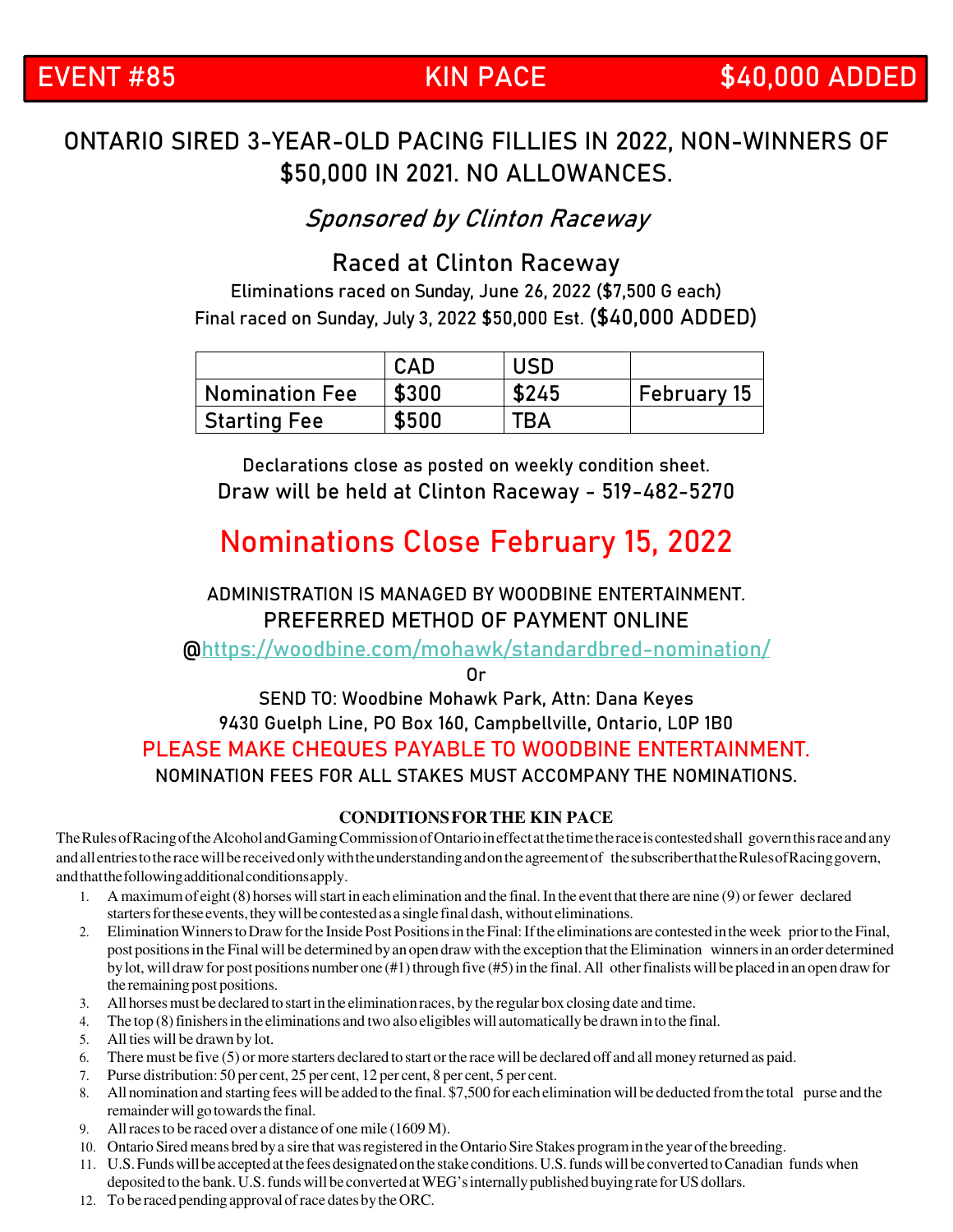### **REMINDER: Sustaining Payments DUE February 15th, 2022**

### **2022 SIMCOE FILLY STAKES: TROTTERS AND PACERS (FOALS OF 2019)**

**Raced at Woodbine Mohawk Park**  TO RACE AS: 3-year-old Filly Trotters in 2022 Saturday, September 3, 2022 (\$175,000 E) 3-year-old Filly Pacers in 2022 Saturday, September 10, 2022 (\$175,000 E)

|                                                   | <b>DUE</b>        | CAD     | <b>USD</b> |
|---------------------------------------------------|-------------------|---------|------------|
| <b>Nomination Fee</b>                             | May 15,<br>2020   | closed  | closed     |
| <b>Sustaining Fee</b>                             | March 15,<br>2021 | closed  | closed     |
| <b>Sustaining Fee</b>                             | Feb. 15.<br>2022  | \$500   | \$410      |
| Starting Fee -<br>one division                    |                   | \$1,500 | <b>TBA</b> |
| <b>Starting Fee -</b><br>two or more<br>divisions |                   | \$1,000 | <b>TBA</b> |

### **2022 SIMCOE OPEN STAKES: TROTTERS AND PACERS (FOALS OF 2019)**

**Raced at Woodbine Mohawk Park** TO RACE AS: 3-year-old Trotters in 2022

Saturday, September 3, 2022 (\$175,000 E) 3-year-old Pacers in 2022 Saturday, September 10, 2022 (\$175,000 E)

|                                            | <b>DUE</b>        | CAD     | <b>USD</b> |
|--------------------------------------------|-------------------|---------|------------|
| <b>Nomination Fee</b>                      | May 15,<br>2020   | closed  | closed     |
| <b>Sustaining Fee</b>                      | March 15,<br>2021 | closed  | closed     |
| <b>Sustaining Fee</b>                      | Feb. 15,<br>2022  | \$500   | \$410      |
| Starting Fee -<br>one division             |                   | \$1,500 | <b>TBA</b> |
| Starting Fee -<br>two or more<br>divisions |                   | \$1,000 | <b>TBA</b> |

### ADMINISTRATION IS MANAGED BY WOODBINE ENTERTAINMENT. **PREFERRED METHOD OF PAYMENT ONLINE**

@https://woodbine.com/mohawk/standardbred-nomination/

Or

**SEND TO: Woodbine Mohawk Park, Attn: Dana Keyes 9430 Guelph Line, PO Box 160, Campbellville, Ontario, L0P 1B0 PLEASE MAKE CHEQUES PAYABLE TO WOODBINE ENTERTAINMENT.**

#### **CONDITIONS FOR THE 2022 SIMCOE FILLY STAKES & SIMCOE STAKES**

(Effective 2019 this event is subject to the Woodbine's Standardbred Integrity and Accountability Initiative Stake Conditions)

The race will be contested in divisions.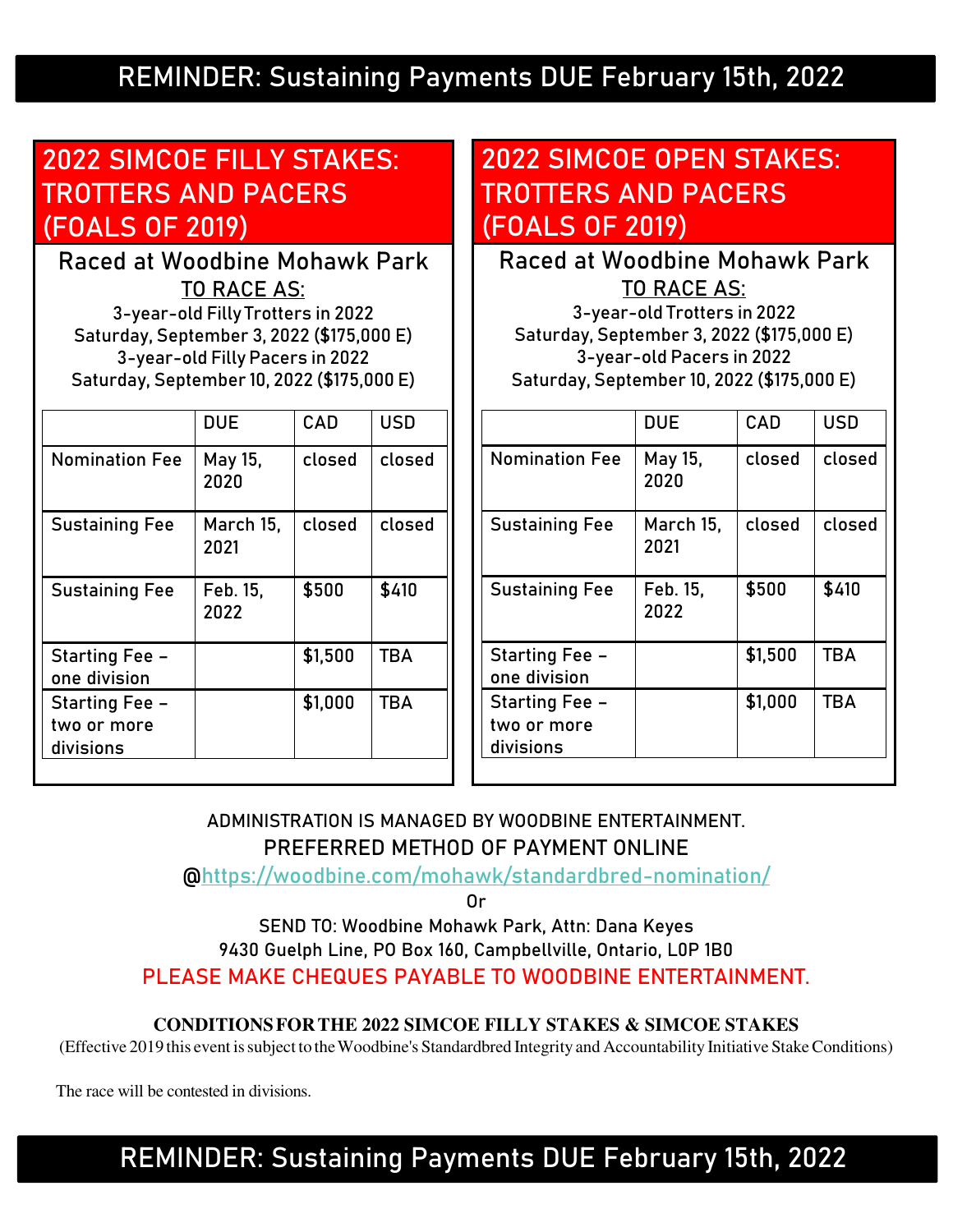### **REMINDER: Sustaining Payments DUE February 15th, 2022**

**2022 WOODBINE ENTERTAINMENT'S STANDARDBRED BREEDERS OF ONTARIO ASSOCIATION SBOA STAKES** 

ONTARIO SIRED FILLY PACERS & TROTTERS (FOALS OF 2019) **Raced at Woodbine Mohawk Park** TO RACE AS: 3-Year-Old OS Filly Pacers and OS Filly Trotters in

2022

Elims. – Saturday, May 14, 2022 (\$25,000 G each) Finals – Saturday, May 21, 2022 (\$50,000 Added)

|                       | <b>DUE</b>        | CAD    | <b>USD</b> |
|-----------------------|-------------------|--------|------------|
| <b>Nomination Fee</b> | May 15,<br>2020   | closed | closed     |
| <b>Sustaining Fee</b> | March 15,<br>2021 | closed | closed     |
| <b>Sustaining Fee</b> | Feb. 15,<br>2022  | \$300  | \$245      |
| <b>Sustaining Fee</b> | March 15,<br>2022 | \$300  | \$245      |
| <b>Sustaining Fee</b> | April 15,<br>2022 | \$300  | \$245      |
| <b>Starting Fee</b>   |                   | \$1000 | <b>TBA</b> |

 **\*\*NEW EVENT FOR 2022\*\*** 

**2022 WOODBINE ENTERTAINMENT'S STANDARDBRED BREEDERS OF ONTARIO ASSOCIATION SBOA STAKES**

### ONTARIO SIRED COLT PACERS & TROTTERS (FOALS OF 2019) **Raced at Woodbine Mohawk Park** TO RACE AS:

3-Year-Old OS Colt Pacers and OS Colt Trotters in 2022

Elims. – Friday, May 13, 2022 (\$25,000 G each) Finals – Saturday, May 21, 2022 (\$50,000 Added)

|                       | <b>DUE</b>        | CAD    | <b>USD</b> |
|-----------------------|-------------------|--------|------------|
| <b>Nomination Fee</b> | Feb. 15,<br>2022  | \$300  | \$245      |
| <b>Sustaining Fee</b> | March 15,<br>2022 | \$300  | \$245      |
| <b>Sustaining Fee</b> | April 15,<br>2022 | \$300  | \$245      |
| <b>Starting Fee</b>   |                   | \$1000 | <b>TBA</b> |

ADMINISTRATION IS MANAGED BY WOODBINE ENTERTAINMENT. **PREFERRED METHOD OF PAYMENT ONLINE** 

@https://woodbine.com/mohawk/standardbred-nomination/

Or

**SEND TO: Woodbine Mohawk Park, Attn: Dana Keyes** 

**9430 Guelph Line, PO Box 160, Campbellville, Ontario, L0P 1B0** 

**PLEASE MAKE CHEQUES PAYABLE TO WOODBINE ENTERTAINMENT.** 

**CONDITIONS FOR THE 2022 SBOA** 

The race will be contested in eliminations. Complete conditions available upon request.

### **REMINDER: Sustaining Payments DUE February 15th, 2022**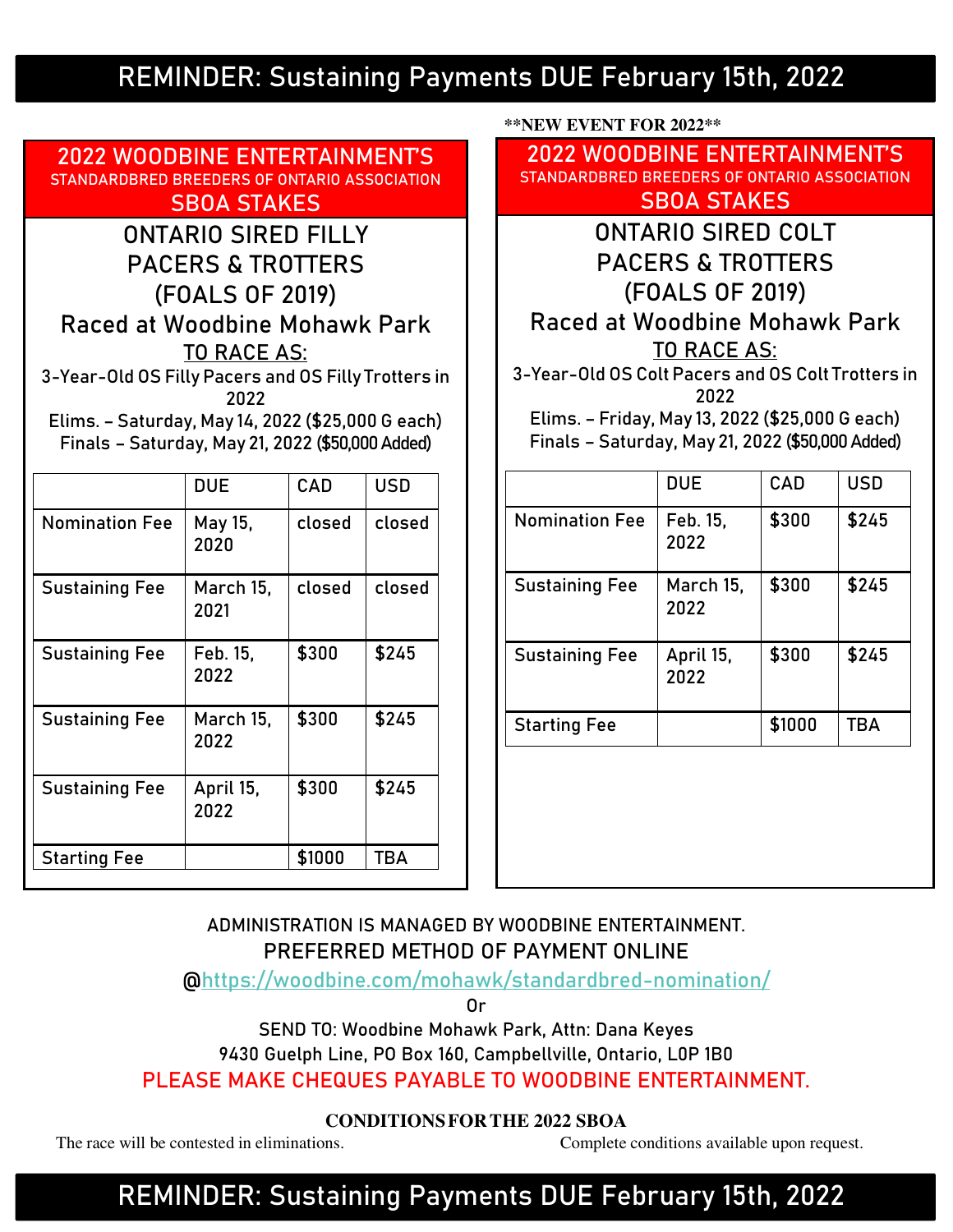### **REMINDER: Sustaining Payments DUE March 15th, 2022**

### **EVENT #71 – 2022 CHAMPLAIN FILLY PACERS AND TROTTERS (FOALS OF 2020)**

**Raced at Woodbine Mohawk Park**  TO RACE AS:

2-year-old Filly Pacers in 2022 Saturday, September 10, 2022 (\$180,000 E) 2-year-old Filly Trotters in 2022 Thursday, September 15, 2022 (\$180,000 E)

|                                            | <b>DUE</b>        | CAD     | <b>USD</b> |
|--------------------------------------------|-------------------|---------|------------|
| <b>Nomination Fee</b>                      | May 15,<br>2021   | closed  | closed     |
| <b>Sustaining Fee</b>                      | March 15.<br>2022 | \$300   | \$245      |
| <b>Sustaining Fee</b>                      | May 15,<br>2022   | \$500   | \$410      |
| Starting Fee -<br>one division             |                   | \$1,500 | <b>TBA</b> |
| Starting Fee -<br>two or more<br>divisions |                   | \$1,000 | <b>TBA</b> |

### **EVENT #72 – 2022 CHAMPLAIN OPEN PACERS AND TROTTERS (FOALS OF 2020)**

**Raced at Woodbine Mohawk Park**  TO RACE AS:

2-year-old Open Pacers in 2022 Saturday, September 10, 2022 (\$180,000 E) 2-year-old Open Trotters in 2022 Thursday, September 15, 2022 (\$180,000 E)

|                                                   | <b>DUE</b>        | CAD     | <b>USD</b> |
|---------------------------------------------------|-------------------|---------|------------|
| <b>Nomination Fee</b>                             | May 15,<br>2021   | closed  | closed     |
| <b>Sustaining Fee</b>                             | March 15,<br>2022 | \$300   | \$245      |
| <b>Sustaining Fee</b>                             | May 15,<br>2022   | \$500   | \$410      |
| <b>Starting Fee -</b><br>one division             |                   | \$1,500 | <b>TBA</b> |
| <b>Starting Fee -</b><br>two or more<br>divisions |                   | \$1,000 | <b>TBA</b> |

ADMINISTRATION IS MANAGED BY WOODBINE ENTERTAINMENT. **PREFERRED METHOD OF PAYMENT ONLINE** 

@https://woodbine.com/mohawk/standardbred-nomination/

Or

**SEND TO: Woodbine Mohawk Park, Attn: Dana Keyes 9430 Guelph Line, PO Box 160, Campbellville, Ontario, L0P 1B0 PLEASE MAKE CHEQUES PAYABLE TO WOODBINE ENTERTAINMENT.** 

#### **CONDITIONS FOR THE 2022 CHAMPLAIN FILLY STAKES & CHAMPLAIN STAKES**

(Effective 2019 this event is subject to the Woodbine's Standardbred Integrity and Accountability Initiative Stake Conditions)

The race will be contested in divisions.

**REMINDER: Sustaining Payments DUE March 15th, 2022**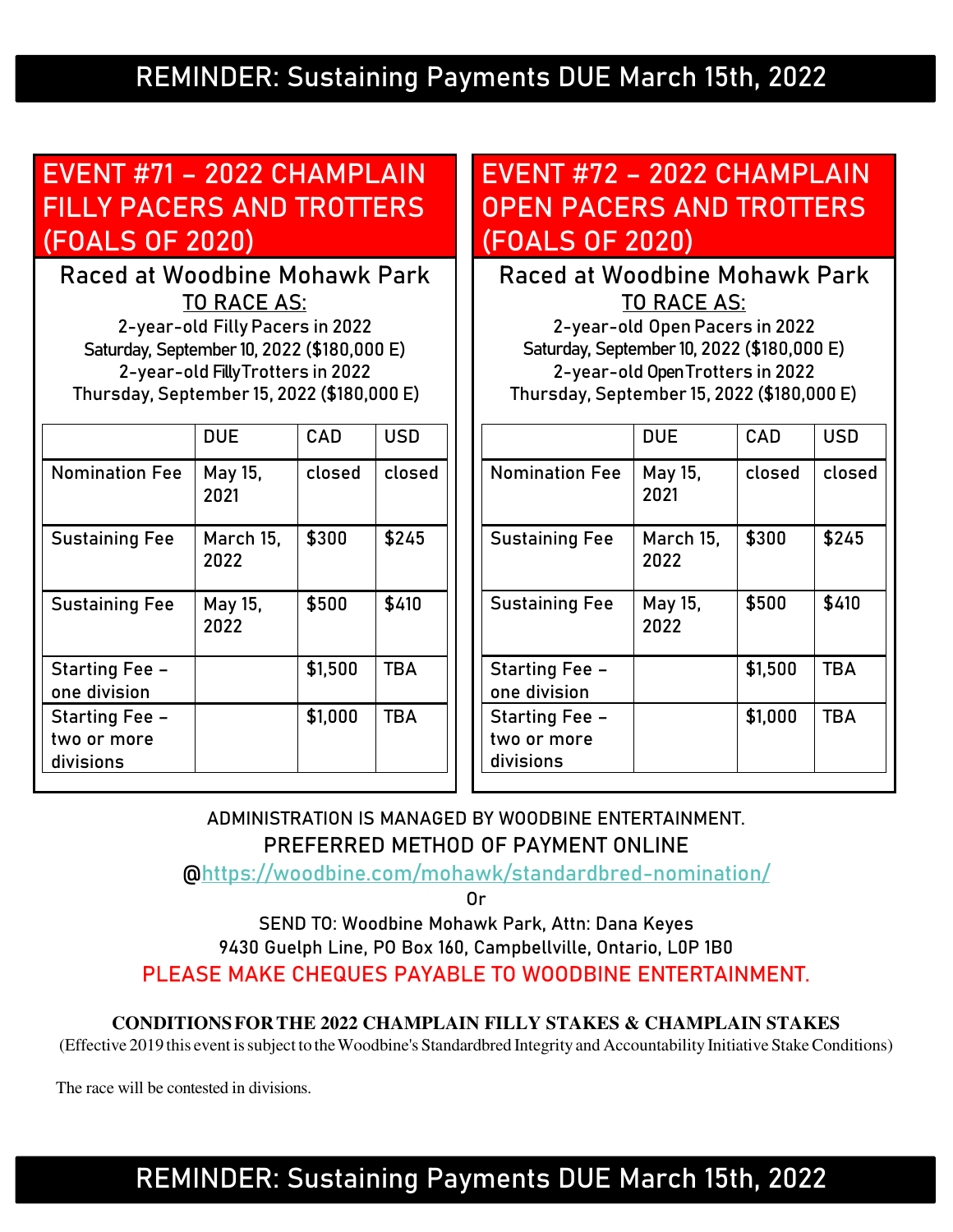### **REMINDER: Sustaining Payments DUE March 15th, 2022**

### **EVENT #73 – 2023 SIMCOE OPEN TROTTERS AND PACERS (FOALS OF 2020)**

**Raced at Woodbine Mohawk Park**  TO RACE AS:

3-year-old Open Pacers and Trotters in 2023 Race dates to be announced.

|                                            | <b>DUE</b>        | CAD     | <b>USD</b> |
|--------------------------------------------|-------------------|---------|------------|
| <b>Nomination Fee</b>                      | May 15,<br>2021   | closed  | closed     |
| <b>Sustaining Fee</b>                      | March 15,<br>2022 | \$300   | \$245      |
| <b>Sustaining Fee</b>                      | Feb. 15.<br>2023  | \$500   | <b>TBA</b> |
| Starting Fee -<br>one division             |                   | \$1,500 | <b>TBA</b> |
| Starting Fee -<br>two or more<br>divisions |                   | \$1,000 | <b>TBA</b> |
|                                            |                   |         |            |

### **EVENT #74 – 2023 SIMCOE FILLY TROTTERS AND PACERS (FOALS OF 2020)**

**Raced at Woodbine Mohawk Park**  TO RACE AS:

3-year-old Open Pacers and Trotters in 2023 Race dates to be announced.

|                                            | <b>DUE</b>        | CAD     | <b>USD</b> |
|--------------------------------------------|-------------------|---------|------------|
| <b>Nomination Fee</b>                      | May 15,<br>2021   | closed  | closed     |
| <b>Sustaining Fee</b>                      | March 15,<br>2022 | \$300   | \$245      |
| <b>Sustaining Fee</b>                      | Feb. 15,<br>2023  | \$500   | <b>TBA</b> |
| Starting Fee -<br>one division             |                   | \$1,500 | <b>TBA</b> |
| Starting Fee -<br>two or more<br>divisions |                   | \$1,000 | <b>TBA</b> |
|                                            |                   |         |            |

### ADMINISTRATION IS MANAGED BY WOODBINE ENTERTAINMENT. **PREFERRED METHOD OF PAYMENT ONLINE**

@https://woodbine.com/mohawk/standardbred-nomination/

Or

**SEND TO: Woodbine Mohawk Park, Attn: Dana Keyes 9430 Guelph Line, PO Box 160, Campbellville, Ontario, L0P 1B0 PLEASE MAKE CHEQUES PAYABLE TO WOODBINE ENTERTAINMENT.**

**CONDITIONS FOR THE 2023 SIMCOE OPEN STAKES & SIMCOE OPEN STAKES** 

(Effective 2019 this event is subject to the Woodbine's Standardbred Integrity and Accountability Initiative Stake Conditions)

Stakes The race will be contested in divisions.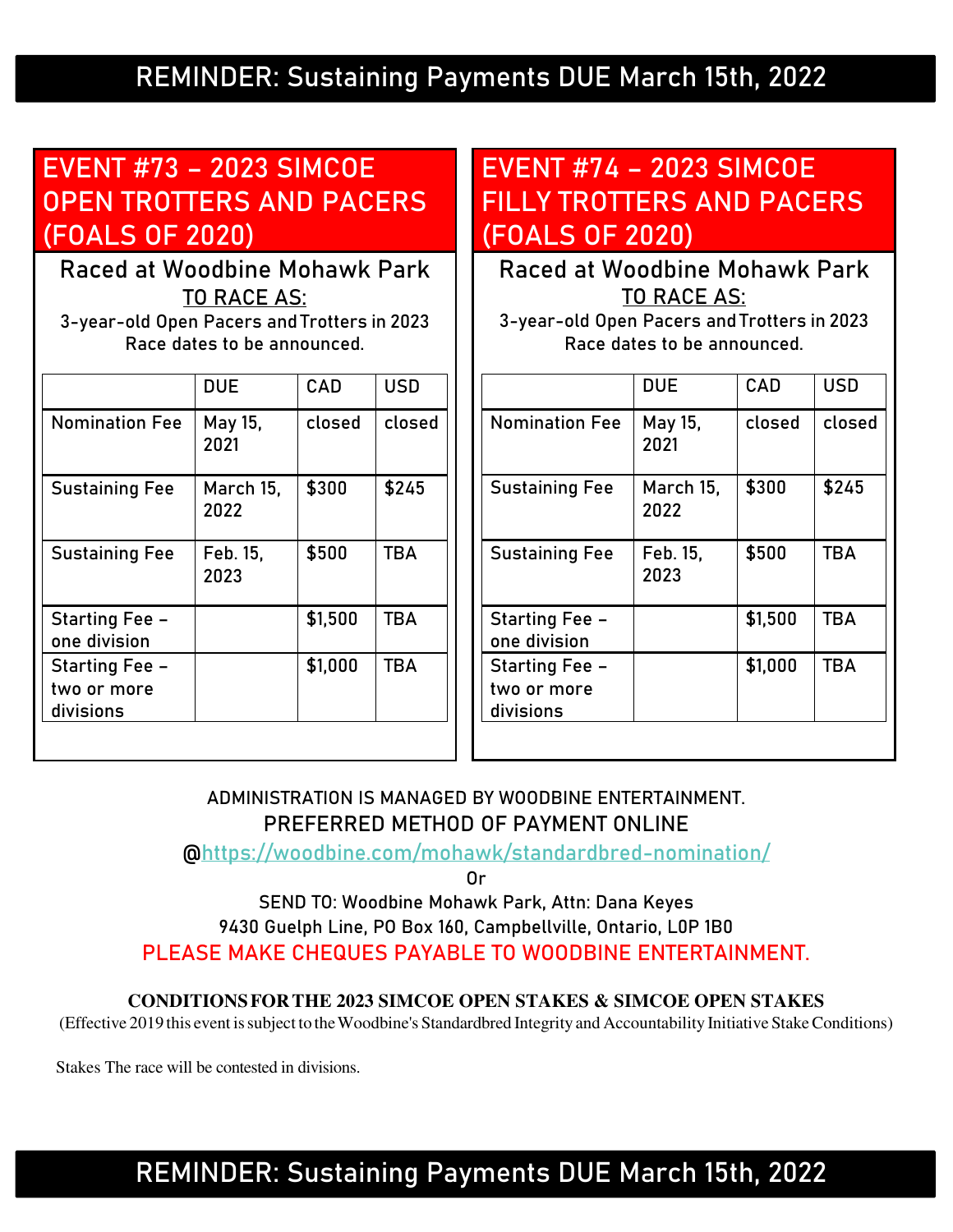### **REMINDER: Sustaining Payments DUE March 15th, 2022**

 **\*\*NEW EVENT FOR 2023\*\*** 

**2023 WOODBINE ENTERTAINMENT'S STANDARDBRED BREEDERS OF ONTARIO ASSOCIATION SBOA STAKES**  ONTARIO SIRED **FILLY** PACERS & TROTTERS (FOALS OF 2020) **Raced at Woodbine Mohawk Park** TO RACE AS: 3-Year-Old OS Filly Pacers and OS Filly Trotters in 2023 Race dates to be announced. DUE CAD USD Nomination Fee | May 15, 2021  $closed$   $closed$ LATE NOM. FEE | February 15, 2022  $$500$   $$410$ Sustaining Fee | March 15, 2022  $$200$  \\$165 Sustaining Fee | February 15, 2023 \$300 | TBA Sustaining Fee | March 15, 2023 \$300 | TBA Sustaining Fee  $\vert$  April 15, 2023 \$300 | TBA Starting Fee | \$1000 TBA **\*Late Nom. only required if May 15th Nom. was not paid. 2023 WOODBINE ENTERTAINMENT'S STANDARDBRED BREEDERS OF ONTARIO ASSOCIATION SBOA STAKES**  ONTARIO SIRED **COLT** PACERS & TROTTERS (FOALS OF 2020) **Raced at Woodbine Mohawk Park** TO RACE AS: 3-Year-Old OS Colt Pacers and OS Colt Trotters in 2023 Race dates to be announced. DUE CAD USD Nomination Fee  $\vert$  Feb. 15, 2022  $$200$   $$165$ Sustaining Fee | February 15, 2023  $$300$  TBA Sustaining Fee | March 15, 2023 \$300 | TBA Sustaining Fee  $\vert$  April 15, 2023 \$300 | TBA Starting Fee | \$1000 | TBA

### ADMINISTRATION IS MANAGED BY WOODBINE ENTERTAINMENT. **PREFERRED METHOD OF PAYMENT ONLINE**

@https://woodbine.com/mohawk/standardbred-nomination/

Or

**SEND TO: Woodbine Mohawk Park, Attn: Dana Keyes 9430 Guelph Line, PO Box 160, Campbellville, Ontario, L0P 1B0 PLEASE MAKE CHEQUES PAYABLE TO WOODBINE ENTERTAINMENT.** 

 **CONDITIONS FOR THE 2023 SBOA** 

Complete conditions available upon request.

### **REMINDER: Sustaining Payments DUE March 15th, 2022**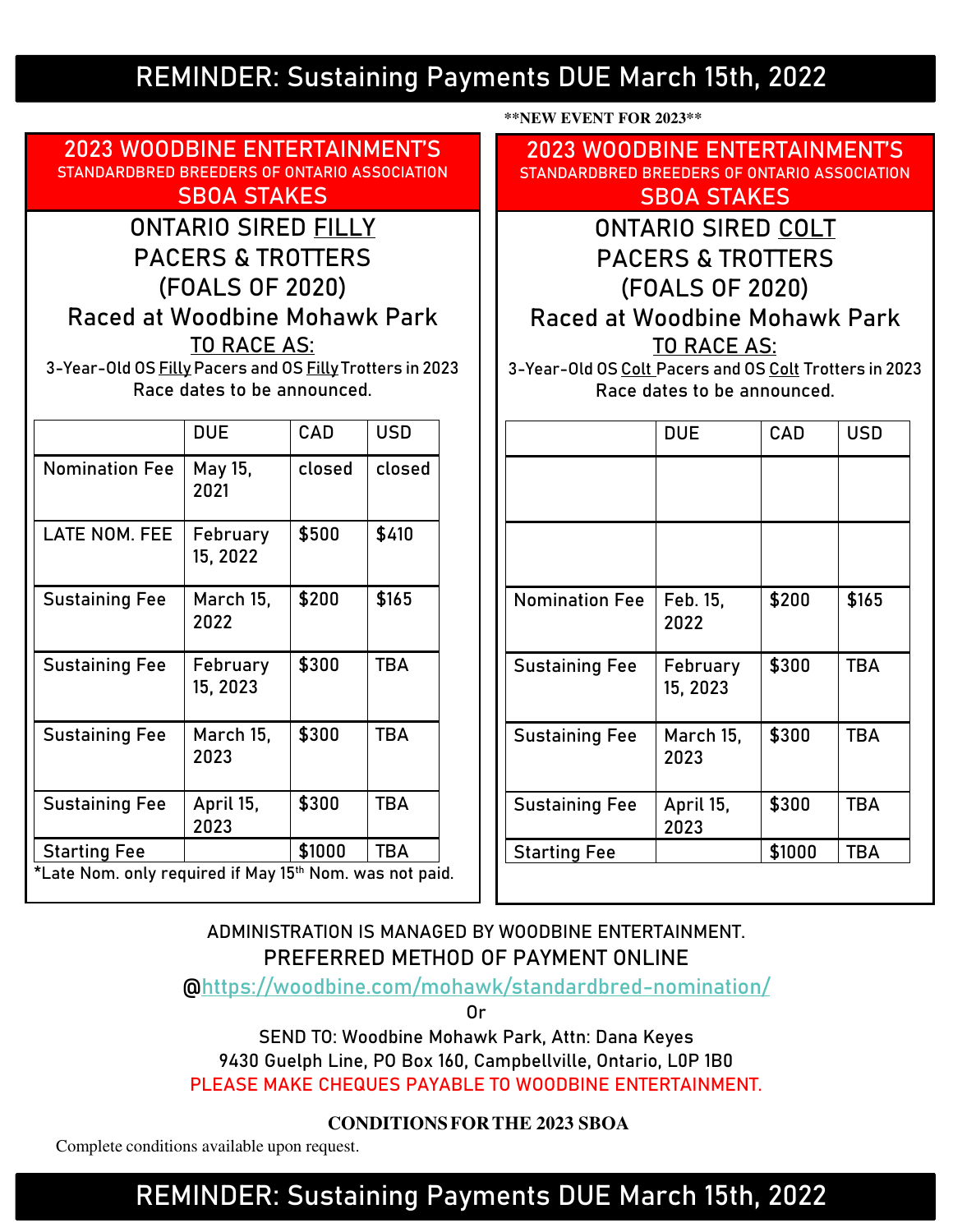### **EVENT #27 – DREAM MAKER**  2-YEAR-OLD OPEN PACE **Raced at Woodbine Mohawk Park** 1 ST Leg – Thursday, July 28, 2022 (\$20,000 G)

2 nd Leg – Friday, August 5, 2022 (\$20,000 G)

FINAL – Saturday, August 13, 2022 **(\$50,000 Added)**

|                       | CAD   | USD   |
|-----------------------|-------|-------|
| <b>Nomination Fee</b> | \$500 | \$410 |

### **EVENT #28 - WHENUWISHUPONASTAR**

2-YEAR-OLD FILLY PACE

### **Raced at Woodbine Mohawk Park**

1 ST Leg – Tuesday, July 26, 2022 (\$20,000 G)

2 nd Leg – Thursday, August 4, 2022 (\$20,000 G)

FINAL – Saturday, August 13, 2022 **(\$50,000 Added)**

| Nomination Fee   \$500 |  |
|------------------------|--|

Declarations close as posted on weekly condition sheet.

## **EVENT #29 – MILLARD FARMS**

2-YEAR-OLD OPEN TROT

### **Raced at Woodbine Mohawk Park**

1 ST Leg – Thursday, July 21, 2022 (\$20,000 G)

2 nd Leg – Thursday, July 28, 2022 (\$20,000 G)

FINAL – Thursday, August 4, 2022 **(\$50,000 Added)**

|                       | CAD   | USD   |
|-----------------------|-------|-------|
| <b>Nomination Fee</b> | \$500 | \$410 |

## **EVENT #30 – PURE IVORY**

2-YEAR-OLD FILLY TROT

### **Raced at Woodbine Mohawk Park**

1 ST Leg – Thursday, July 21, 2022 (\$20,000 G)

2 nd Leg – Thursday, July 28, 2022 (\$20,000 G)

FINAL – Thursday, August 4, 2022 **(\$50,000 Added)** 

|                        | CAD. |       |
|------------------------|------|-------|
| Nomination Fee   \$500 |      | \$410 |

Declarations close as posted on weekly condition sheet.

## **Nominations Close May 15, 2022**

### **PREFERRED METHOD OF PAYMENT ONLINE**

@https://woodbine.com/mohawk/standardbred-nomination/

Or

**SEND TO: Woodbine Mohawk Park, Attn: Dana Keyes 9430 Guelph Line, PO Box 160, Campbellville, Ontario, L0P 1B0**  NOMINATION FEES FOR ALL STAKES MUST ACCOMPANY THE NOMINATIONS.

#### **CONDITIONS FOR THE DREAM MAKER, WHENUWISHUPONASTAR, MILLARD FARMS AND PURE IVORY**

1. If there is more than one division of the preliminary races, each division will race for 100% of the advertised purse.

- 2. The Final event will be limited to ten horses according to the highest money earnings in the series. If one of the ten highest money earners fails to declare in for the final, the next highest money earner declared will become eligible to the final. If the number of horses tied in money earnings for the last eligible starting position increases the field to more than ten horses, they will be drawn by lot to constitute a ten horse field. If enough money earners fail to declare in for the final, starters in the series that were not money earners and declared for the final may increase the field to ten horses, and such horses will be drawn by lot
- 3. One Also Eligible may be carried on the Final Event.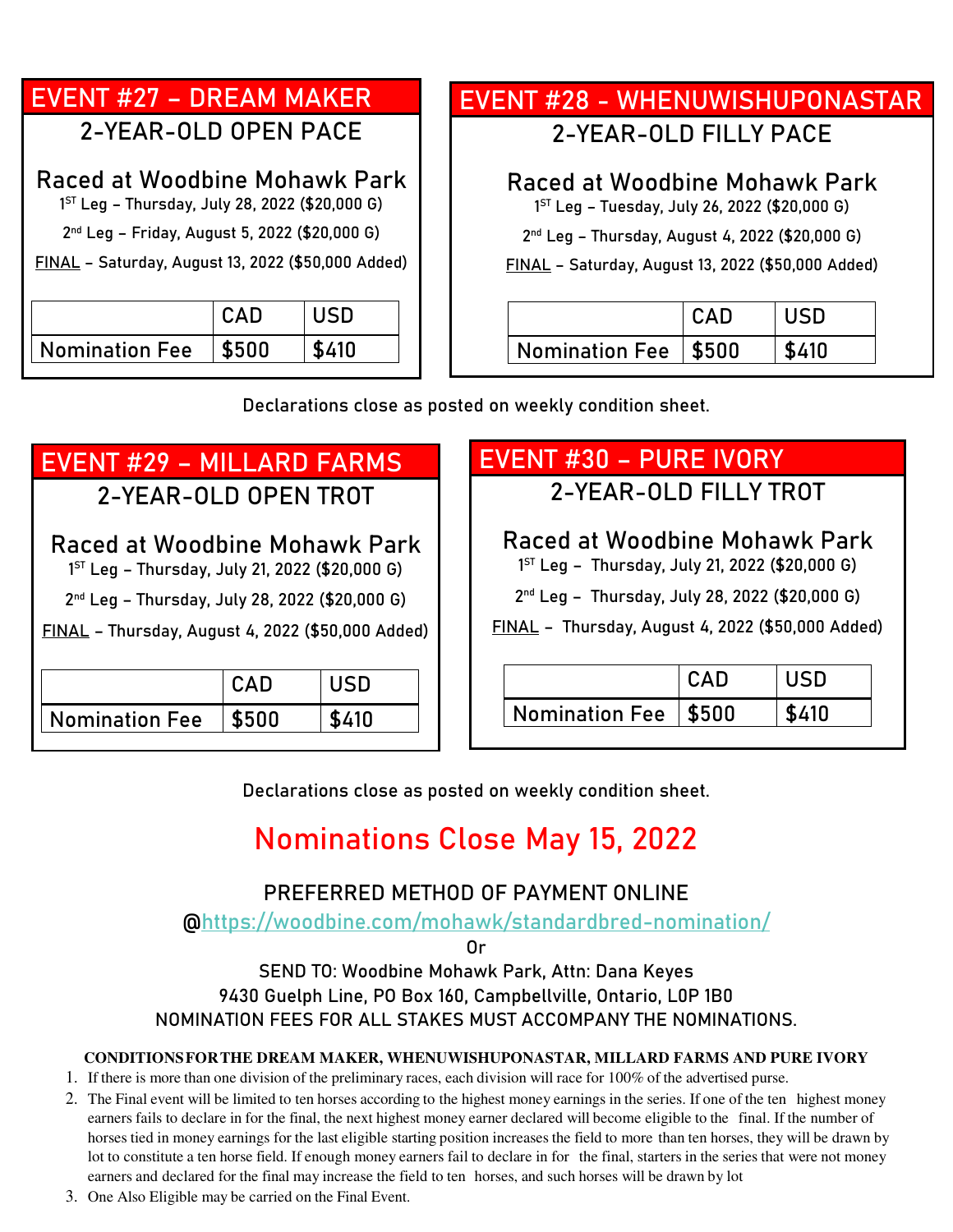| EVENT #71 - 2023 CHAMPLAIN OPEN        |                                      |         |            | EVENT #72 - 2023 CHAMPLAIN FILLY                   |                                      |         |            |
|----------------------------------------|--------------------------------------|---------|------------|----------------------------------------------------|--------------------------------------|---------|------------|
|                                        | <b>NOMINATE YEARLINGS</b>            |         |            |                                                    | <b>NOMINATE YEARLINGS</b>            |         |            |
| FOALS OF 2021 - OPEN DIVISION          |                                      |         |            | FOALS OF 2021 - FILLY DIVISION                     |                                      |         |            |
|                                        |                                      |         |            |                                                    |                                      |         |            |
| Raced at Woodbine Mohawk Park          |                                      |         |            | Raced at Woodbine Mohawk Park                      |                                      |         |            |
|                                        | <b>TO RACE AS:</b>                   |         |            |                                                    | <b>TO RACE AS:</b>                   |         |            |
| 2-year-old Pacers and Trotters in 2023 | (\$350,000 Est. divided by division) |         |            | 2-year-old Filly Pacers and Filly Trotters in 2023 | (\$350,000 Est. divided by division) |         |            |
|                                        | <b>DUE</b>                           | CAD     | <b>USD</b> |                                                    | <b>DUE</b>                           | CAD     | <b>USD</b> |
| <b>Nomination Fee</b>                  | May 15,<br>2022                      | \$10    | \$8        | <b>Nomination Fee</b>                              | May 15,<br>2022                      | \$10    | \$8        |
| *LATE NOM. FEE                         | Sept. 15,<br>2022                    | \$100   | \$80       | *LATE NOM. FEE                                     | Sept. 15,<br>2022                    | \$100   | \$80       |
| <b>Sustaining Fee</b>                  | March 15,<br>2023                    | \$300   | <b>TBA</b> | <b>Sustaining Fee</b>                              | March 15,<br>2023                    | \$300   | <b>TBA</b> |
| <b>Sustaining Fee</b>                  | May 15,<br>2023                      | \$500   | <b>TBA</b> | <b>Sustaining Fee</b>                              | May 15,<br>2023                      | \$500   | <b>TBA</b> |
| <b>Starting Fee -</b><br>one division  |                                      | \$1,500 | <b>TBA</b> | <b>Starting Fee -</b><br>one division              |                                      | \$1,500 | <b>TBA</b> |
| Starting Fee -<br>two or more          |                                      | \$1,000 | <b>TBA</b> | <b>Starting Fee -</b><br>two or more<br>divisions  |                                      | \$1,000 | <b>TBA</b> |

### **Nominations Close May 15, 2022**

### **PREFERRED METHOD OF PAYMENT ONLINE**

@https://woodbine.com/mohawk/standardbred-nomination/

Or

**SEND TO: Woodbine Mohawk Park, Attn: Dana Keyes 9430 Guelph Line, PO Box 160, Campbellville, Ontario, L0P 1B0**  NOMINATION FEES FOR ALL STAKES MUST ACCOMPANY THE NOMINATIONS.

### **CONDITIONS FOR THE CHAMPLAIN**

- **1. \***If the May 15, 2022 yearling nomination fee is not paid, a LATE nomination fee of \$100.00 may be submitted by September 15, 2022**\* (Late nomination fee only required if May 15, 2022 nomination fee not made)**
- **2.** The race will be contested in divisions.
- **3.** All nominations, sustaining and added monies will be divided equally between trot and pace. Starting fees will be added to each separate gait to create a separate total purse for the trot and pace.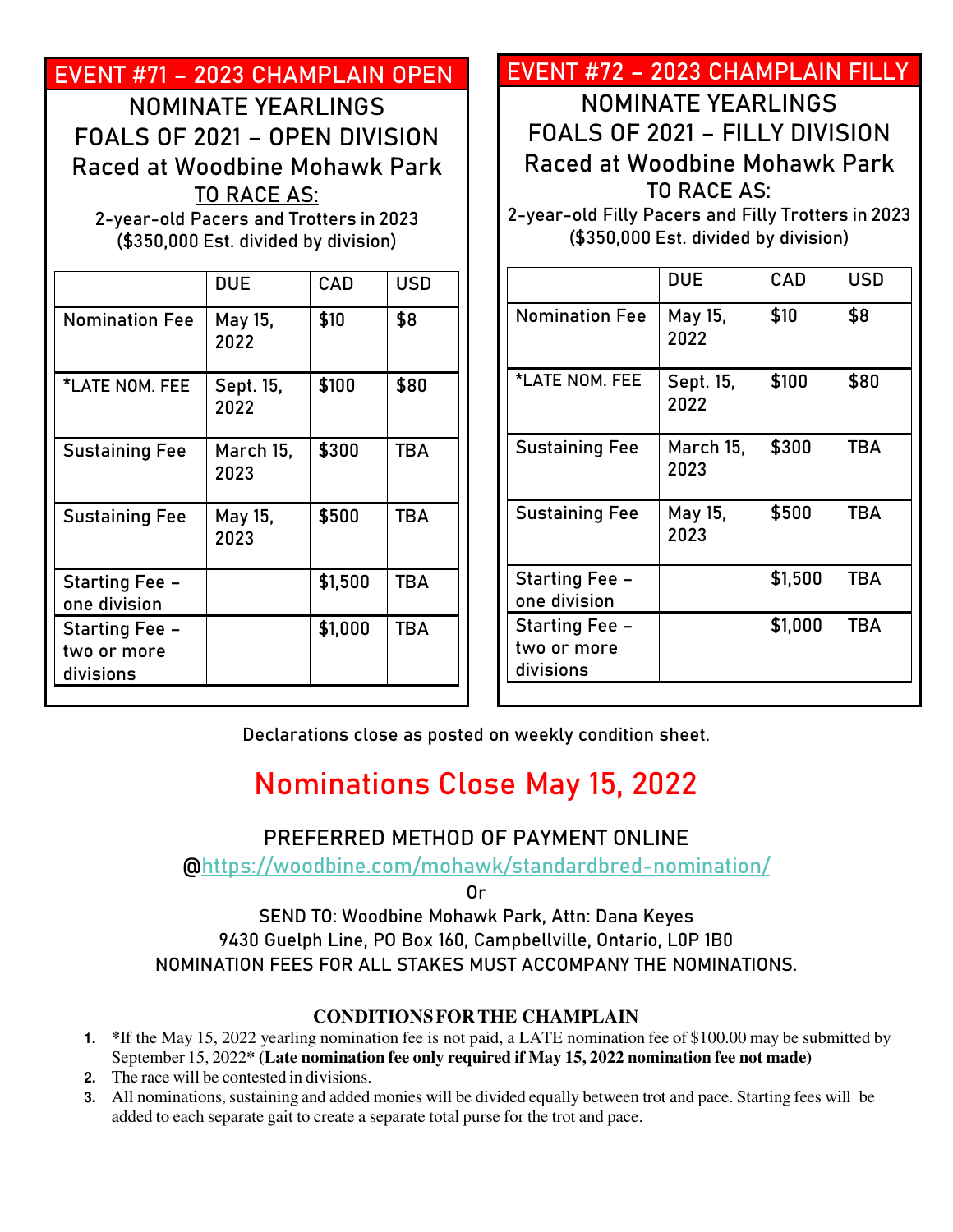| <u>EVENT #73 - 2024 SIMCOE OPEN</u>                                     |                                      |         |            | EVENT #74 - 2024 SIMCOE FILLY                                                       |                                      |         |
|-------------------------------------------------------------------------|--------------------------------------|---------|------------|-------------------------------------------------------------------------------------|--------------------------------------|---------|
|                                                                         | <b>NOMINATE YEARLINGS</b>            |         |            |                                                                                     | <b>NOMINATE YEARLINGS</b>            |         |
| FOALS OF 2021 - OPEN DIVISION                                           |                                      |         |            | FOALS OF 2021 - FILLY DIVISION                                                      |                                      |         |
| Raced at Woodbine Mohawk Park<br>3-year-old Pacers and Trotters in 2024 | <b>TO RACE AS:</b>                   |         |            | Raced at Woodbine Mohawk Park<br>3-year-old Filly Pacers and Filly Trotters in 2024 | <b>TO RACE AS:</b>                   |         |
|                                                                         | (\$350,000 Est. divided by division) |         |            |                                                                                     | (\$350,000 Est. divided by division) |         |
|                                                                         | <b>DUE</b>                           | CAD     | <b>USD</b> |                                                                                     | <b>DUE</b>                           | CAD     |
| <b>Nomination Fee</b>                                                   | May 15,<br>2022                      | \$10    | \$8        | <b>Nomination Fee</b>                                                               | May 15,<br>2022                      | \$10    |
| *LATE NOM. FEE                                                          | Sept. 15,<br>2022                    | \$100   | \$80       | *LATE NOM. FEE                                                                      | Sept. 15,<br>2022                    | \$100   |
| <b>Sustaining Fee</b>                                                   | March 15,<br>2023                    | \$300   | <b>TBA</b> | <b>Sustaining Fee</b>                                                               | March 15,<br>2023                    | \$300   |
| <b>Sustaining Fee</b>                                                   | February<br>15, 2024                 | \$500   | <b>TBA</b> | <b>Sustaining Fee</b>                                                               | February<br>15, 2024                 | \$500   |
| <b>Starting Fee -</b><br>one division                                   |                                      | \$1,500 | <b>TBA</b> | <b>Starting Fee -</b><br>one division                                               |                                      | \$1,500 |
| <b>Starting Fee -</b><br>two or more<br>divisions                       |                                      | \$1,000 | <b>TBA</b> | Starting Fee -<br>two or more<br>divisions                                          |                                      | \$1,000 |

Declarations close as posted on weekly condition sheet.

## **Nominations Close May 15, 2022**

### **PREFERRED METHOD OF PAYMENT ONLINE**

@https://woodbine.com/mohawk/standardbred-nomination/

Or

**SEND TO: Woodbine Mohawk Park, Attn: Dana Keyes 9430 Guelph Line, PO Box 160, Campbellville, Ontario, L0P 1B0**  NOMINATION FEES FOR ALL STAKES MUST ACCOMPANY THE NOMINATIONS.

### **CONDITIONS FOR THE SIMCOE**

- **1. \***If the May 15, 2022 yearling nomination fee is not paid, a LATE nomination fee of \$100.00 may be submitted by September 15, 2022.**\* (Late nomination fee only required if May 15, 2022 nomination fee not made)**
- **2.** The race will be contested in divisions.
- **3.** All nominations, sustaining and added monies will be divided equally between trot and pace. Starting fees will be added to each separate gait to create a separate total purse for the trot and pace.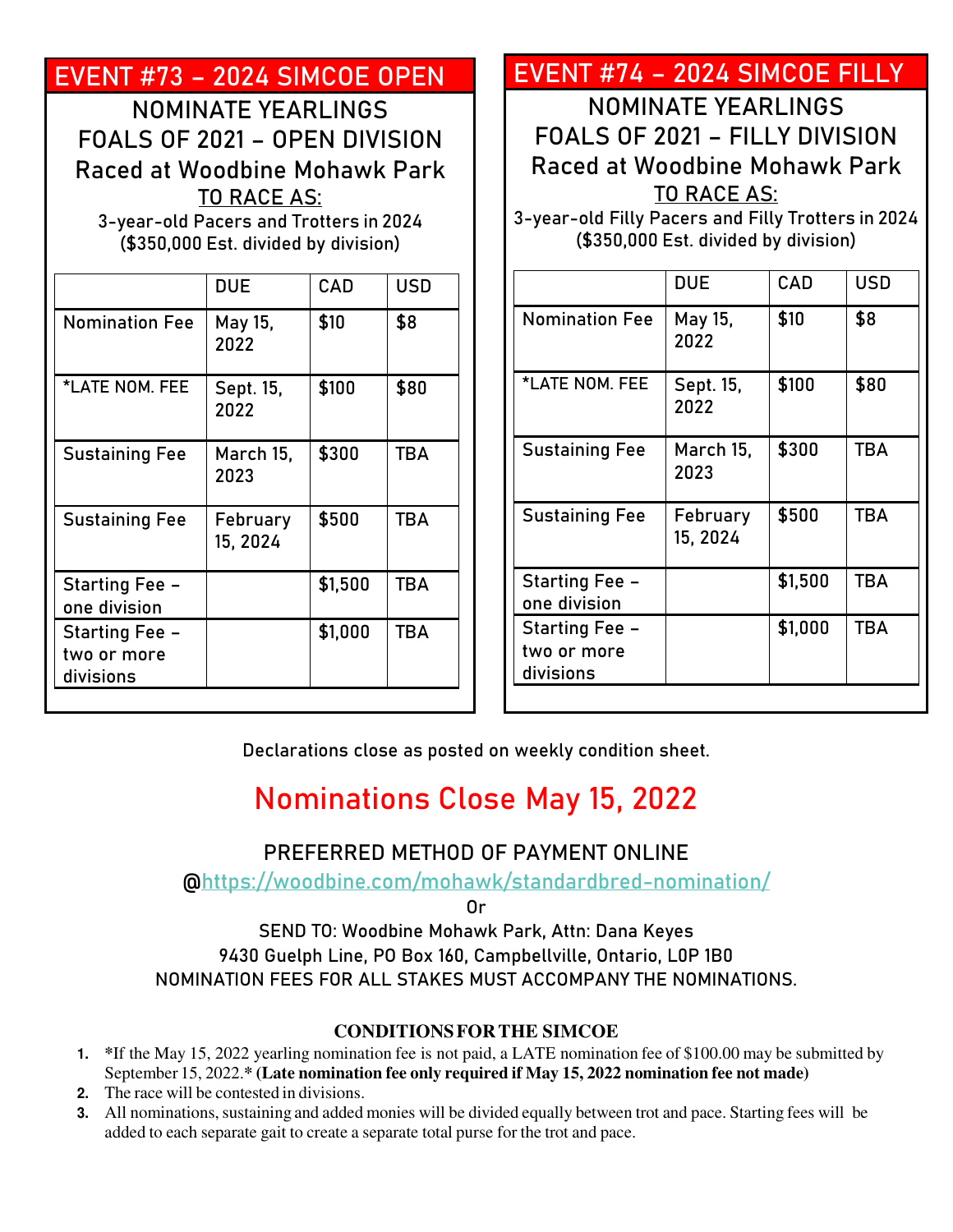**2024 WOODBINE ENTERTAINMENT'S STANDARDBRED BREEDERS OF ONTARIO ASSOCIATION SBOA STAKES** 

NOMINATE ONTARIO SIRED **FILLY** PACERS AND TROTTERS \*\*ONLY ONTARIO SIRED **FILLY** FOALS OF 2021\*\*

**Raced at Woodbine Mohawk Park** TO RACE AS:

Ontario Sired 3-Year-Old Filly Pacers and Ontario Sired Filly Trotters in 2024 Race dates to be announced.

|                       | <b>DUE</b>     | CAD    | <b>USD</b> |
|-----------------------|----------------|--------|------------|
| <b>Nomination Fee</b> | May 15, 2022   | \$25   | \$20       |
| <b>LATE NOM. FEE</b>  | Feb. 15, 2023  | \$500  | <b>TBA</b> |
| <b>Sustaining Fee</b> | March 15, 2023 | \$200  | <b>TBA</b> |
| <b>Sustaining Fee</b> | Feb. 15, 2024  | \$300  | <b>TBA</b> |
| <b>Sustaining Fee</b> | March 15, 2024 | \$300  | <b>TBA</b> |
| <b>Sustaining Fee</b> | April 15, 2024 | \$300  | <b>TBA</b> |
| <b>Starting Fee</b>   |                | \$1000 | TBA        |

**\*Late Nom. only required if May 15th Nom. was not paid.** 

**2024 WOODBINE ENTERTAINMENT'S STANDARDBRED BREEDERS OF ONTARIO ASSOCIATION SBOA STAKES**

NOMINATE ONTARIO SIRED **COLT** PACERS AND TROTTERS \*\*ONLY ONTARIO SIRED **COLT** FOALS OF 2021\*\*

**Raced at Woodbine Mohawk Park** TO RACE AS:

Ontario Sired 3-Year-Old Colt Pacers and Ontario Sired Colt Trotters in 2024 Race dates to be announced.

|                       | <b>DUE</b>     | CAD    | <b>USD</b> |
|-----------------------|----------------|--------|------------|
| <b>Nomination Fee</b> | May 15, 2022   | \$25   | \$20       |
| <b>LATE NOM. FEE</b>  | Feb. 15, 2023  | \$500  | <b>TBA</b> |
| <b>Sustaining Fee</b> | March 15, 2023 | \$200  | <b>TBA</b> |
| <b>Sustaining Fee</b> | Feb. 15, 2024  | \$300  | <b>TBA</b> |
| <b>Sustaining Fee</b> | March 15, 2024 | \$300  | <b>TBA</b> |
| <b>Sustaining Fee</b> | April 15,2024  | \$300  | <b>TBA</b> |
| <b>Starting Fee</b>   |                | \$1000 | <b>TBA</b> |

**\*Late Nom. only required if May 15th Nom. was not paid.** 

Declarations close as posted on weekly condition sheet.

### **Nominations Close May 15, 2022**

**PREFERRED METHOD OF PAYMENT ONLINE** 

@https://woodbine.com/mohawk/standardbred-nomination/

Or

**SEND TO: Woodbine Mohawk Park, Attn: Dana Keyes 9430 Guelph Line, PO Box 160, Campbellville, Ontario, L0P 1B0**  NOMINATION FEES FOR ALL STAKES MUST ACCOMPANY THE NOMINATIONS.

#### **CONDITIONS FOR THE 2024 SBOA**

- **1.** Eligible: Ontario sired pacing and Ontario sired trotting yearlings, which were foaled in 2021 and were sired by stallion that was registered in the Ontario Sires Stakes program for the 2020 breeding season. Separate events for filly pacers and filly trotters. Separate events for open pacers and open trotters.
- **2.** If the May 15, 2022 yearling nomination fee is not paid, two year olds can be nominated by paying a late nomination fee of \$500 on February 15, 2023.
- **3.** The race will be contested in a single dash.
- **4.** If eliminations are required, the final event will be limited to ten horses.
- **5.** If eliminations are required, one also eligible will be drawn from the highest place starters that do not qualify for the final event. If there are ties the also eligible will be drawn by lot.
- 6. All races at one mile. All nominations, sustaining and added monies will be divided equally between the trot and pace. Starting fees will be added to each separate gait to create a separate total purse for the trot and pace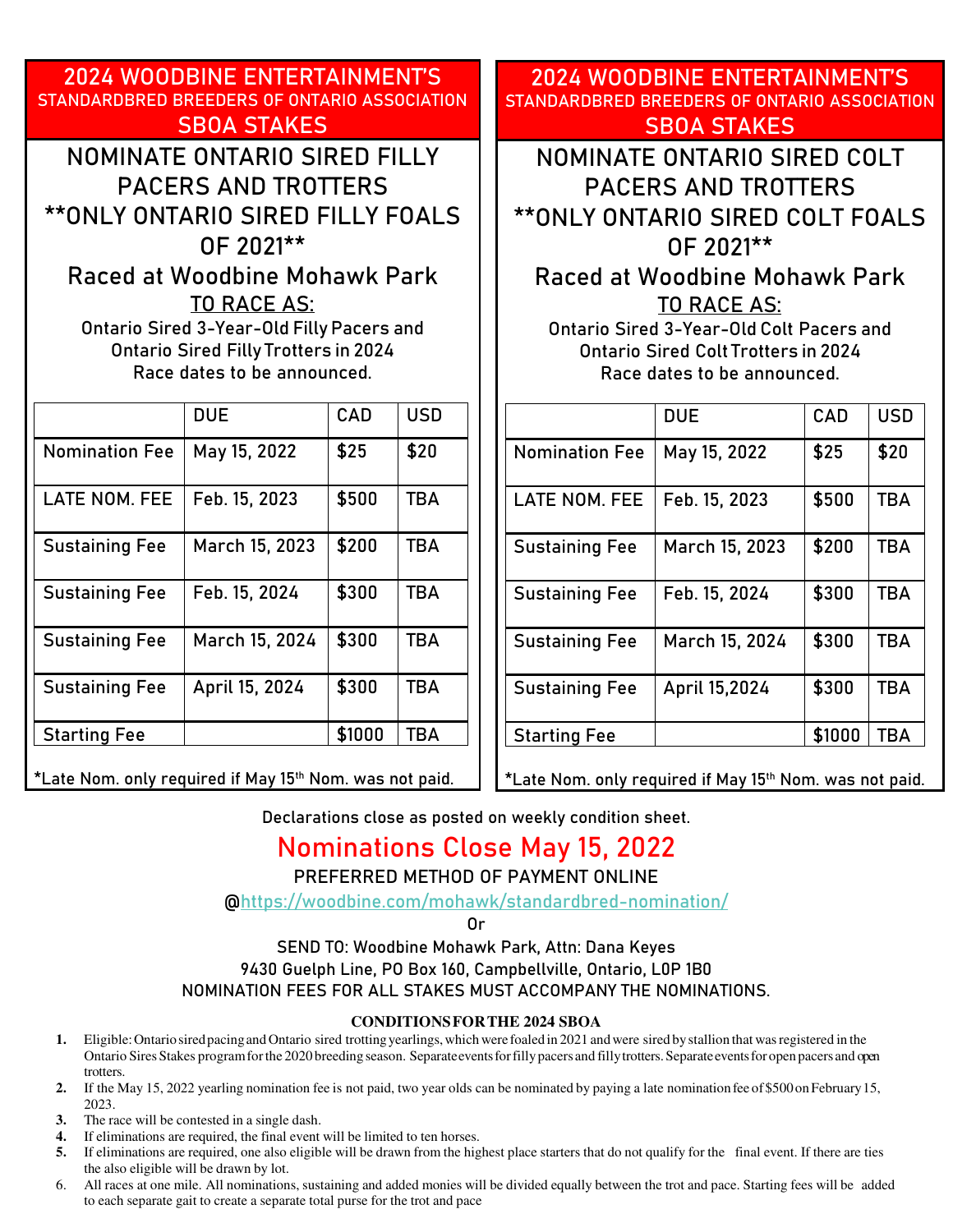# **Other Prominent Race Dates**



# CAMLUCK CLASSIC

**Friday, May 27th, 2022**

INVITATIONAL – Western Fair Raceway Open Pace – Purse \$150,000.

# MOHAWK GOLD CUP

**Saturday, June 18th, 2022**  INVITATIONAL – Woodbine, Mohawk Park Open Pace – Purse \$100,000.

# THE HONORABLE EARL ROWE MEMORIAL TROT

**Sunday, August 21st, 2022**  INVITATIONAL – Georgian Downs Open Trot – Purse \$75,000

# MOHAWK MILLION

**Saturday, September 24th, 2022** 

Woodbine Mohawk Park – Purse \$1,000,000